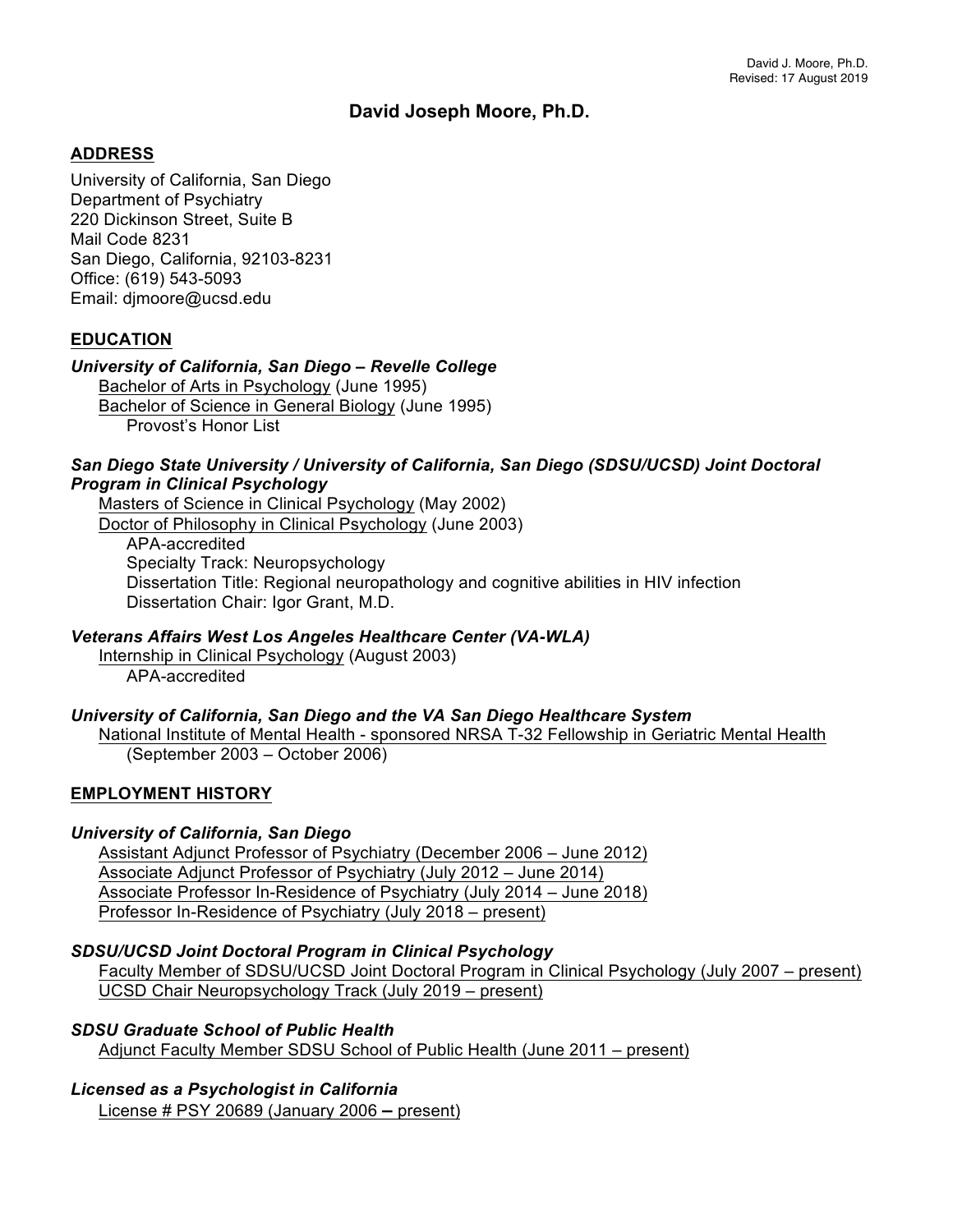## **PUBLICATIONS**

*Published Papers in chronologic order* (\*denotes paper authored by trainee under my direct supervision)

- 1. Perry, W., **Moore, D.**, & Braff, D. (1995). Gender differences on thought disturbance measures among schizophrenic patients. American Journal of Psychiatry, 152, 9, 1298-1301. PMID: 7653684.
- 2. Ellis, R.J., **Moore, D.J.**, Childers, M.E., Letendre, S., McCutchan, J.A., Wolfson, T., Spector, S.A., Hsia, K., Heaton, R.K., Grant, I., & the HNRC Group (2002). Progression to neuropsychological impairment in human immunodeficiency virus infection predicted by elevated cerebrospinal fluid levels of human immunodeficiency virus RNA. Archives of Neurology, 59, 6, 923-928. PMID: 12056927.
- 3. Cherner, M., Masliah, E., Ellis, R.J., Marcotte, T.D., **Moore, D.J.**, Grant, I., Heaton, R.K., & the HNRC Group (2002). Neurocognitive dysfunction predicts postmortem findings of HIV encephalitis. Neurology, 59, 10,1563-1567. PMID: 12451198.
- 4. Mindt, M.R., Cherner, M., Marcotte, T.D., **Moore, D.J.**, Bently, H., Esquivel, M.M., Lopez, Y., Grant, I., Heaton, R.K. & the HNRC Group (2003). The functional impact of HIV-associated neuropsychological impairment Spanish-speaking adults: A pilot study. Journal of Clinical and Experimental Neuropsychology, 25, 1, 122-132. PMID: 12607177.
- 5. Gonzalez, R., Heaton, R.K., **Moore, D.J.**, Letendre, S., Ellis, R.J., Wolfson, T., Marcotte, T., Cherner, M., Rippeth, J., Grant, I., & the HNRC Group (2003). Computerized reaction time battery versus a traditional neuropsychological battery: Detecting HIV-related impairments. Journal of the International Neuropsychological Society, 9, 1, 64-71. PMID: 12570359.
- 6. Marcotte, T.D., Deutsch, R., McCutchan, J.A., **Moore, D.J.**, Letendre, S., Ellis, R.J., Wallace, M.R., Heaton, R.K., Grant, I., & the HNRC Group (2003). Prediction of incident neurocognitive impairment by plasma HIV RNA and CD4 levels early after HIV seroconversion. Archives of Neurology, 60, 10,1406-1412. PMID: 14568811.
- 7. **Moore, D.J.**, Palmer, B.W., & Jeste, D.V. (2004). Use of Mini-Mental State Examination in middleaged and older outpatients with schizophrenia: Cognitive impairment and its associations. American Journal of Geriatric Psychiatry, 12, 4, 412-419. PMID: 15249279.
- 8. Rippeth, J.D., Heaton, R.K., Carey, C.L., Marcotte, T.D., **Moore, D.J.**, Gonzalez, R., Wolfson, T., Grant, I. & the HNRC Group (2004). Methamphetamine dependence increases risk of neuropsychological impairment in HIV infected persons. Journal of the International Neuropsychological Society, 10, 1, 1-14. PMID: 14751002.
- 9. Heaton, R.K., Marcotte, T.D., Mindt, M.R., Sadek, J., **Moore, D.J.**, Bently, H., McCutchan, J.A., Reicks, C., Grant, I., & the HNRC Group (2004). The impact of HIV-associated neuropsychological impairment on everyday functioning. Journal of International Neuropsychological Society, 10, 3, 317- 331. PMID: 15147590.
- 10. Gonzalez, R., Rippeth, J.D., Carey, C.L., Heaton, R.K., **Moore, D.J.**, Schweinsburg, B.C., Cherner, M., & Grant, I. (2004). Neurocognitive performance in methamphetamine users discordant for exposure to marijuana. Drug and Alcohol Dependence, 76, 2, 181-190. PMID: 15488342.
- 11. Depp, C.A., Jin, H., Mohamed, S., Kaskow, J., **Moore, D.J.**, & Jeste, D.V. (2004). Bipolar disorder in middle-aged and elderly adults: Is age of onset important? Journal of Nervous and Mental Disease, 192, 11, 796-799. PMID: 15505527.
- 12. Carey, C.L., Woods, S.P., Rippeth, J.D., Gonzalez, R., **Moore, D. J.**, Marcotte, T.D., Grant, I., Heaton, R.K., & the HNRC Group (2004). Initial validation of a neuropsychological screening battery for the detection of HIV-related cognitive impairment. The Clinical Neuropsychologist, 18, 2, 234-248. PMID: 15587671.
- 13. Gladsjo, J.A., McAdams, L.A, Palmer, B.W., **Moore, D.J.**, Jeste, D.V., & Heaton, R.K. (2004). A sixfactor model of cognition in schizophrenia and related psychotic disorders: relationships with clinical symptoms and functional capacity. Schizophrenia Bulletin, 30, 4, 739-754. PMID: 15957196.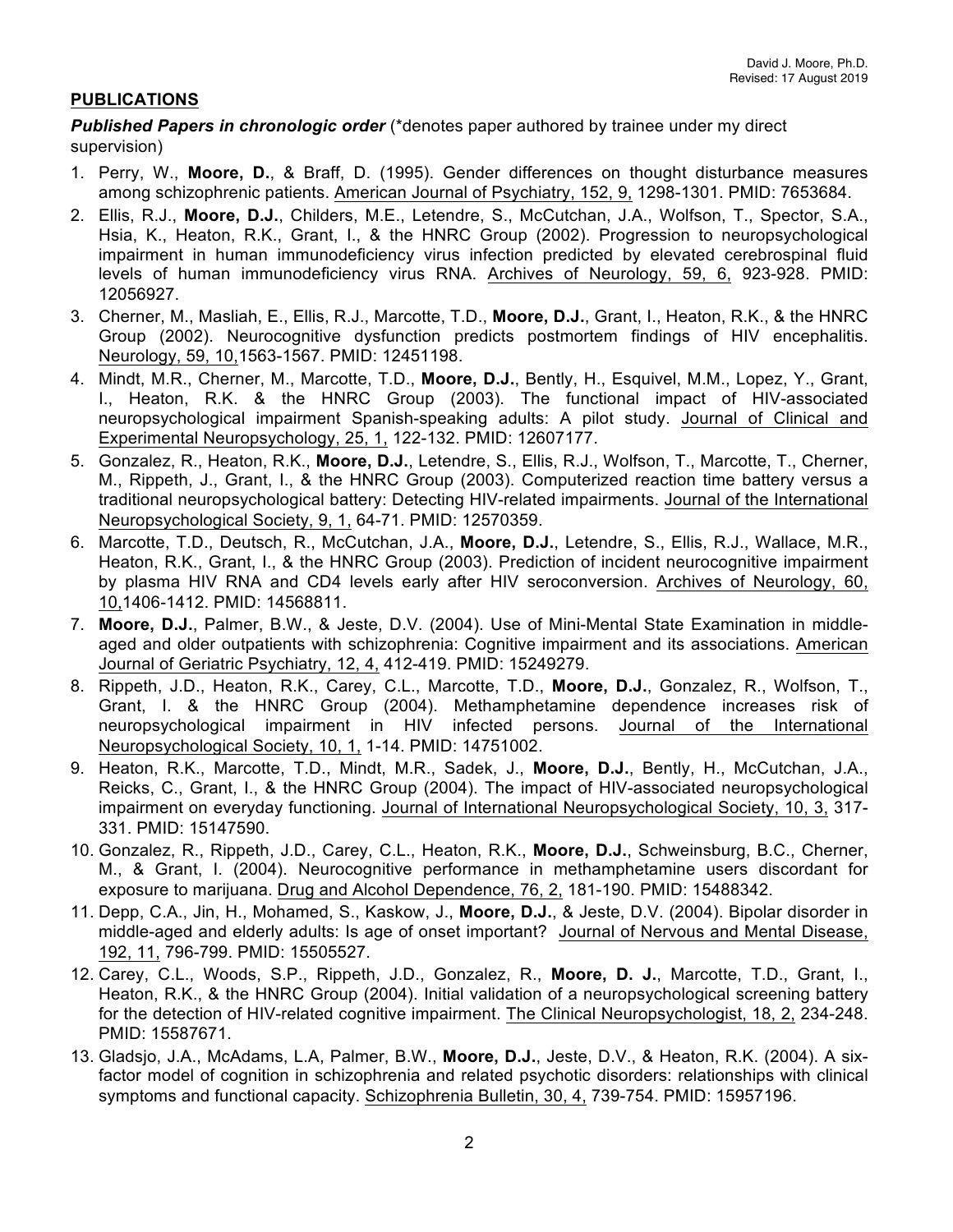- 14. Green, D.A., Masliah, E.M., Vinters, H.V., Benzai, P., **Moore, D.J.**, & Achim, C.L. (2005). Brain deposition of beta-amyloid is a common pathologic feature in HIV positive patients. AIDS, 19, 4, 407- 411. PMID: 15750394.
- 15. **Moore, D.J.**, Atkinson, J.H., Akiskal, H., Gonzalez, R., Wolfson, T., Grant, I., & the HNRC Group (2005). Temperament and risky behaviors: A pathway to HIV? Journal of Affective Disorders, 85, 1- 2,191-200. PMID: 15780689.
- 16. Patterson, T.L., Bucardo, J., McKibbin, C.L., Mausbach, B.T., **Moore, D.J.**, Barrio, C., Goldman, S.R., & Jeste, D.V. (2005). Development and pilot testing of a new psychosocial intervention for older Latinos with chronic schizophrenia. Schizophrenia Bulletin, 31, 4, 922-930. PMID: 16037481.
- 17. Jeste, N.D., **Moore, D.J.**, Goldman, S.R., Bucardo, J., Davila, W., Golshan, S., Jeste, D.V., & Patterson, T.L. (2005). Predictors of everyday functioning among older Mexican-Americans vs. Anglo-Americans with schizophrenia. The Journal of Clinical Psychiatry, 66, 10, 1304-1310. PMID: 16259545.
- 18. Montross, L.P., Depp, C.A., Daly, J., Reichstadt, J., Golshan, S., **Moore, D.J.,** Sitzer, D., & Jeste, D.V. (2006). Correlates of self-rated successful aging among community-dwelling older adults. American Journal of Geriatric Psychiatry, 14, 1, 43-51. PMID: 16407581.
- 19. **Moore, D.J.**, Masliah, E., Rippeth, J.D., Gonzalez, R., Carey, C.L., Cherner, M., Ellis, R.J., Achim, C.L., Marcotte, T.D., Heaton, R.K., Grant, I. & the HNRC (2006). Cortical and subcortical neurodegeneration is associated with HIV neurocognitive impairment. AIDS, 20, 6, 879-887. PMID: 16549972.
- 20. Nayak Savla, G., **Moore, D.J.**, Roesch, S.C., Heaton, R.K., Jeste, D.V. & Palmer, B.W. (2006). An evaluation of longitudinal neurocognitive performance among middle-aged and older schizophrenia patients: Use of mixed-model analyses. Schizophrenia Research, 83, 2-3, 215-223. PMID: 16507344.
- 21. **Moore, D.J.**, Palmer, B.W., Patterson, T.L., & Jeste, D.V. (2007). A review of performance-based measures of functional living skills. Journal of Psychiatric Research, 41, 1-2, 97-118. PMID: 16360706.
- 22. **Moore, D.J.,** Savla, G.N., Woods, S.P., Jeste, D.V., & Palmer, B.W. (2006). Verbal fluency impairments among community-dwelling, middle-aged and older adults with schizophrenia are characterized by deficient switching. Schizophrenia Research, 86, 254-260. PMID: 21062522.
- 23. **Moore, D.J.**, Sitzer, D., Depp, C.A., Montross, L.P., Reichstadt, J., Lebowitz, B.D., & Jeste, D.V. (2007). Self-administered cognitive screening for a study of successful aging among communitydwelling seniors; a preliminary study. International Journal of Geriatric Psychiatry, 22, 4, 327-331. PMID: 17096466.
- 24. Folsom, D.P., Gilmer, T., Barrio, C., **Moore, D.J.**, Bucardo, J., Lindamer, L.A., Garcia, P., Hawthorne, W., Hough, R., Patterson, T., & Jeste, D.V. (2007). A longitudinal study of the use of mental health services by persons with serious mental illness: Spanish-speaking Latinos differ from Englishspeaking Latinos and Caucasians. American Journal of Psychiatry, 164, 8, 1173-1180. PMID: 17671279.
- 25. Depp, C.A., **Moore, D.J.**, Sitzer, D., Palmer, B.W., Eyler, L.T., Roesch, S. Lebowitz, B.D., & Jeste, D.V. (2007). Neurocognitive impairment in middle-aged and older adults with bipolar disorder: comparison to schizophrenia and normal comparison subjects. Journal of Affective Disorders, 101, 1- 3, 201-209. PMID: 17224185.
- 26. Depp, C.A., Savla, G.N., **Moore, D.J.**, Palmer, B.W., Stricker, J.L., Lebowitz, B.D., & Jeste, D.V. (2008). Short-term course of neuropsychological abilities in middle-aged and older adults with bipolar disorder. Bipolar Disorders, 10, 6, 684-690. PMID: 18837862.
- 27. Lamond, A.J., Depp, C.A., Allison, M., Langer, R., Reichstadt, J., **Moore, D.J.**, Golshan, S., Ganiats, T. G. & Jeste, D.V. (2008). Measurement and predictors of resilience among community-dwelling older adults. Journal of Psychiatric Research, 43, 2, 148-154. PMID: 18455190.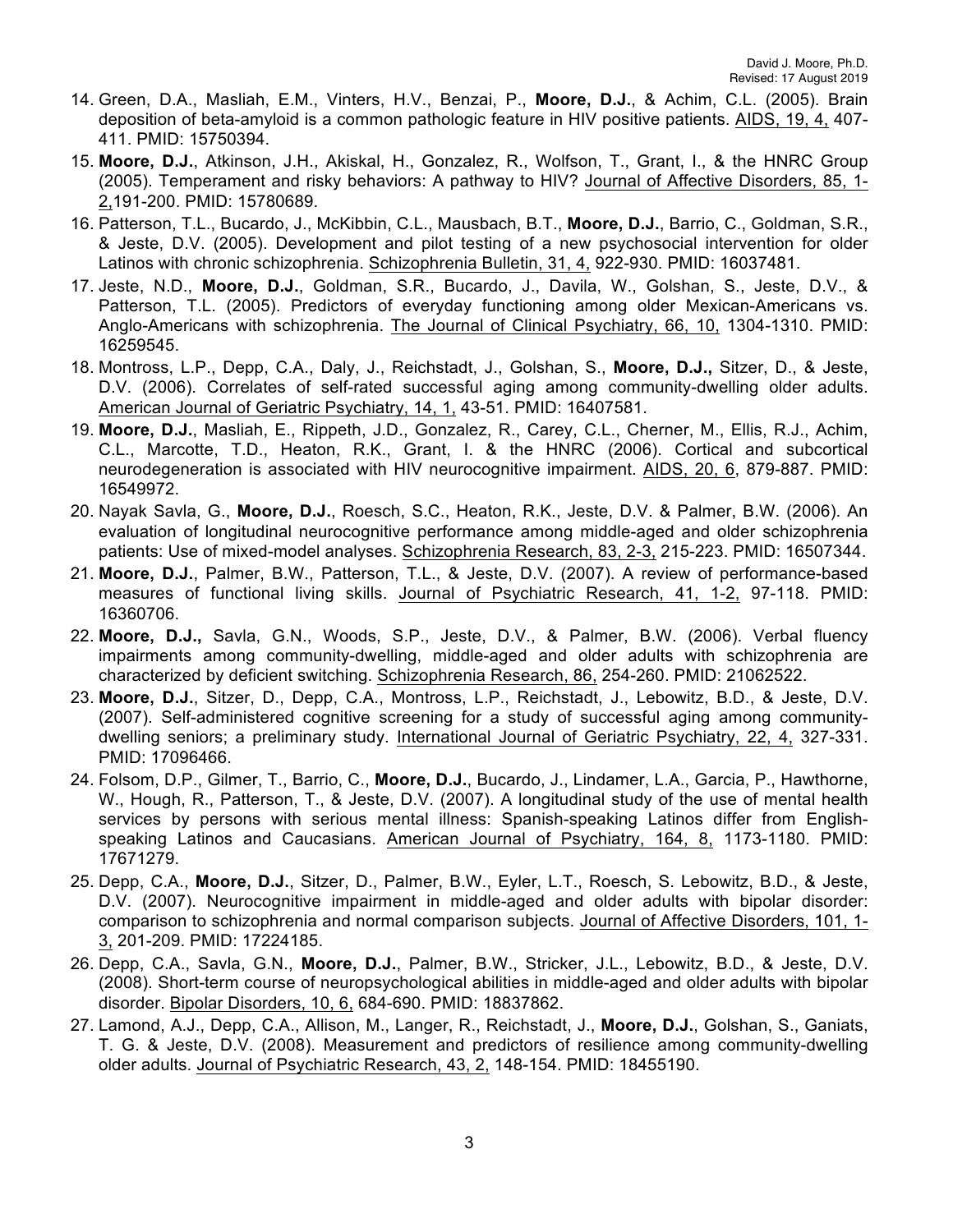- 28. Depp, C.A., Cain, A.E, Palmer, B.W., **Moore, D.J.**, Eyler, L.T, Lebowitz, B.D, Patterson, T.L., and Jeste, D.V. (2008). Assessment of medication management ability in middle-aged and older adults with bipolar disorder. Journal of Clinical Psychopharmacology, 28, 2, 225-229. PMID: 18344736.
- 29. **Moore, D.J.**, Depp, C.A., Posada, C., Parikh, M., Bhatt, A., Moseley, S., Vigil, O., Everall, I.P., Atkinson, J.H., Grant, I. and the HNRC Group (2008). Risk for cognitive impairment among HIVinfected persons with bipolar disorder. Dialogues in Clinical Neuroscience, 10, 2, 256-260. PMCID: PMC3181874.
- 30. Depp, C.A., **Moore, D.J.**, Patterson, T.L., Lebowitz, B.D., Jeste, D.V. (2008). Psychosocial Interventions and Medication Adherence in Bipolar Disorder. Dialogues in Clinical Neuroscience, 10, 2, 239-250. PMID: 18689293.
- 31. **Moore, D.J.**, Moseley, S., and Palmer, B.W. (2008). A guide for considering performance-based assessments when determining a patient's capacity for safe, independent living. Geriatrics, 63, 9, 16- 20. PMID: 18763847.
- 32. Rosenberg, D., Kerr, J., Sallis, J.F., Patrick, K., **Moore, D.J.,** and King, A. (2009). Feasibility and outcomes of a multilevel place-based walking intervention for seniors: A pilot study. Health & Place, 15, 1, 173-9. PMID: 18502164.
- 33. Khanlou, N.,\*\* **Moore, D.J.**,**\*\*** Chana, G., Cherner, M., Lazzaretto, D., Dawes, S., Grant, I., Masliah, E. Everall, I.P. and the HNRC Group (2009). Increased frequency of  $\alpha$ -synuclein in the substantia nigra in human immunodeficiency virus infection. Journal of Neurovirology, 15, 2, 131-138. \*\*Joint first authors. PMID: 19115126.
- 34. Woods, S.P., **Moore, D.J.**, Weber, E., & Grant, I. (2009). Cognitive Neuropsychology of HIVassociated Neurocognitive Disorders. Neuropsychology Review, 19, 2,152-168. PMID: 19462243.
- 35. Ances, B.M., Sisti, D., Vaida, F., Liang, C.L., Leontiev, O., Perthen, J.E., Buxton, R.B., Benson, D., Smith, D.M., Little, S.J., Richman, D.D., **Moore, D.J**., Ellis, R.J. and the HNRC Group (2009). Resting Cerebral Blood Flow: A potential biomarker of the effects of HIV in the brain. Neurology 73, 9, 702- 708. PMID: 19720977.
- 36. Everall, I., Vaida, F., Khanlou, N., Lazzaretto, D., Achim, C. Letendre, S.L., **Moore, D.J.**, Ellis, R., Cherner, M., Gelman, B., Morgello, S., Singer, E., Grant, I., Masliah, E., & the National NeuroAIDS Tissue Consortium (NNTC) (2009). Cliniconeuropathologic correlates of Human Immunodeficiency Virus in the era of antiretroviral therapy. Journal of Neurovirology, 5, 5-6, 360-370. PMID: 20175693.
- 37. Posada, C.,\* Morgan, E.E., **Moore, D.J.**, Woods, S.P., Letendre, S.L., Grant, I. and the HNRC Group (2009). Neurocognitive effects of the Hepatitis C virus. Current Hepatitis Reports Hepatitis C: Complex Clinical Issues, 8, 158–166.
- 38. Tatro, E.T., Scott, E.R., Nguyen, T.B., Salaria, S., Banerjee, S., **Moore, D.J.**, Masliah, E., Achim, C.L., & Everall, I.P. (2010). Evidence for alteration of gene regulatory networks through microRNA's of the HIV-infected brain: Novel analysis of retrospective cases. PLoS One, 5, 4, e10337. PMID: 20436668.
- 39. Posada, C.,\* **Moore, D.J.**, Woods, S.P., Vigil, O., Ake, C., Perry, W., Hassanein, T.I., Letendre, S.L., Grant, I. & the HNRC Group (2010). Implications of Hepatitis C Virus Infection for Behavioral Symptoms and Activities of Daily Living. Journal of Clinical and Experimental Neuropsychology, 32, 6, 637-44. PMID: 20603743.
- 40. **Moore, D.J.**, Letendre, S.L., Morris, S, Umlauf, A., Deutsch, R., Smith, D.M., Little, S., Rooney, A., Franklin, D.R., Gouaux, B., LeBlanc, S., Rosario, D., Fennema-Notestine, C., Heaton, R.K., Ellis, R.J., Atkinson, J.H., Grant, I. for the CHARTER Group (2011). Neurocognitive Functioning in Acute or Early HIV Infection. Journal of NeuroVirology, 17, 1, 50-57. PMID: 21165782.
- 41. Malaspina, L., Woods, S.P., **Moore, D.J.**, Depp, C., Letendre, S.L., Jeste, D., Grant, I. & the HIV Neurobehavioral Research Programs HNRP Group (2011). Successful Cognitive Aging in Persons Living With HIV Infection. Journal of NeuroVirology, 17, 1,110-119. PMID: 21165783.
- 42. Singh, K.K., Nathamu, S., Adame, A., Alire, T.U., Dumaop, W., Gouaux, B., **Moore, D.J.**, Masliah, E., & the HIV Neurobehavioral Research Center Group (2011). Expression of mannose binding lectin in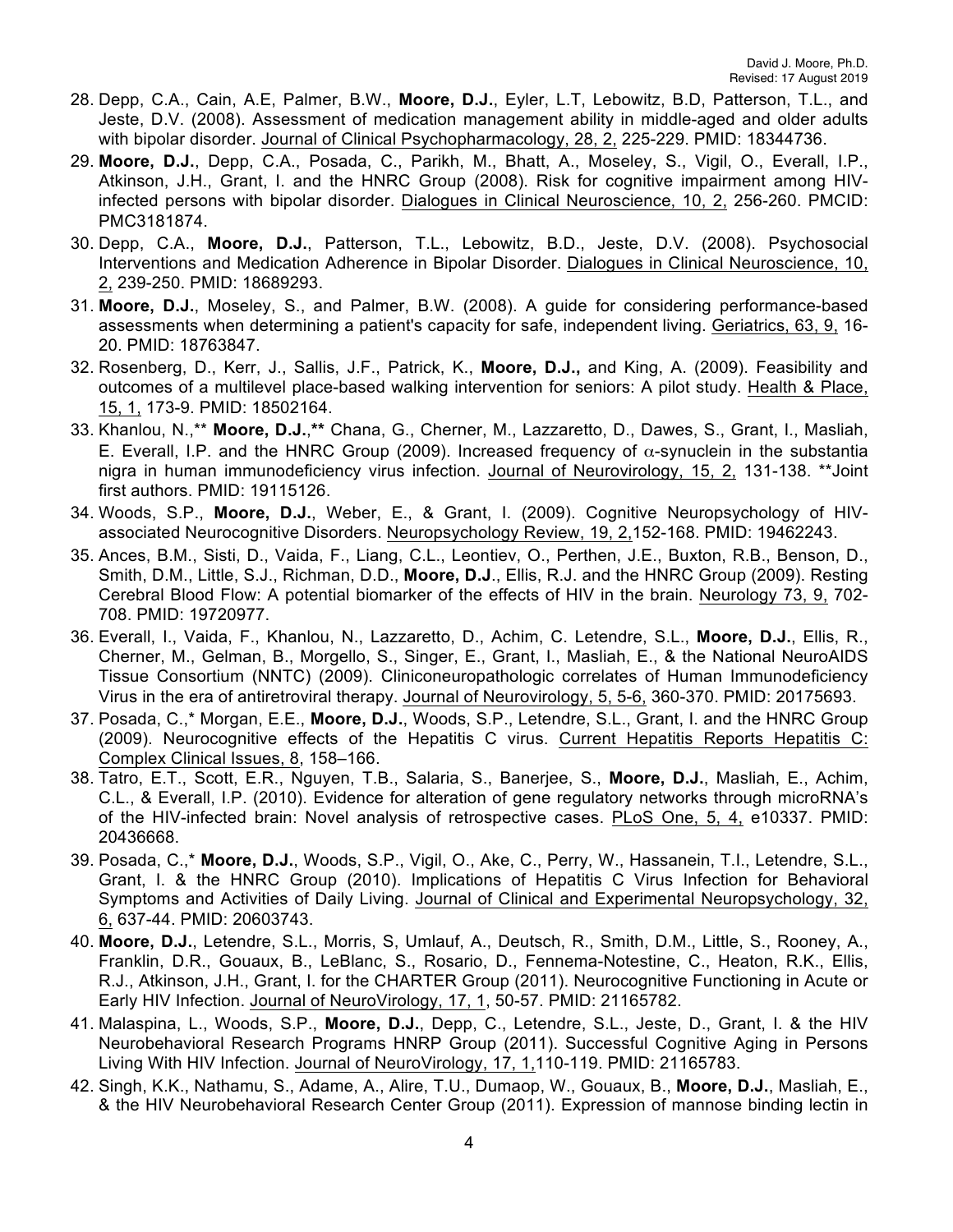HIV-1 infected brain: implications for HIV-related neuronal damage and neuroAIDS. Neurobehavioral HIV Medicine, 3, 41-52. PMID: 21852898.

- 43. Norman, M.A., **Moore, D.J.**, Taylor, M., Franklin, D., Cysique, L., Ake, C., Lazarretto, D., Vaida, F., Heaton, R.K. & the HNRC Group (2011). Demographically Corrected Norms for African Americans and Caucasians on the Hopkins Verbal Learning Test-Revised, Brief Visuospatial Memory Test-Revised, Stroop Color and Word Test, and Wisconsin Card Sorting Test 64-Card Version. Journal of Clinical and Experimental Neuropsychology, 33, 7, 793-804. PMID: 21547817.
- 44. **Moore, D.J.**, Arce, M., Moseley, S., McCutchan, J.A., Marquie-Beck, J., Franklin, D.R., Vaida, F., Achim, C.L., McArthur, J., Morgello, S., Simpson, D.M., Gelman, B.B., Collier, A.C., Marra, C.M., Clifford, D.B., Heaton, R.K., Grant, I., the CHARTER Group, & the HNRC Group (2011). Family History of Dementia Predicts Worse Neuropsychological Functioning Among HIV-Infected Persons. The Journal of Neuropsychiatry and Clinical Neurosciences, 23, 3, 316-323. PMID: 21948893.
- 45. Lyons, J.L., Uno, H., Ancuta, P., Kamat, A., **Moore, D.J.**, Singer, E.J., Morgello, S., & Gabuzda, D. (2011). Plasma sCD14 is a biomarker associated with impaired neurocognitive test performance in attention and learning domains in HIV infection. Journal of Acquired Immune Deficiency Syndromes, 57, 5, 371-379. PMID: 21646912.
- 46. Badiee, J.,\* **Moore, D.J.**, Atkinson, J.H., Vaida, F., Gerard, M., Duarte, N.A., Franklin, D. Gouaux, B., McCutchan, J.A., Heaton, R.K., McArthur, J., Morgello, S., Simpson, D., Collier, A., Marra, C.M., Gelman, B., Clifford, D., & Grant, I. (2012). Lifetime Suicidal Ideation and Attempt are Common Among HIV+ Individuals. Journal of Affective Disorders, 136, 3, 993-999. PMID: 21784531.
- 47. Posada, C.,\* **Moore, D.J.**, Deutsch, R., Rooney, A., Gouaux, B, Letendre, S., Grant, I., J. Atkinson, J.H. & the HNRP (2012). Sustained Attention Deficits Among HIV-positive Individuals with Comorbid Bipolar Disorder. The Journal of Neuropsychiatry and Clinical Neurosciences, 24, 1, 61-70. PMID: 22450615.
- 48. Blackstone, K.,\* **Moore, D.J.**, Heaton, R.K., Franklin, D.R. Jr, Woods, S.P., Clifford, D.B., Collier, A.C., Marra, C.M., Gelman, B.B., McArthur, J.C., Morgello, S., Simpson, D.M., Rivera-Mindt, M, Deutsch, R., Ellis, R.J., Atkinson, J.H., Grant, I. for the CHARTER Group (2012). Diagnosing symptomatic HIV-associated neurocognitive disorders: Self-report versus performance-based assessment of everyday functioning. Journal of the International Neuropsychological Society, 18, 1, 79-88. PMID: 22114912.
- 49. **Moore, D.J.**, Posada, C., Parikh, M., Arce, M., Vaida, F., Riggs, K., Gouaux, B., Ellis, R.J., Letendre, S.L., Grant, I., Atkinson, J.H. & the HNRP (2012). HIV-infected Individuals with Co-occurring Bipolar Disorder Evidence Poor Antiretroviral and Psychiatric Medication Adherence. AIDS and Behavior 16, 8, 2257-66. PMID: 22041931.
- 50. Crum-Cianflone, N.F., Roediger, M., **Moore, D.J**., Hale, B., Weintrob, A., Ganesan, A., Eberly, L., Johnson, E., Agan, B., & Letendre, S.L. (2012). Prevalence and Factors Associated with Sleep Disturbances among Early-Treated HIV-infected Persons. Clinical Infectious Diseases, 54, 10, 1485- 94. PMID: 22431801.
- 51. Soontornniyomkij, V., Everall, I.P., **Moore, D.J.**, Gouaux, B., Tatro, E.T., Gospodarev, V., Masliah, E., Yin, N.S., Vinters, H.V., & Achim, C.L. (2012). Increased cortical expression of FK506 binding protein-51 in HIV-associated neurocognitive disorders. Journal of NeuroVirology, 18, 4, 313-22. PMID: 22234543.
- 52. **Moore, D.J.**, Blackstone, K., Woods, S.P., Ellis, R.J., Atkinson, J.H., Heaton, R.K., Grant, I., the HNRC Group & the TMARC Group (2012). Methamphetamine Use and Neuropsychiatric Factors Are Associated with Antiretroviral Non-adherence. AIDS Care, 24, 12, 1504-13. PMID: 22530794.
- 53. Badiee, J.,\* Riggs, P.K., Rooney, A.S., Vaida, F., Grant, I., Atkinson, J.H., **Moore, D.J.**, & the HNRP Group (2012). Approaches to Identifying Appropriate Medication Adherence Assessments for HIV Infected Individuals with Comorbid Bipolar Disorder. AIDS Patient Care and STDS, 26, 7, 388-94. PMID: 22686169.
- 54. Soontornniyomkij, V., Soontornniyomkij, B., **Moore, D.J.**, Gouaux, B., Masliah, E., Tung, S., Vinters, H.V., Grant, I. & Achim, C.L. (2012). Antioxidant sestrin-2 redistribution to neuronal soma in human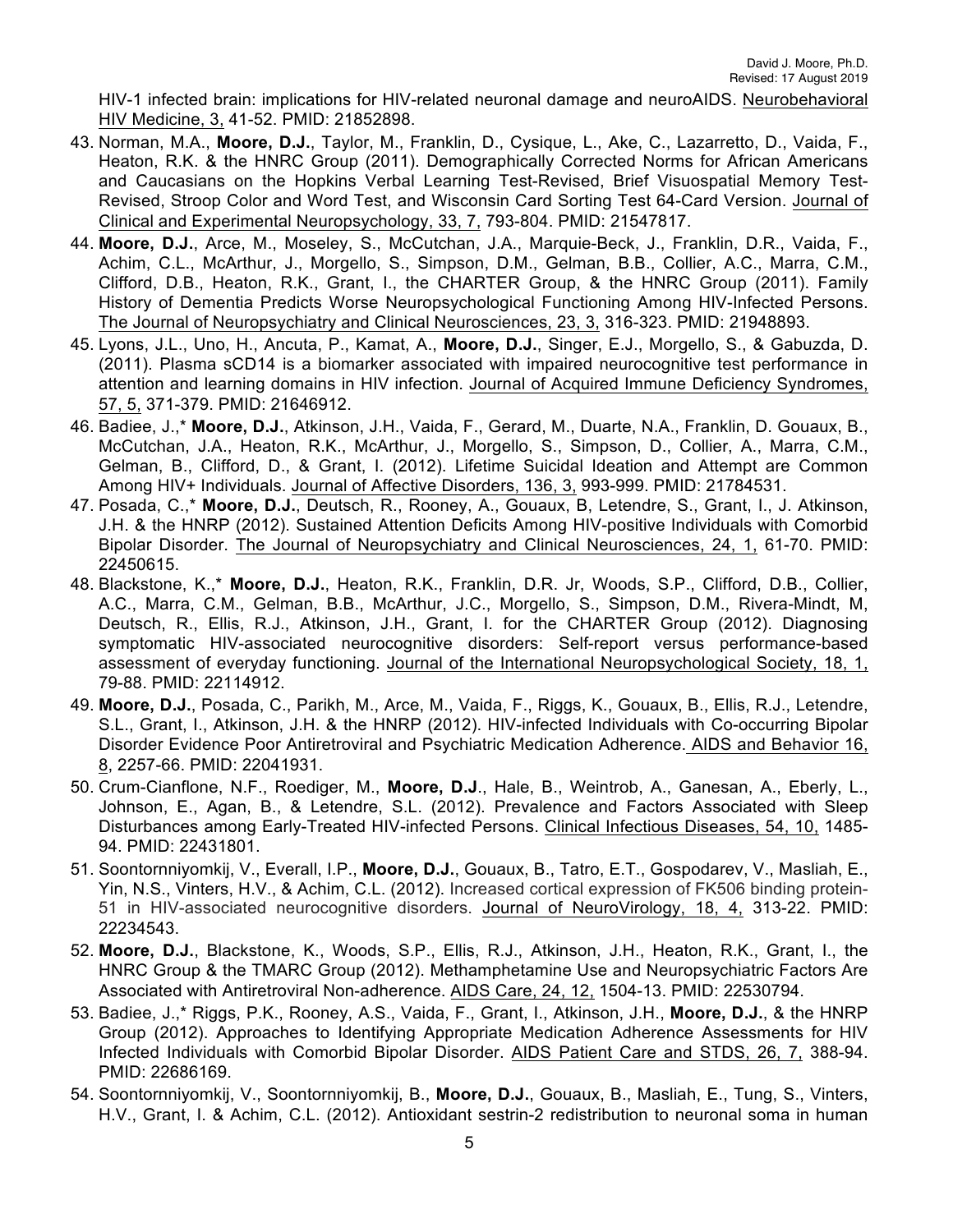immunodeficiency virus-associated neurocognitive disorders. Journal of Neuroimmune Pharmacology, 7, 3, 579-90. PMID: 22450766.

- 55. Blackstone, K.,\* Tobin, A., Posada, C., Gouaux, B., Grant, I., **Moore, D.J.**, & the HNRP (2012). HIVinfected persons with bipolar disorder are less aware of memory deficits than HIV-infected persons without bipolar disorder. Journal of Clinical and Experimental Neuropsychology, 34, 7, 773-81. PMID: 22571839.
- 56. Weber, E., Blackstone, K., Iudicello, J.E., Morgan, E.E., Grant, I., **Moore, D.J.**, Woods, S.P. & The Translational Methamphetamine AIDS Research Center Group (TMARC) (2012). Neurocognitive Deficits are Associated with Unemployment in Chronic Methamphetamine Users. Drug & Alcohol Dependence, 125, 1-2, 146-153. PMID: 22560676.
- 57. Blackstone, K.,\* **Moore, D.J.**, Franklin, D.R., Clifford, D.B., Collier, A.C., Marra. C.M., Gelman, B.B., McArthur, J.C., Morgello, S., Simpson, D.M., Ellis, R.J., Atkinson. J.H., Grant, I, & Heaton, R.K. (2012). Defining Neurocognitive Impairment in HIV: Deficit Scores versus Clinical Ratings. The Clinical Neuropsychologist, 26, 6, 894-908. PMID: 22708483.
- 58. **Moore, D.J.**, Roediger, M.P., Eberly, L.E., Blackstone, K., Hale, B., Weintrob, A., Ganesan, A., Agan, B.K., Letendre, S.L., & Crum-Cianflone, N.F. (2012). Identification of an Abbreviated Test Battery for Detection of HIV-associated Neurocognitive Impairment in an Early-managed HIV-infected Cohort. PLoS One, 7, 11, e47310. PMID: 23144815.
- 59. Soontornniyomkij, V., **Moore, D.J.**, Gouaux, B., Soontornniyomkij, B., Tatro, E.T., Umlauf, A., Masliah, E., Levine, A.J., Singer, E.J., Vinters, H.V., Gelman, B.B., Morgello, S., Cherner, M., Grant, I., & Achim, C.L. (2012). Cerebral β-amyloid deposition predicts HIV-associated neurocognitive disorders in *APOE* ε4 carriers. AIDS, 26, 18, 2327-35. PMID: 23018443.
- 60. Blackstone, K.,\* Woods, S.P., Weber, E., Grant, I., **Moore, D.J.,** & the HNRP (2013). Memory-based strategies for antiretroviral medication management: An evaluation of clinical predictors, adherence behavior awareness, and effectiveness. AIDS and Behavior, 17, 1, 74-85. PMID: 22968399.
- 61. Gelman, B.B., Lisinicchia, J.G., Morgello, S., Masliah, E., Commins, D., Achim, C.L., Fox, H.S., Kolson, D.L., Grant, I., Singer, E., Yiannoutsos, C.T., Sherman, S., Gensler, G., **Moore, D.J.,** Chen, T., & Soukup, V.M. (2013). Neurovirological correlation with HIV-associated neurocognitive disorders and encephalitis in a HAART-era cohort. Journal of Acquired Immune Deficiency Syndromes, 62, 5, 487-95. PMID: 23242157.
- 62. Crum-Cianflone, N.F., **Moore, D.J.**, Letendre, S., Poehlman Roediger, M., Eberly, L., Weintrob, A., Ganesan, A., Johnson, E., Del Rosario, R., Agan, B., & Hale, B (2013). Low Prevalence of Neurocognitive Impairment in Early Diagnosed and Managed HIV-Infected Persons. Neurology, 80, 4, 371-379. PMID: 23303852.
- 63. Weber, E., Morgan. E.E., Iudicello, J.E., Blackstone, K., Grant, I. Ellis, R.J., Letendre, S.L., Little, S., Morris, S., Smith, D.M., **Moore, D.J.**, Woods, S.P. & The TMARC Group (2013). Substance Use is a Risk Factor for Neurocognitive Deficits and Neuropsychiatric Distress in Acute and Early HIV Infection. Journal of NeuroVirology, 19, 1, 65-74. PMID: 23250704.
- 64. Poquette, A.J.,\* **Moore, D.J.**, Gouaux, B., Morgan, E.E., Grant, I., Woods, S.P. & the HNRP Group (2013). Prospective Memory and Antiretroviral Medication Non-Adherence in HIV: An Analysis of Ongoing Task Delay Length Using the Memory for Intentions Screening Tests. Journal of the International Neuropsychological Society, 19, 2, 155-161. PMID: 23095304.
- 65. Moore, R.C.,\* **Moore, D.J.**, Thompson, W.K., Vahia, I.V., Grant, I., & Jeste, D.V. (2013). A Case-Controlled Study of Successful Aging in Older Adults with HIV. The Journal of Clinical Psychiatry, 74, 5, e417-23. PMID: 23759460.
- 66. Blackstone, K.,\* Iudicello, J.E., Morgan, E.E., Weber, E., **Moore, D.J.**, Franklin, D., Ellis, R.J., Grant, I., & Woods, S.P. & Translational Methamphetamine AIDS Research Center Group (2013). Human Immunodeficiency Virus infection Heightens Concurrent Risk of Functional Dependence in Persons With Long-term Methamphetamine Use. Journal of Addictive Medicine, 7, 4, 255-63. PMID: 23648641.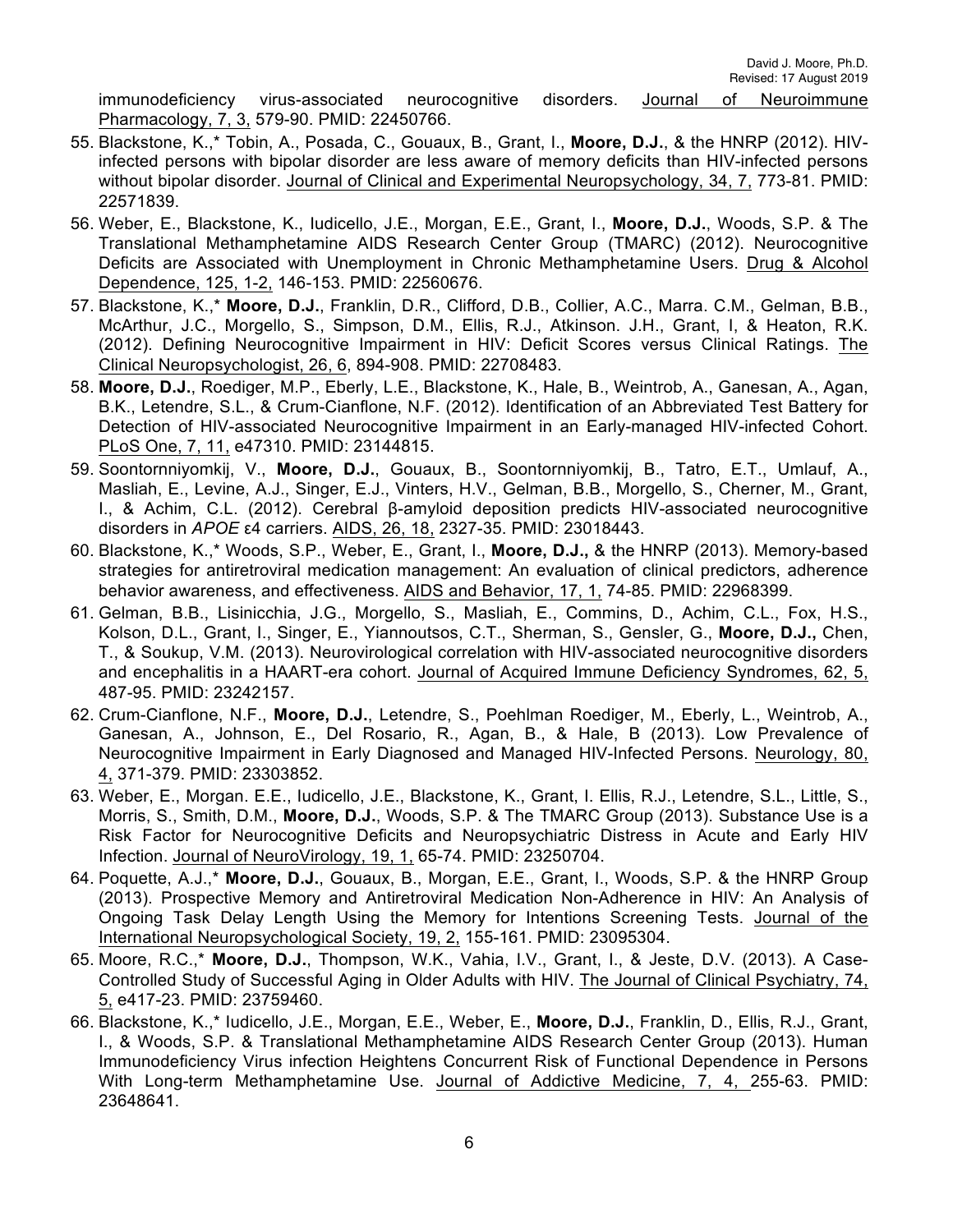- 67. Dufour, C.A.,\* Marquine, M.J., Fazeli, P.L., Henry, B.L., Ellis, R.J., Grant, I., and **Moore, D.J.**, & the HNRP Group (2013). Physical Exercise is Associated with Less Neurocognitive Impairment Among HIV-Infected Adults. Journal of NeuroVirology, 19, 5, 410-417. PMID: 23934585.
- 68. Montoya, J.L.,\* Umlauf, A., Abramson, I., Badiee, J., Woods, S.P., Atkinson, J.H., Grant, I., **Moore, D.J.**, & the TMARC Group (2013). Dynamic Indices of Methamphetamine Dependence and HIV Infection Predict Fluctuations in Affective Distress: A Five-year Longitudinal Analysis. Journal of Affective Disorders, 151, 2, 728-37. PMID: 24012068.
- 69. Panos, S.E., Hinkin, C.H., Singer, E.J., Thames, A.D., Patel, S. Sinsheimer, J.S., Del Re, A.C., Gelman, B.B., Morgello, S., **Moore, D.J.**, & Levine, A.J. (2013). Apolipoprotein-E genotype and human immunodeficiency virus-associated neurocognitive disorder: Modulating effects of older age and disease severity. Neurobehavioral HIV Medicine, 5, 11-22. PMID: 26617462.
- 70. Tatro, E.T., Hefler, S., Shumaker-Armstrong, S., Soontornniyomkij, B., Yang, M., Yermanos, A., Wren, N., **Moore, D.J.**, & Achim, C.L. (2013). Modulation of BK Channel by MicroRNA-9 in Neurons After Exposure to HIV and Methamphetamine. Journal of Neuroimmune Pharmacology, 8, 5, 1210- 23. PMID: 23508624.
- 71. **Moore, D.J.**, Montoya, J.L., Blackstone, K., Rooney, A., Gouaux, B., Georges, S., Depp, C.A., Atkinson, J.H. & the TMARC Group (2013). Preliminary Evidence for Feasibility, Use, and Acceptability of individualized Texting for Adherence Building (iTAB) for Antiretroviral Adherence and Substance Use Assessment among HIV-infected Methamphetamine Users. AIDS Research and Treatment, 585143. PMID: 24078868.
- 72. Doyle, K.L., Morgan, E.E., Morris, S., Smith, D.M., Little, S., Iudicello, J.E., Blackstone, K., **Moore, D.J.**, Grant, I., Letendre, S.L., Woods, S.P., & The TMARC Group. (2013). Real-world impact of neurocognitive deficits in acute and early HIV infection. Journal of NeuroVirology, 19, 565-573. PMID: 24277439.
- 73. Marquine, M.J.,\* Umlauf, A., Rooney, A., Fazeli, P.L., Gouaux, B., Woods, S.P., Letendre, S.L., Ellis, R.J., Grant, I., **Moore, D.J.** & the HIV Neurobehavioral Research Program (HNRP) Group (2014). The Veterans Aging Cohort Study Index is associated with concurrent risk for neurocognitive impairment. Journal of Acquired Immune Deficiency Syndromes, 65, 2, 190-197. PMID: 24442225.
- 74. Fazeli, P.L.,\* Woods, S.P., Heaton, R.K., Umlauf, A., Moore, R., Gouaux, B., Rosario, D., Grant, I., **Moore, D.J.** & the HNRP Group (2014). An Active Lifestyle is Associated with Better Neurocognitive Functioning in Adults Living with HIV-infection. Journal of NeuroVirology, 20, 3, 233-42. PMID: 24554483.
- 75. Moore, R.C.,\* Fazeli, P.L., Jeste, D.V., **Moore, D.J.**, Grant, I., Woods, S.P., & the HIV Neurobehavioral Research Program (HNRP) Group. (2014). Successful Cognitive Aging and Health-Related Quality of Life in Younger and Older Adults Infected with HIV. AIDS and Behavior, 18, 6, 1186-97. PMID: 24633788.
- 76. Soontornniyomkij, V., Umlauf, A., Chung, S.A., Cochran, M.L., Soontornniyomkij, B., Gouaux, B., Toperoff, W., **Moore, D.J.**, Masliah, E., Ellis, R.J., Grant, I., & Achim, C.L. (2014). HIV Protease inhibitor exposure predicts cerebral small vessel disease. AIDS, 28, 9, 1297-306. PMID: 24637542.
- 77. Fazeli, P.L.,\* Doyle, K.L., Scott, J.C., Iudicello, J.E., Blackstone, K., Weber, E., **Moore, D. J.**, Morgan, E.E., Grant, I., Woods, S.P., & the HNRP Group (2014). Shallow encoding and forgetting are associated with dependence in instrumental activities of daily living among older adults living with HIV infection. Archives of Clinical Neuropsychology, 29, 3, 278-88. PMID: 24695591.
- 78. Montoya, J.L.,\* Georges, S., Poquette, A. Depp, C.A., Atkinson, J.H., **Moore, D.J.**, & the Translational Methamphetamine AIDS Research Center (TMARC) Group (2014). Refining a personalized mHealth intervention to promote medication adherence among HIV+ methamphetamine users. AIDS Care, 26, 12, 1477-81. PMID: 24911433.
- 79. **Moore, D.J.**, Poquette, A., Casaletto, K.B., Gouaux, B., Montoya, J.L., Posada, C., Rooney, A.S., Badiee, J., Deutsch, R., Letendre, S.L., Depp, C.A., Grant, I., Atkinson, J.H., & the HIV Neurobehavioral Research Program (HNRP) Group (2015). Individualized Texting for Adherence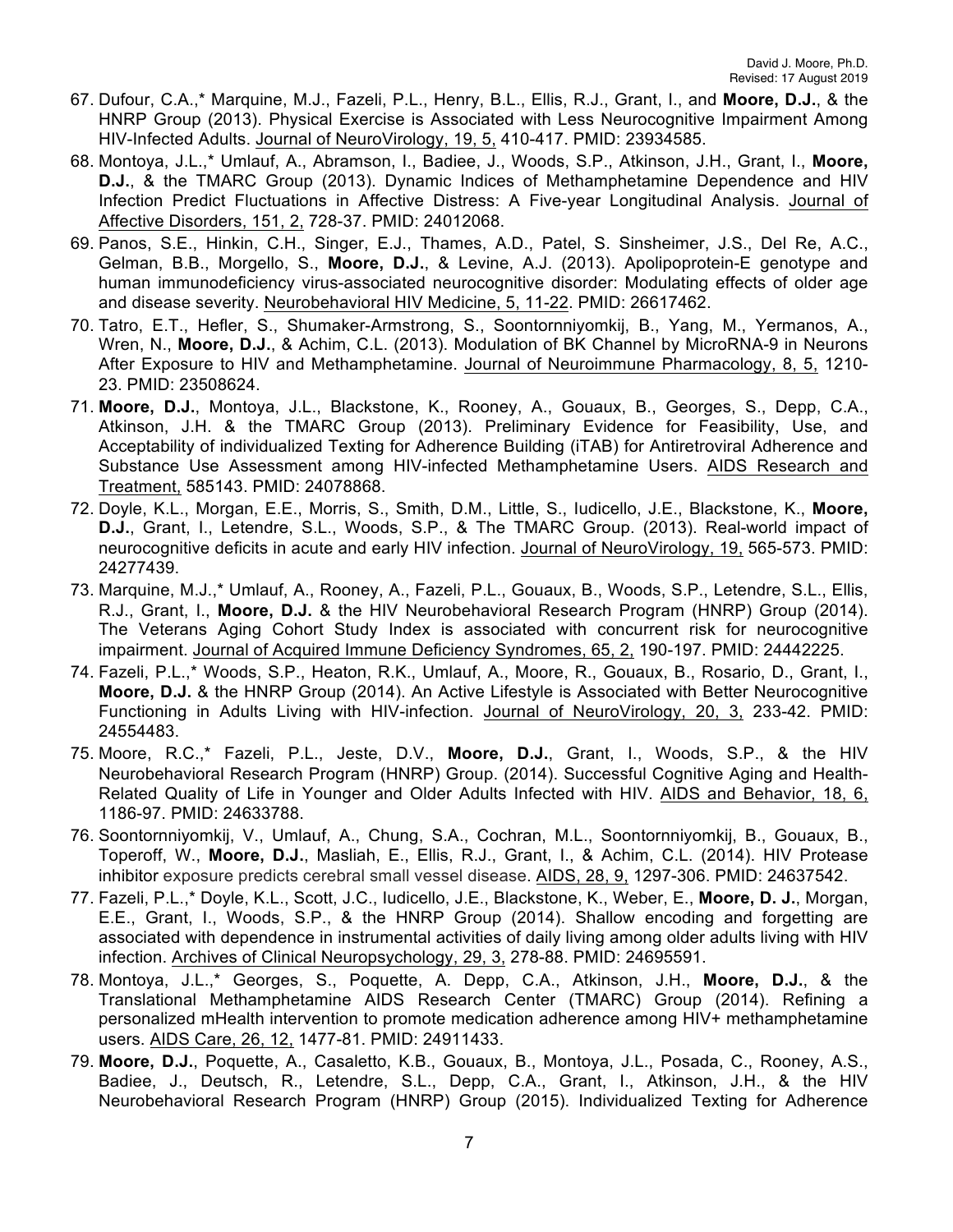Building (iTAB): Improving Antiretroviral Dose Timing Among HIV-infected Persons with Co-Occurring Bipolar Disorder. AIDS and Behavior, 19, 3, 459-471. PMID: 25504449.

- 80. Casaletto, K.B.\*, Cattie, J., Franklin, D.R., **Moore, D.J.**, Woods, S.P., Grant, I., Heaton, R.K. & the HNRP Group (2014). The Wide Range Achievement Test-4 Reading Subtest "Holds" in HIV-infected individuals. Journal of Clinical and Experimental Neuropsychology, 36, 9, 992-1001. PMID: 25283135.
- 81. Bryant, A.K.,\* Ellis, R.J., Umlauf, A., Gouaux, B., Soontornniyomkij, V., Letendre, S.L., Achim, C.L., Masliah, E., Grant, I., & **Moore, D.J.** (2015). Antiretroviral therapy reduces neurodegeneration in HIV infection. AIDS, 29, 3, 323-30. PMID: 25686681.
- 82. Moore, R.C.,\* Fazeli, P.L., Patterson, T.L., Depp, C.A., **Moore, D.J.**, Granholm, E., Jeste, D.V. & Mausbach, B.T. (2015). UPSA-M: Feasibility and initial validity of a mobile application of the UCSD Performance-Based Skills Assessment. Schizophrenia Research, 164, 1-3, 187-92. PMID: 25790903
- 83. Thames, A.D., Briones, M.S., Mangpatay, L.I., Martinez-Maza, O., Singer, E.J., Hinkin, C.H., Morgello, S., Gelman, B.B., **Moore, D.J.**, Heizerling, K., & Levine, A.J. (2015). The role of chemokine C-C motif ligand 2 genotype and cerebrospinal fluid chemokine C-C motif ligand 2 in neurocognition among HIV-infected patients. AIDS, 29, 12, 1483-91. PMID: 26244388.
- 84. Fazeli, P.L.,\* Marquine, M.J., Dufour, C., Henry, B.L., Montoya, J.L., Gouaux, B., Moore, R.C., Letendre, S.L., Woods, S.P, Grant, I., Jeste, D.V., **Moore, D.J.** & the HNRP Group (2015). Physical Activity is Associated with Better Neurocognitive and Everyday Functioning Among Older Adults with HIV Disease**.** AIDS and Behavior, 13, 8, 1470-77. PMID: 25731660.
- 85. Montoya, J.L.,\* Wing, D., Knight, A., **Moore, D.J.**, & Henry, B.L. (2015). Development of an mHealth intervention (iSTEP) to promote physical activity among people living with HIV. Journal of the International Association of Providers in AIDS Care, 14, 6, 471-5. PMID: 26307212.
- 86. Casaletto, K.B.,\* Kwan, S., Montoya, J.L., Obermeit, L., Gouaux, B., Poquette, A., Heaton, R.K., Atkinson, J.H., **Moore, D.J.** & the HNRP Group (2016). Predictors of psychotropic medication adherence among HIV+ individuals living with bipolar disorder. International Journal of Psychiatry and Medicine, 51, 1, 69-83. PMID: 26681237.
- 87. Casaletto, K.B.,\* **Moore, D.J.**, Woods, S.P., Umlauf, A., Scott, J.C., & Heaton, R.K. (2016). Abbreviated Goal Management Training Shows Preliminary Evidence as a Neurorehabilitation Tool for HIV-associated Neurocognitive Disorders among Substance Users. The Clinical Neuropsychologist, 30, 1, 107-30. PMID: 26753986.
- 88. Bryant, A.K.,\* Fazeli, P.L., Letendre, S.L., Ellis, R.J., Potter, M., Burdo, T.H., Singh, K.K., Jeste, D.V., Grant, I., & **Moore, D.J.** (2016). Complement component 3 is associated with metabolic comorbidities in older HIV-positive adults. AIDS Research and Human Retroviruses, 32, 3, 271-8. PMID: 26499082.
- 89. Var, S.R., Day, T.R., Vitomirov, A., Smith, D.M., Soontornniyomkij, V., **Moore, D.J.**, Achim, C.L., Mehta, S. R., & Perez-Santiago, J. (2016). Mitochondrial injury and cognitive function in HIV infection and methamphetamine use. AIDS, 30, 6, 839-48. PMID: 26807965.
- 90. Montoya, J.L.,\* Cattie, J., Morgan, E., Woods, S.P., Cherner, M., **Moore, D.J.**, Atkinson, J.H., Grant, I. & Translational Methamphetamine Aids Research Center (TMARC) Group (2016). The Impact of age, HIV serostatus and seroconversion on methamphetamine use. The American Journal of Drug and Alcohol Abuse, 42, 2, 168-77. PMID: 26837461.
- 91. Hoenigl, M., Chaillon, A., **Moore, D.J.**, Morris, S.R., Smith, D.M., & Little, S.J. (2016). Clear Links Between Starting Methamphetamine and Increasing Sexual Risk Behavior: A Cohort Study Among Men who have Sex with Men. Journal of Acquired Immune Deficiency Syndromes, 71, 5, 551-7. PMID: 26536321.
- 92. Levine, A.J., Quach, A., **Moore, D.J.**, Achim, C.L., Soontornniyomkij, V., Masliah, E., Singer, E.J., Gelman, B., Nemanim, N. & Horvath, S. (2016). Accelerated epigenetic aging in brain is associated with pre-mortem HIV-associated neurocognitive disorders. Journal of NeuroVirology, 22, 3, 366-75. PMID: 26689571.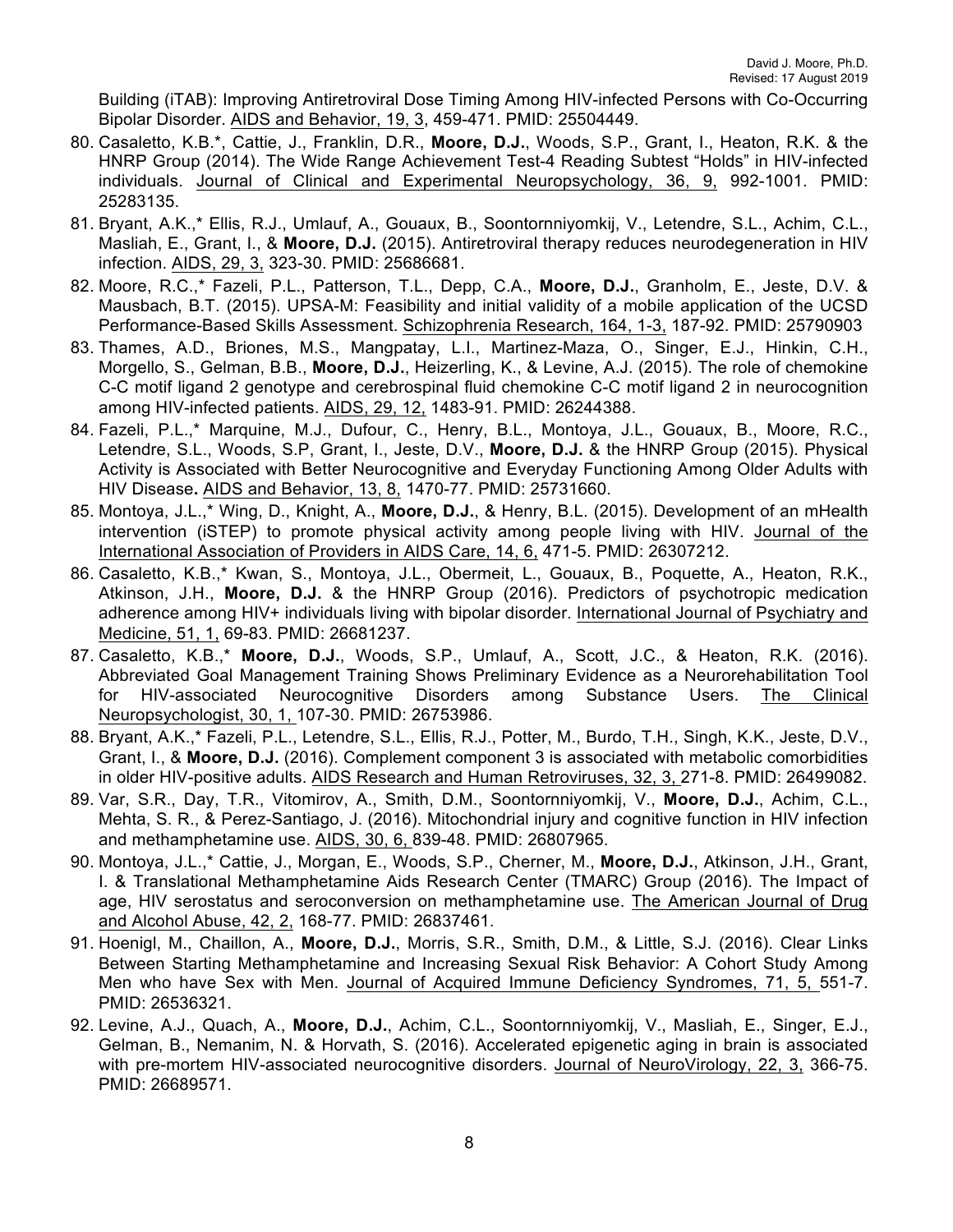- 93. Henry, B., & **Moore, D.J.** (2016). Preliminary Findings Describing Participant Experience With iSTEP, an mHealth Intervention to Increase Physical Activity and Improve Neurocognitive Function in People Living with HIV. Journal of the Association of Nurses in AIDS Care, 27, 4, 495-511. PMID: 26847379.
- 94. Marquine, M.J.,\* Sakamoto, M., Dufour, C., Rooney, A., Fazeli, P., Umlauf, A., Gouaux. B., Franklin, D., Ellis, R., Letendre, S., Cherner, M., Heaton, R.K., Grant, I., **Moore, D.J.**, & the HNRP Group (2016). The impact of ethnicity/race on the association between the Veterans Aging Cohort Study (VACS) Index and neurocognitive function among HIV-infected persons. Journal of NeuroVirology, 22, 4, 442-54. PMID: 26679535.
- 95. Levine, A.J., Soontornniyomkij, V., Achim, C., Masliah, E., Gelman, B.B., Sinsheimer, J., Singer, E.J., & **Moore, D.J.** (2016). Multilevel analysis of neuropathogenesis of neurocognitive impairment in HIV. Journal of NeuroVirology, 22, 4, 431-41. PMID: 26637429.
- 96. Fazeli, P.L.,\* **Moore, D.J.**, Franklin, D.R., Umlauf, A., Heaton, R.K., Collier, A., Marra, C.M., Clifford, D.B., Gelman, B.B., Sacktor, N.C., Morgello, S., Simpson, D.M., McCutchan, J.A., Grant, I., & Letendre, S.L. (2016). Lower CSF Amyloid-β is Associated with HAND in HIV-Infected Adults with a Family History of Dementia. Current HIV Research, 14, 4, 324-30. PMID: 26673902.
- 97. Marquine, M.J., Montoya, J.L., Umlauf, A., Fazeli, P.L., Gouaux. B., Heaton, R.K., Ellis, R.J., Letendre, S.L., Grant, I., **Moore, D.J.** & the HIV Neurobehavioral Research Program Group (2016). The Veterans Aging Cohort Study (VACS) Index and Neurocognitive Change: A Longitudinal Study. Clinical Infectious Diseases, 63, 5, 694-702. PMID: 27199461.
- 98. Hoenigl, M., Chaillon, A. **Moore, D.J.**, Morris, S.R., Mehta, S., Gianella, S, Amico, K.R., & Little, S.J. (2016). Rapid HIV Viral Load Suppression in those Initiating Antiretroviral Therapy at First Visit after HIV Diagnosis. Scientific Reports, 6, 6, 32947. PMID: 27597312.
- 99. Soontornniyomkij, V., Umlauf, A., Soontornniyomkij, B., Batki, I.B., **Moore, D.J.**, Masliah, E., & Achim, C.L. (2016). Lifetime methamphetamine dependence is associated with cerebral microgliosis in HIV-1-infected adults. Journal of NeuroVirology, 22, 5, 650-660. PMID: 27098516.
- 100. Montoya, J.L.\*, Iudicello, J., Fazeli, P.L., Hong, S., Potter, M., Ellis, R.J., Grant, I., Letendre, S.L., **Moore, D.J.** & the HIV Neurobehavioral Research Program (HNRP) Group (2017). Elevated Markers of Vascular Remodeling and Arterial Stiffness Are Associated with Neurocognitive Function in Older HIV+ Adults on Suppressive Antiretroviral Therapy. Journal of Acquired Immune Deficiency Syndromes, 74, 2, 134-141. PMID: 27828873.
- 101. Moore, R.C., Marquine, M.J., Straus, E., **Moore, D.J.,** Depp, C.A., Schiehser, D., Richtand, N.M., Jeste, D.V. & Eyler, L.T. (2017). Predictors and barriers to mental health treatment utilization of older veterans living with HIV. The Primary Care Companion, 19, 1. PMID: 28157277.
- 102. Wallace, L.M., Ferrara, M., Brothers, T.D., Garlassi, S., Kirkland, S.A., Theou, O., Zona, S., Mussini, C., **Moore, D.J.**, Rockwood, K., & Guaraldi, G. (2017). Lower Frailty is Associated with Successful Cognitive Aging Among Older Adults with HIV. AIDS Research and Human Retroviruses, 33, 2, 157- 163. PMID: 27869500.
- 103. Sakoda, M.\*, Fazeli, P.L., Ellis, R.J., Jeste, D.V., Grant, I, Letendre, S., & **Moore, D.J.** (2017). Higher cystatin C levels are associated with neurocognitive impairment in older HIV+ adults. Journal of Acquired Immune Deficiency Syndromes, 74, 3, 243-249, PMID: 27861242.
- 104. Montoya, J.L.\*, Iudicello, J., Oppenheim, H.A., Fazeli, P.L., Potter, M., Ma, Q., Millis, P.J., Ellis, R.J., Grant, I., Letendre, S.L., **Moore, D.J.**, & the HIV Neurobehavioral Research Program (HNRP) Group (2017). Coagulation Imbalance and Neurocognitive Functioning in Older HIV+ Adults on Suppressive Antiretroviral Therapy. AIDS, 31, 6, 787-795. PMID: 28099190.
- 105. Bryant A.K.\*\*, **Moore D.J.**, Burdo T.H., Lakritz J.R., Gouaux B., Soontornniyomkij V., Achim C.L., Masliah E., Grant I., Levine A.J., & Ellis R.J. (2017). Plasma soluble CD163 is associated with postmortem brain pathology in human immunodeficiency virus infection. AIDS, 31, 7, 973-979. PMID: 28244955.
- 106. Flores, I.\*\*, Casaletto, K.B., Marquine, M., Umlauf, A., **Moore, D.J.**, Mungas, D., Gershon, R.C., Beaumont, J.L., & Heaton, R.K. (2017). Performance of Hispanics and Non-Hispanic Whites on the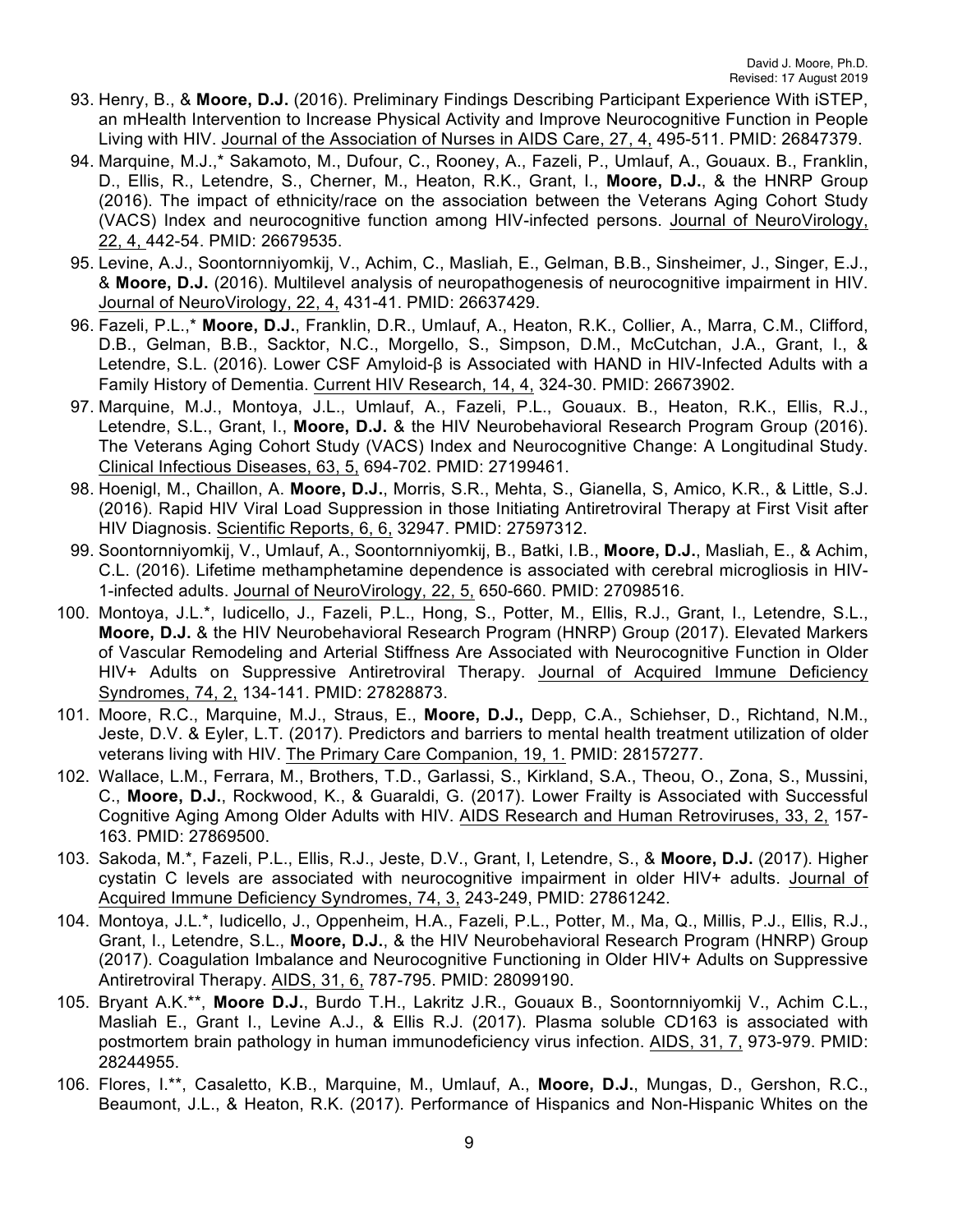NIH Toolbox Cognition Battery: the roles of ethnicity and language backgrounds. The Clinical Neuropsychologist, 31, 4, 783-797. PMID: 28080261.

- 107. Moore, R.C., Kaufmann, C.N., Rooney, A.S., **Moore, D.J.**, Eyler, L.T., Granholm, E., Woods, S.P., Swendsen, J., Heaton, R.K., Scott, J.C., & Depp, C.A. (2017). Feasibility and Acceptability of Ecological Momentary Assessment of Daily Functioning Among Older Adults with HIV. The American Journal of Geriatric Psychiatry, 25, 8, 829-840. PMID: 28065496.
- 108. Paolillo, E.W.\*, Gongvatana, A., Umlauf, A., Letendre, S.L., & **Moore, D.J.** (2017). At-risk Alcohol Use is Associated with Antiretroviral Treatment Nonadherence Among Adults Living with HIV/AIDS. Alcoholism: Clinical and Experimental Research, 41, 8, 1518-1525. PMID: 28679147.
- 109. Moore, R.C., Paolillo, E.W., Heaton, A., Fazeli, P.L., Jeste, D.V., & **Moore, D.J.** (2017). Clinical utility of the UCSD Performance-Based Skills Assessment – Brief (UPSA-B) in adults living with HIV: Associations with neuropsychological impairment and patient-reported everyday functioning difficulties. PLOS ONE, 12, 8, e0183614. PMID: 28837678.
- 110. Christensen, B. Qin, Z., Byrd, D., Fang, Y., Morgello, S., Gelmen, B.B., **Moore, D.J.**, Grant, I., Singer, E.J., Fox, H.S., & Baccaglini, L. (2017). Measures of Physical and Mental Independence among HIVpositive Individuals: Impact of Substance Use Disorder. AIDS Res Hum Retroviruses, 33, 10, 1048- 1055. PMID: 28288515.
- 111. Fazeli, P.L.\*, Casaletto, K.B., Paolillo, E., Moore, R.C., **Moore, D.J.** & the HNRP Group (2017). Screening for Neurocognitive Impairment in HIV+ Adults Aged 50 and Older: Montreal Cognitive Assessment Relates to Everyday Functioning. Journal of Clinical Experimental Neuropsychology, 39, 9, 842-853. PMID: 28122474.
- 112. Fazeli, P.L.\*, Casaletto, K.B., Woods, S.P., Umlauf, A**., Moore, D.J.**, & the HNRP Group (2017). Everyday Multitasking Abilities in Older HIV+ Adults: Neurobehavioral Correlates and the Mediating Role of Metacognition. Archives of Clinical Neuropsychology, 32, 8, 917-928. PMID: 28575231.
- 113. **Moore, D.J.**, Jain, S., Dubé, M.P., Daar, E.S., Sun, X., Young, J., Corado, K., Ellorin, E., Milam, J., Collins, D., Blumenthal, J., Best, B.M., Anderson, P., Haubrich, R., Morris, S.R. & the CCTG Team (2018). Randomized Controlled Trial of Daily Text Messages to Support Adherence to PrEP In At-Risk for HIV Individuals: The TAPIR Study. Clinical Infectious Diseases, 2, 66(10), 1566-1572. PMID: 29228144.
- 114. Marquine, M.J., Heaton, A., Johnson, N., Rivera-Mindt, M., Cherner, M., Bloss, C., Hulgan, T., Umlauf, A., **Moore, D.J.**, Fazeli, P., Morgello, S., Franklin, D., Letendre, S., Ellis, R., Collier, A.C., Marra, C.M., Clifford, D.B., Gelman, B.B., Sacktor, N., Simpson, D., Mc. Cutchan, J.A., Grant, I., & Heaton, R.K. (2018). Differences in neurocognitive impairment among HIV-infected Latinos in the United States. Journal of the International Neuropsychological Society, 24, 2, 163-175. PMID: 28874213.
- 115. Blixen, C., Sajatovic, M., **Moore, D.J.**, Colin, D., Cushman, C., Cage, J., Barboza, M., Eskew, L., Cassidy, K.A., & Levin, J.B. (2018). Patient Participation in the Development of a Customized M-Health Intervention to Improve Medication Adherence in Poorly Adherent Individuals with Bipolar Disorder (BD) and Hypertension (HTN). International Journal of Healthcare, 4, 1, 25-35. DOI: 10.5430/ijh.v4n1p25. PMID:30410985.
- 116. Oppenheim, H., Paolillo, E.W., Moore, R.C., Ellis, R.J., Letendre, S.L., Jeste, D.V., Grant, I., **Moore, D.J.,** & the HNRP Group (2018). Neurocognitive functioning predicts frailty index in HIV. Neurology, 91, 2, e162-e170. PMID: 29875216.
- 117. Dufour, C.,\*\* Marquine, M.J.\*\*, Fazeli, P.L., Umlauf, A., Henry, B.L., Zlatar, Z., Montoya, J.L., Ellis, R.J., Grant, I, **Moore, D.J.** & the HIV Neurobehavioral Research Program group (2018). A longitudinal analysis of the impact of physical activity on neurocognitive functioning among HIVinfected adults. AIDS and Behavior, 22(5):1562-1572. PMID: 27990580.
- 118. **Moore, D.J.**, Fazeli, P.L., Moore, R.C., Woods, S.P., Letendre, S.L., Jeste, D.V., & Grant, I. (2018). Positive Psychological Factors Are Linked to Successful Aging Among Older Persons Living with HIV/AIDS. AIDS and Behavior, 22(5):1551-1561. PMID: 29264737.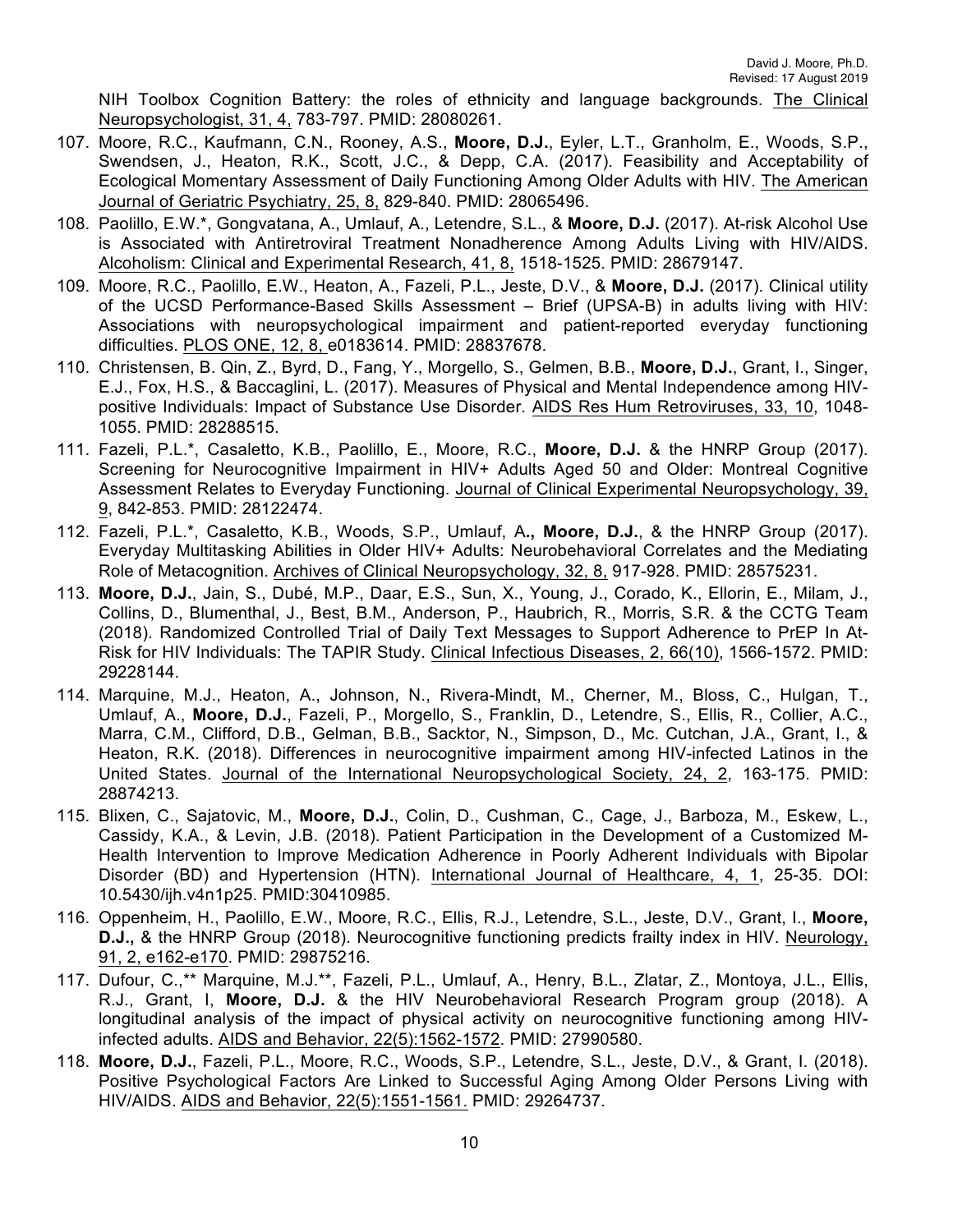- 119. Paolillo, E.W\*., Obermeit, L.C., Tang, B., Depp, C.A., Vaida, F., **Moore, D.J.**, & Moore, R.C. (2018). Smartphone-based ecological momentary assessment (EMA) of alcohol and cannabis use in older adults with and without HIV infection. Addictive Behaviors, 83:102-108. PMID: 29126667.
- 120. Moore, R.C., Hussain, M.A., Watson, C. W-M., Fazeli, P.L., Marquine, M.J., Yarns, B.C., Jeste, D.V., & **Moore, D.J.** (2018). Grit and Ambition are associated with better neurocognitive and everyday functioning among adults infected with HIV. AIDS and Behavior, 22, 10, 3214-25. PMID: 29455265.
- 121. Paolillo, E.W.\*, Tang, B., Depp, C.A., Rooney, A.S., Vaida, F., Kaufmann, C.N., Mausbach, B.T., **Moore, D.J.**, & Moore, R.C. (2018). Temporal associations between social activity with mood, pain and fatigue in older adults with HIV: An ecological momentary assessment study. JMIR Mental Health, 5, 2, e38. PMID: 29759960.
- 122. **Moore, D.J.**, Pasipanodya, E., Umlauf, A., Rooney, A., Gouaux, B., Depp, C.A., Atkinson, J.H., & Montoya, J.L. (2018). Individualized texting for adherence building (iTAB) for methamphetamine users living with HIV: A pilot randomized clinical trial. Drug & Alcohol Dependence, 189, 154-160. PMID: 29958127.
- 123. Soontornniyomkij, V., Umlauf, A., Soontornniyomkij, B., Gouaux, B., Ellis, R.J., Levine, A.J., **Moore, D.J.**, & Letendre, S.L. (2018). Association of antiretroviral therapy with brain aging changes among HIV-infected adults. AIDS, 32(14), 2000-2015. PMID: 29912063.
- 124. Hassan, A., Blumenthal, J.S., Dube, M.P., Ellorin, E., Corado, K., **Moore, D.J**., & Morris, S.R. (2018). Effect of rectal douching/enema on rectal gonorrhoea and chlamydia among a cohort of men who have sex with men on HIV pre-exposure prophylaxis. Sex Transm Infect, 94, 508-514. PMID: 29907624.
- 125. Marquine, M.J., Flores, I., Kamat, R., Johnson, N., Umlauf, A., Letendre S.L., Jeste, D.V., Grant, I., **Moore, D.J.**, & Heaton, R.K. (2018). A composite of multisystem injury and neurocognitive impairment in HIV infection: Association to everyday functioning. Journal of NeuroVirology, 24, 5, 549-56. PMID: 29777462.
- 126. Pasipanodya, E.\*, Jain, S., Sun, X., Blumenthal, J., Ellorin, E., Corado, K., Dube, M., Daar, E.S., Morris, S., & **Moore, D.J.** for the California Collaborative Treatment Group (CCTG) TAPIR Study Team (2018). Trajectories and Predictors of Longitudinal PrEP Adherence Among Men Who Have Sex with Men. Journal of Infectious Diseases, 218, 10, 1551-1559. PMID: 30295803.
- 127. Hellmuth, J., Milanini, B., Masliah, E., Carmela Tartaglia, M.C., **Moore, D.J.,** Javandel, S., DeVaughn, S., & Valcour, V. (2018). A neuropathologic diagnosis of Alzheimer's disease in an older adult with HIV-associated neurocognitive disorder. Neurocase, 24, 4, 213-219. PMID: 30304986.
- 128. Hoenigl, M., Jain, S., **Moore, D.J.**, Collins, D., Sun, X., Anderson, P.L., Corado, K., Blumenthal, J., Daar, E.S., Milam, J., Dubé, M.P., & Morris, S., for the California Collaborative Treatment Group (CCTG) 595 Team (2018). Substance Use and Adherence to HIV Preexposure Prophylaxis for Men Who Have Sex with Men. Emerging Infectious Diseases, 24, 12, 2292-2302. DOI: 10.3201/eid2412.180400. PMID: 30457536.
- 129. Watson, C. W-M., Sundermann, E.E., Hussain, M.A., Umlauf, A., Thames, A.D., Moore, R.C., Letendre, S.L., Jeste, D.V., Morgan, E.E., & **Moore, D.J.** (2019). Effects of trauma, economic hardship, and stress on neurocognition and everyday function in HIV. Health Psychology, 38, 1, 33- 42. DOI: 10.1037/hea0000688. PMID: 30372103.
- 130. Montoya, J.L., Campbell, L.M., Paolillo, E.W., Ellis R.J., Letendre, S.L., Jeste, D.V., & **Moore, D.J.** (2019). Inflammation Relates to Poorer Complex Motor Performance among Adults Living with HIV on Suppressive Antiretroviral Therapy. JAIDS, 80, 1, 15-23. PMID: 30365450.
- 131. Milam, J., Jain, S., Dubé, M.P., Daar, E.S., Sun, X., Corado, K., Ellorin, E., Blumenthal, J., Haubrich, R., **Moore, D.J.**, Morris, S.R. & the CCTG Team (2019). Sexual Risk Compensation in a Preexposure Prophylaxis Demonstration Study among Individuals at Risk for HIV. JAIDS, 80, 1, e9-e13. DOI: 10.1097/QAI.0000000000001885. PMID: 30334877.
- 132. Blumenthal, J., **Moore, D.J**., Jain, S., Sun, X., Ellorin, E., Hoenigl, M., Corado, K., Dube, M., Haubrich, R., & Morris, S. for the California Collaborative Treatment Group (CCTG) TAPIR Study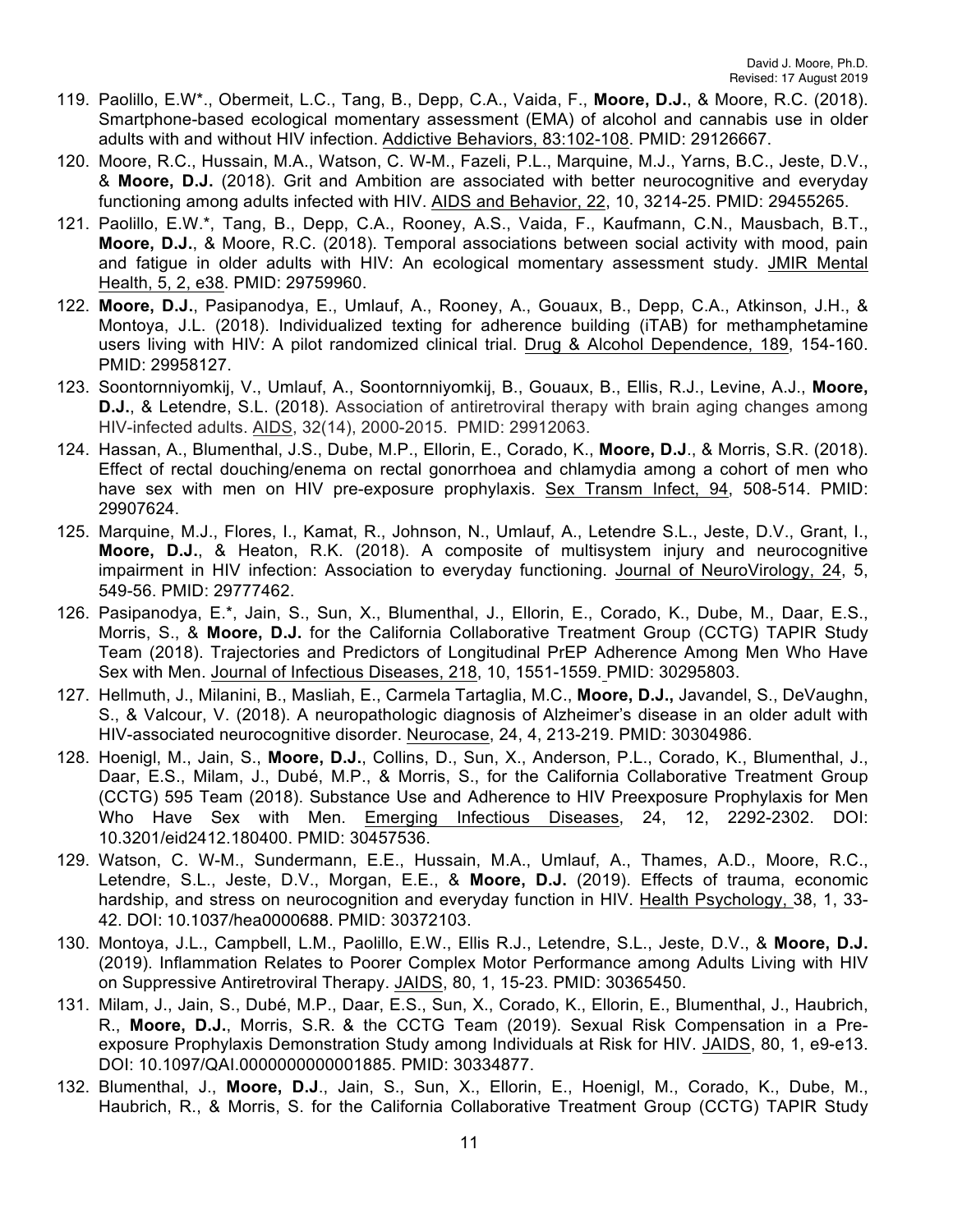Team (2019). Recent HIV risk behavior and partnership type and predict Pre-Exposure Prophylaxis adherence in men who have sex with men. AIDS Patient Care and STDs, 33(5): 220-226. DOI: 10.1089/apc.2018.0289. PMID: 31067122.

- 133. Saloner, R., Campbell, L.M., Serrano, V., Montoya, J.L., Pasipanodya, E., Paolillo, E., Franklin, D., Ellis, R., Letendre, S.L., Collier, A.C., Clifford, D.B., Gelman, B.G., Marra, C.M., McCutchan, J.A., Morgello, S., Sacktor, N., Jeste, D.V., Grant, I., Heaton, R.K., **Moore, D.J.** & the CHARTER and HNRP Groups (in press). Neurocognitive SuperAging in older adults living with HIV: demographic, neuromedical and everyday functioning correlates. Journal of the International Neuropsychological Society, 2019, Mar 20:1-13 [Epub ahead of print]. DOI: 10.1017/S1355617719000018. PMID: 30890191.
- 134. Patterson, T.L., Semple, S.J., Abramovitz, D., Harvey-Vera, A., Pines, H.A., Verdugo, S., Depp, C.A., **Moore, D.J.**, Martinez, G., Gudelia Rangel, M., & Strathdee, S.A. (2019). Impact of time perspectives on texting intervention to reduce HIV/STI transmission among female sex workers in Tijuana and Ciudad Juarez, Mexico. Journal of Behavioral Medicine, 42, 1, 111-127. DOI: 10.1007/s10865-018- 9948-1. PMID: 29987740.
- 135. Sundermann, E.E., Heaton, R.K., Pasipanodya, E., Moore, R.C., Paolillo, E., Rubin, L.H., **Moore, D.J.**, & HNRP Group (2018). Sex Differences in HIV-Associated Cognitive Impairment: An Observational Cohort Study. AIDS, 32(18): 2719-2726. doi: 10.1097/QAD.0000000000002012. PMID: 30407251.
- 136. Rubtsova, A, Marquine, M, Depp, C, Solstad, M, Ellis, RJ, Letendre, SL, Jeste, DV, & **Moore, D.J.** (2018). Psychosocial Correlates of Frailty among HIV-infected and HIV-uninfected Adults. Behavioral Medicine. Nov 15, 1-11 [Epub ahead of print]. DOI: 10.1080/08964289.2018.1509053. PMID: 30431403.
- 137. Fazeli, P.L., Montoya, J.L., McDavid, C.N., & **Moore, D.J.** (2018). Older HIV+ and HIV- adults provide similar definitions of successful aging: A mixed methods examination. The Gerontologist, 2018, Dec 12 [Epub ahead of print]. DOI: 10.1093/geront/gny157. PMID: 30541075.
- 138. Hoenigl, M. Morgan, E., Franklin, D., Anderson, P.L., Pasipanodya, E., Dawson, M., Hanashiro, M., Ellorin, E., Blumenthal, J., Heaton, R.K., **Moore, D.J.** Morris, S. for the California Collaborative Treatment Group (CCTG) 601 Team (2019). Self-initiated continuation of and adherence to HIV PreExposure Prophylaxis (PrEP) after PrEP demonstration project rolloff: Associations with risky decision-making and frontal system behaviors. Journal of NeuroVirology, 2019 Jan 7 [ePub ahead of print]. DOI: 10.1007/s13365-018-0716-3. PMID: 30617849.
- 139. Henry, B.L., Quintana, E., **Moore, D.J.**, Garcia, J., & Montoya, J.L. (in press). Focus groups inform a mobile health intervention to promote adherence to a Mediterranean diet and engagement in physical activity among people living with HIV. BMC Public Health, 19, 1, 101. 2019 Jan 22 [ePub ahead of print]. PMID: 30669986.
- 140. Yu, B., Pasipanodya, E., Montoya, J.L., Moore, R.C., Gianella, S., McCutchan, A., Ellis, R., Jeste, D., Heaton, R.K., **Moore, D.J.**, & Marquine, M.J. (2019). Metabolic syndrome and neurocognitive deficits in HIV infection. JAIDS, 81, 1, 95–101. PMID: 30664077.
- 141. Rubin, L.H.\*, Sundermann, E.E.\*, **Moore, D.J.** (in press). The current understanding of overlap between characteristics of HIV-associated neurocognitive disorders and Alzheimer Disease. \*Equally contributing first authors. Journal of NeuroVirology, 2019 Jan 22 [ePub ahead of print]. DOI: 10.10007/s13365-018-0702-9. PMID: 30671777.
- 142. Paolillo, E.W.\*, Inkelis, S.M., Heaton, A., Saloner, R., Moore, R.C. & **Moore, D.J.** (2019). Age of Remote Alcohol use Disorder Diagnosis Relates to Processing Speed Among Older Adults Living with HIV. Alcohol and Alcoholism, 54, 2, 139-147. DOI: 10.1093/alcalc/agz008. PMID: 30796775.
- 143. Rooney, A.S.\*, Moore, R.C., Paolillo, E.W., Gouaux, B., Umlauf, A., Letendre, S.L., Jeste, D.V., **Moore, D.J.**, & the HIV Neurobehavioral Research Program (2019). Depression and aging with HIV: Associations with health-related quality of life and positive psychological factors. Journal of Affective Disorders, 251, 1-7. DOI: 10.1016/j.jad.2019.03.025. PMID: 30884371.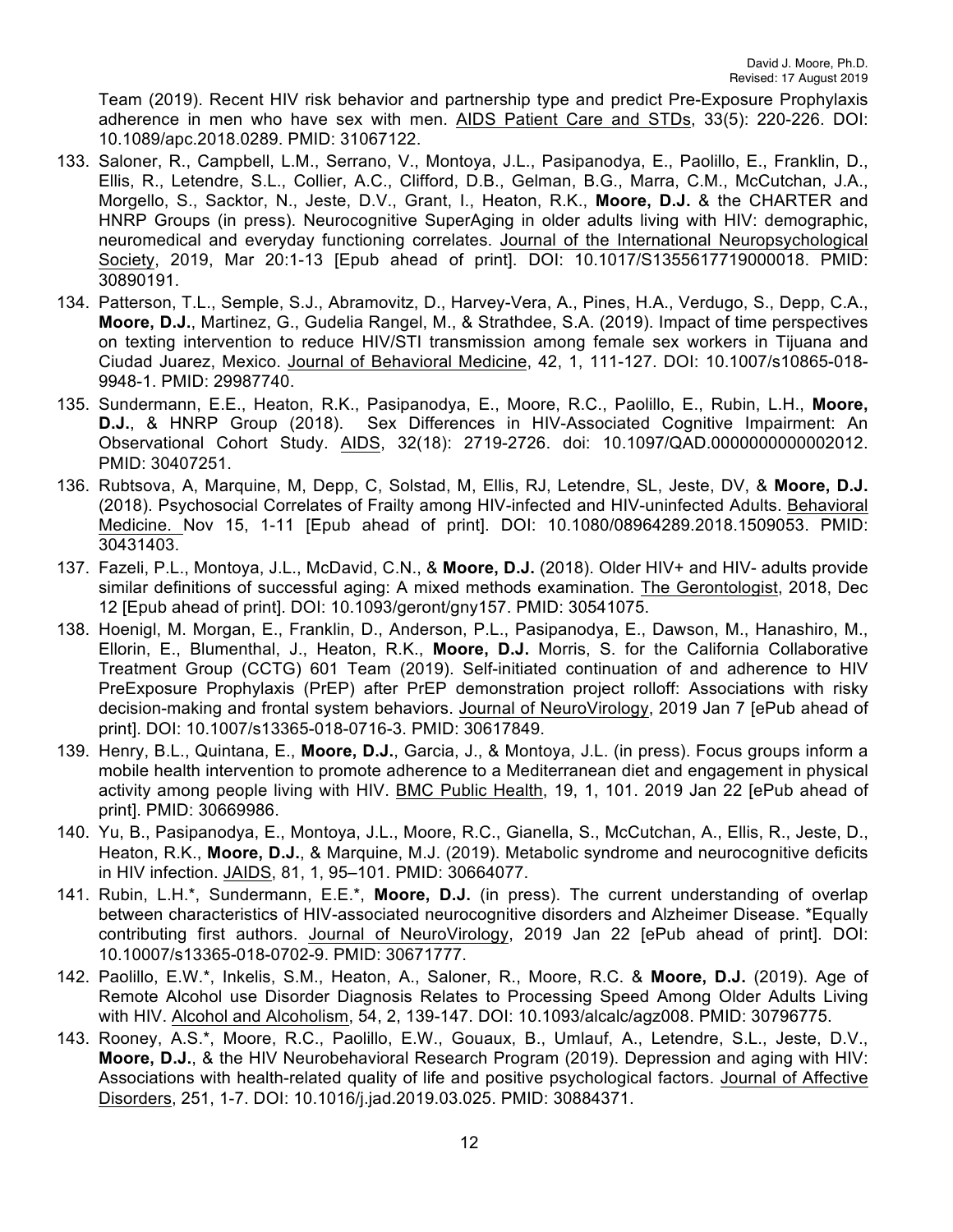- 144. Hoenigl, M., Hassan, A., **Moore, D.J**., Anderson, P.L., Corado, K., Dube, M., Ellorin, E., Blumenthal, J. & Morris, S. (2019). Predictors of Long-Term HIV Pre Exposure Prophylaxis Adherence after Study Participation in Men who have Sex with Men. JAIDS, 81, 2, 166-174. PMID: 30865175.
- 145. Isreal, S.M., Hassanzadeh-Behbahani, S., Turkeltaub, P.E., **Moore, D.J**., Ellis, R.J., Jiang, X. (2019). Different roles of frontal versus striatal atrophy in HIV-associated neurocognitive disorders progression. Human Brain Mapping, 40, 10, 3010-3026. PMID: 30921494
- 146. Deiss, R., Campbell, J., Watson, W.M., Moore, R.C., Crum-Cianflone, N.F., Wang, X., Letendre, S.L., Maves, R.C., Ganesan, A., Okulicz, J., **Moore, D.J.**, & Agan, B.K. (in press). Post-traumatic Stress Disorder and Neurocognitive Impairment in a U.S. Military Cohort of Persons Living with HIV. Psychiatry: Interpersonal and Biological Processes, 29, 1-12. 2019 Mar 29 [Epub ahead of print]. DOI: 10.1080/00332747.2019.1586503. PMID: 30925113.
- 147. Saloner, R., Paolillo, E.W., Umlauf, A., **Moore, D.J.**, Heaton, R.K., Grant, I., Cherner, M. & the TMARC Group (in press). Conditional Effects of Lifetime Alcohol Consumption on Methamphetamine Associated Neurocognitive Performance. Journal of the International Neuropsychological Society, 10, 1-13. 2019 Jun 10 [Epub ahead of print]. DOI: 10.1017/S1355617719000493. PMID: 31179969.
- 148. Levin, J.B., Sajatovic, M., Rahman, M., Aebi, M.E., Tatsuoka, C., Depp, C., Cushman, C., Johnston, E., Cassidy, K.A., Blixen, C., Eskew, L., Klein, P.J., Fuentes-Casiano, E., & **Moore DJ** (2019). Outcomes of Psychoeducation and a Text Messaging Adherence Intervention Among Individuals With Hypertension and Bipolar Disorder. Psychiatr Serv., 70, 7, 608-612. PMID: 30991908.
- 149. Soontornniyomkij, V., **Moore, D.J.**, Gouaux, B. Soontornniyomkij, B., Sinsheimer, J., Levine, A.J. (in press). Associations of regional brain aging changes with poorer neuropsychological functioning among HIV-infected adults. Journal of NeuroVirology. 2019 May 29 [Epub ahead of print]. DOI: 10.1007/s13365-019-00761-y. PMID: 31144289.
- 150. Blashill, A.J., Brady, J., Rooney, B., Rodriguez-Diaz, C., Horvath, K., Blumenthal, J., Morris, S. **Moore, D.J.**, & Safren, S. (in press). Syndemics and the PrEP Cascade: Results from a Sample of Young Latino MSM. Archives of Sexual Behavior.
- 151. Blumenthal, J., Pasipanodya, E.C., Jain, S., Sun, S., Ellorin, E., Morris, S., & **Moore, D.J.** (2019). Comparing Self-Report Pre-Exposure Prophylaxis Adherence Questions to Pharmacologic Measures of Recent and Cumulative Pre-Exposure Prophylaxis Exposure. Frontiers in Pharmacology, 10, 721, 1-8. 2019 July 5 [Epub ahead of print]. DOI: 10.3389/fphar.2019.00721.
- 152. Pasipanodya, E.C., Montoya, J.L., Campbell, L.M., Hussain, M.A., Saloner, R. Paolillo, E.M., Jeste, D.V., Letendre, S.L., McCutchan, J.A., Heaton, R.K., & **Moore, D.J.** (in press). Metabolic Risk Factors as Differential Predictors of Profiles of Neurocognitive Impairment Among Older HIV+ and HIV-Adults. Archives of Clinical Neuropsychology.
- 153. Umlauf, A. Soontornniyomkij, B., Sundermann, E.E., Gouaux, B., Ellis, R.J., Levine, A.J., **Moore, D.J.**, Soontornniyomkij, V. (in press). Risk of developing cerebral β-amyloid plaques with posttranslational modification among HIV-infected adults. AIDS.
- 154. Paolillo, E.W., Saloner, R., Montoya, J.L., Campbell, L.M., Pasipanodya, E.C., Iudicello, J.E., Moore, R.C., Letendre, S.L., Jeste, D.V., & **Moore, D.J.** (in press). Frailty in Comorbid HIV and Lifetime Methamphetamine Use Disorder: Associations with Neurocognitive and Everyday Functioning. AIDS Research and Human Retroviruses.
- 155. Sundermann, E.E., Hussain, M.A., **Moore, D.J.**, Horvath, S. Lin, D.S.T, Kobor, M.S., Levine, A. and the HNRP Group (in press). Inflammation-related genes are associated with epigenetic aging in HIV. Journal of NeuroVirology. 2019 June 8 [Epub ahead of print]. DOI: 10.1007/s13365-019-00777-4. PMID: 31286441.
- 156. Campbell, L.M.\*, Montoya, J.L., Fazeli, P.L., Marquine, M.J., Jeste, D.V., **Moore, D.J.** & Moore, R.C. (under review). Physical Activity and Nutrition in Adults with and without HIV/AIDS: Relationships with Successful Cognitive Aging.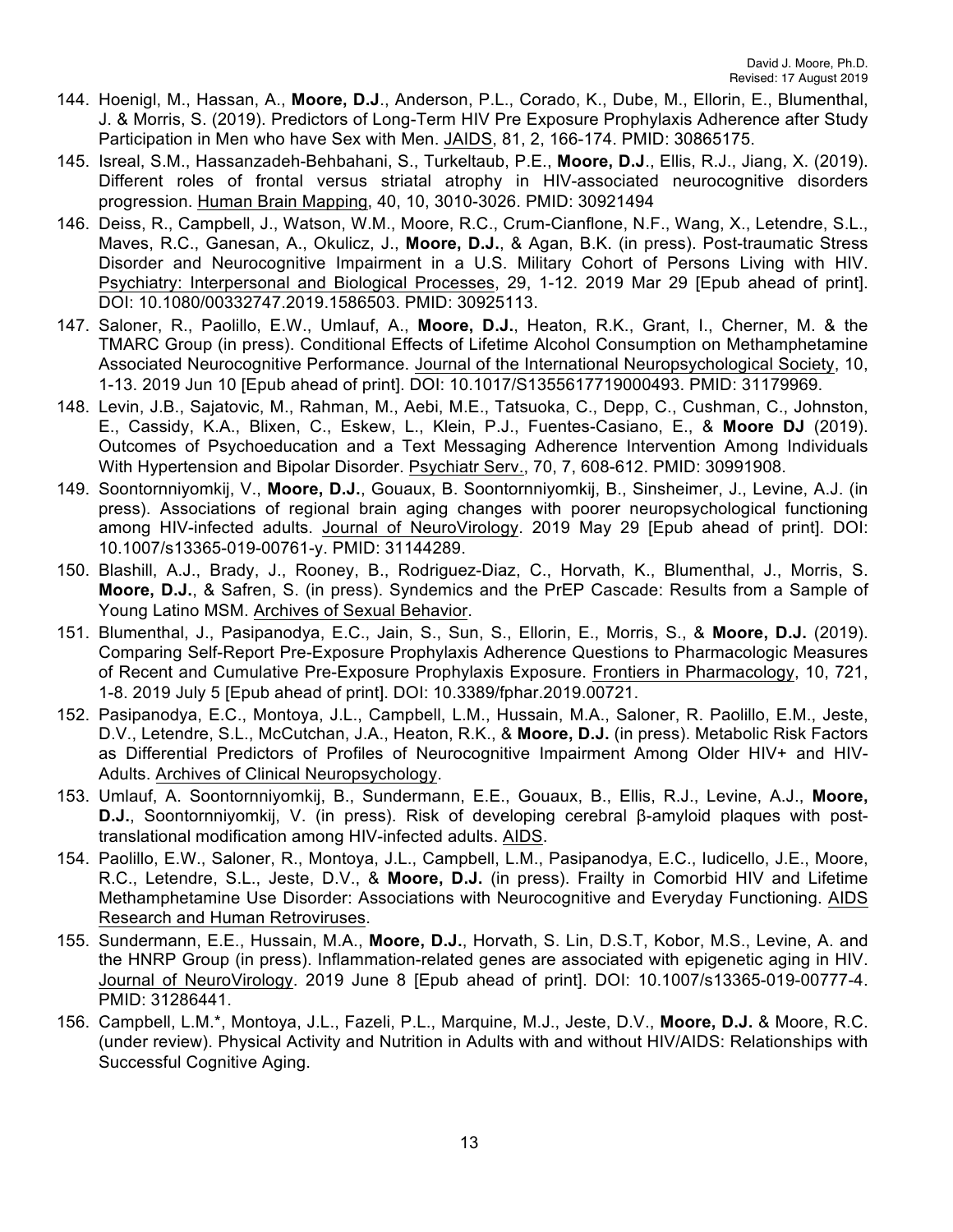- 157. Rubtsova, A.\*, Sabbag, S., Sundermann, E., Nguyen A., Ellis, R., **Moore, D.J.,** Letendre, S., Jeste, D., & Marquine, M. (under review). Frailty and neurocognitive impairment: Impact on quality of life in HIV.
- 158. Pasipanodya, E.C., Montoya, J.L., W-M. Watson, C.W.M., Marquine, M.J., Hoenigl, M., Garcia, R., Kua, J., Gant, V., Trambley, J. & **Moore, D.J.** (submitted). Tailoring a Mobile Health Text-Messaging Intervention to Promote Antiretroviral Therapy Adherence Among African Americans: A Study Utilizing Focus Groups.
- 159. Henry, B.L., Henry, S., Quintana, E., & **Moore, D.J.** (submitted). Focus group development of an mHealth smartphone electronic diary that monitors the effects of cannabis use on chronic pain (Individual Monitoring of Pain and Cannabis Taken or IMPACT).
- 160. Anderson, A.M., Perez-Santiago, J., Zheng, Z., Huang, E., Franklin, D., Iudicello, J., **Moore, D.J.**, Ellis, R.J., Heaton, R.K., Letendre, S.L., (submitted). Better executive function is independently associated with full virologic suppression during combination antiretroviral therapy.
- 161. Pasipanodya, E.C., Li, M.J., Jain, S., Sun, X., Tobin, J., Ellorin, E., Dube, M., Daar, E.S., Corado, K., Milam, J., Blumenthal, J., Morris, S. **Moore, D.J.** and the California Collaborative Treatment Group (CCTG) (submitted). Greater Levels of Self-Reported Adherence to Pre-Exposure Prophylaxis (PrEP) are Associated with Increased Condomless Sex among Men who have Sex with Men.
- 162. Paolillo, E.W., Sun-Suslow, N., Pasipanodya, E.C., Morgan, E.E., Ellis, R.J., Jeste, D.V. & **Moore, D.J.** (submitted). Pre-frailty predicts cognitive decline at 2-year follow-up among persons living with HIV.
- 163. Hassanzadeh-Behbahani, S., Shattuck, K.F., Bronshteyn, M., Dawson, M., Diaz, M., Kumar, P., **Moore, D.J.**, Ellis, R.J., Jiang, X. (submitted). Low CD4 nadir linked to widespread cortical thinning in adults living with HIV.
- 164. Saloner, R., Paolillo, E.W., Kohli, M., Murray, S.S., **Moore, D.J.**, Grant, I. & Cherner, M. (submitted). Genetic Variation in Alcohol Dehydrogenase is Associated with Neurocognition in Men with HIV and History of Alcohol Use Disorder: Preliminary Findings.

## *Invited Book Chapters*

- 1. Savla, G.N., **Moore, D.J.**, & Palmer, B.W. (2007). Assessment: Neuropsychological, pp. 99-107. In J. Birren (Ed.), Encyclopedia of Gerontology (2<sup>nd</sup> Edition): Age, Aging and the Aged. Elsevier, Inc. Oxford, UK.
- 2. Savla, G.N., **Moore, D.J.**, & Palmer, B.W. (2008). Cognitive Functioning, pp. 91-99. In D.V. Jeste & K. Mueser (Eds.) Clinical Handbook of Schizophrenia. Guilford Press.
- 3. **Moore, D.J.** & Patterson, T.L (2009). Geriatric psychiatry: Assessment of functioning, pp. 4010-4025. In B.J. Sadock, V.A. Sadock, & P. Ruiz (Eds.) Kaplan and Sadock's Comprehensive Textbook of Psychiatry, Ninth Edition. Lippincott, Williams, & Wilkins.
- 4. **Moore, D.J.**, Moseley, S., & Atkinson, J.H. (2010). The influence of depression on cognition and daily functioning, pp. 518-535. In T.D. Marcotte & I. Grant (Eds.) Everyday Functioning: Translating Laboratory Performance to the Real World. Guilford Press.
- 5. Gelman, B.B., & **Moore, D.J.** (2012). HIV-1 Neuropathology, pp.518-535. In H.E. Gendelman, H.S. Fox, S.A Lipton, I.P. Everall, I. Grant, S. Swindells (Eds.) Neurology of AIDS, 3<sup>rd</sup> Edition. Oxford University Press.
- 6. Blackstone, K.,\* **Moore, D.J.**, & Woods, S.P. (2013). The Role of Secondary Factors in HIVassociated Neurocognitive Disorders. In P. Arnett (Ed.) Secondary Influences on Neuropsychological Test Performance. Oxford University Press.
- 7. Ferrara, M., Pérez Valero, I., **Moore, D.J.**, Knight A.K., Duarte, N.A., & Atkinson, J.H. (2014). Treatment of Psychiatric Disorders in HIV, pp 157-193. In HIV and Psychiatry, 1<sup>st</sup> Edition, John A. Joska, Dan Stein, Igor Gant (Eds.) New York, NY: Wiley-Blackwell.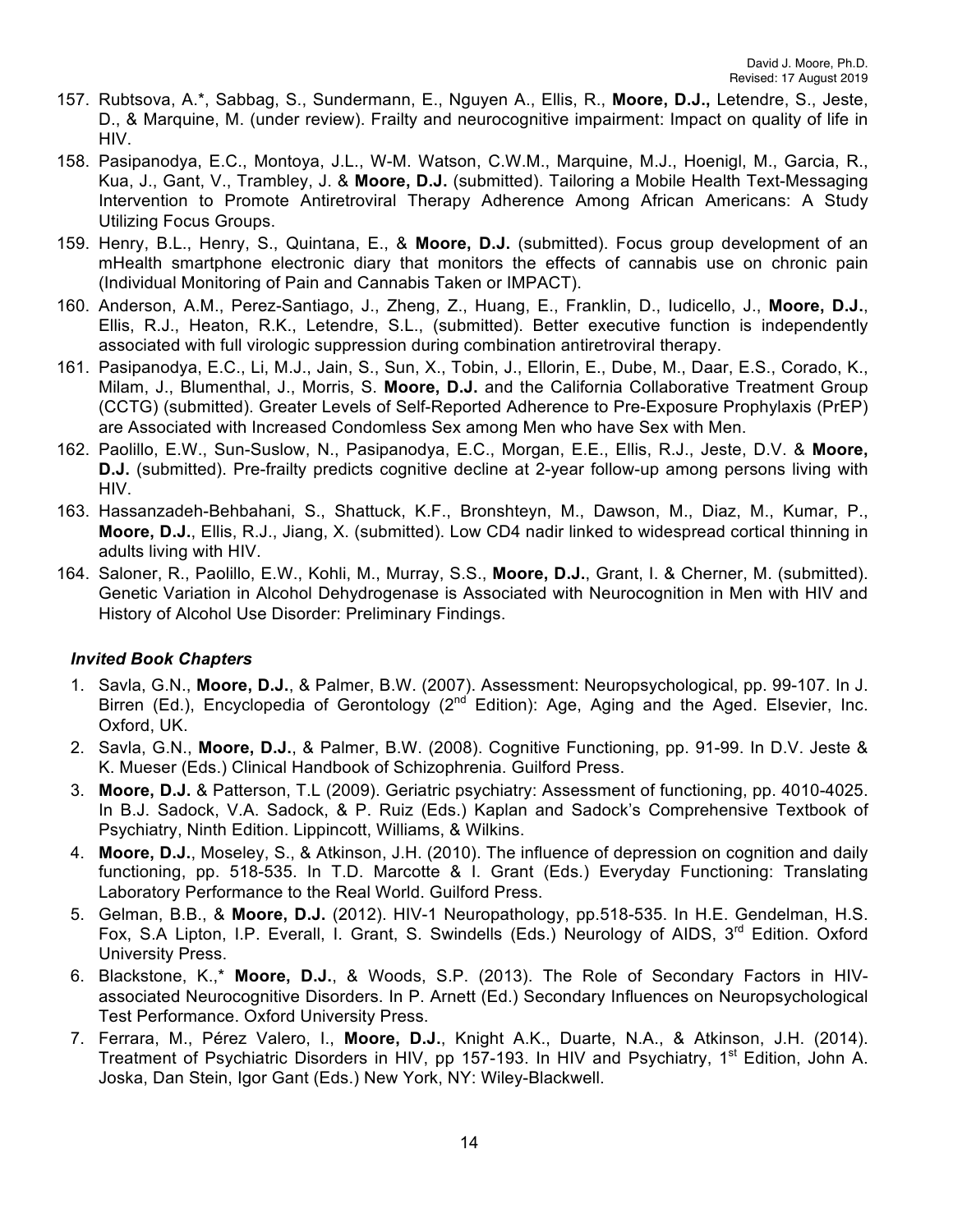- 8. Jiang, X., **Moore, D.J.**, & Ellis, R.J. (2015). HIV Neurocognitive Diagnosis, Natural History and Treatment, pp. 1-11. In: Encyclopedia of AIDS, Thomas J. Hope, Mario Stevenson, and Douglass Richman Editors.
- 9. **Moore, D.J.**, & Fazeli, P.L. (2017). Geriatric Psychiatry: Assessment of Functioning, 57.3a. In: Sadock BJ, Sadock VA, Ruiz P, (Eds.) Kaplan and Sadock's Comprehensive Textbook of Psychiatry, Tenth Edition. Lippincott Williams & Wilkins.
- 10. **Moore, D.J.**, Montoya, J.L., Casaletto, K.B., & Atkinson, J.H. (in press). Medication Adherence and HIV-Associated Neurocognitive Disorders (HAND). In: Encyclopedia of AIDS, Thomas J. Hope, Douglass Richman, Mario Stevenson (Eds.) Springer.
- 11. Sayegh, P., **Moore, D.J.**, Fazeli, P.L. (in press). HIV/AIDS in Later Life. In: Oxford Research Encyclopedia of Psychology. Dec 2018 [Epub ahead of print]. DOI: 10.1093/acrefore/9780190236557.013.430.
- 12. Montoya, J.L, Henry, B., & **Moore, D.J.** (2019). Behavioral and physical activity interventions for HAND, pp. 1-23. Neurocognitive complications of HIV-infection: Neuropathogenesis to implications for clinical practice. In: Current Topics in Behavioral Neurosciences book series. Springer, Berlin, Heidelberg. 2019, Jan 30 [Epub ahead of print]. DOI: 10.1007/7854\_2018\_79. PMID: 30694458.
- 13. **Moore, D.J.**, Moore, R.C., & Atkinson, J.H. (submitted). The influence of depression on cognition and daily functioning. In T.D. Marcotte & I. Grant (Eds.) Everyday Functioning: Translating Laboratory Performance to the Real World. Guilford Press (2<sup>nd</sup> Edition).

## *Book Reviews*

1. **Moore, D.J.** (2010). The Essential Resource for Identifying Assessment Instruments for Persons with Serious Mental Illness (Review of the book A Compendium of Psychosocial Measures: Assessment of People with Serious Mental Illnesses in the Community, by Dale L. Johnson). PsycCRITIQUES, 55(28).

## *Opinion Pieces*

- 1. Gianella, S**.**, Taylor, J., Kaytes, A., Achim, C., **Moore, D. J.**, Little, S. J., Ellis, R. J., Smith, D. M. (2017). Can Research at the End-of-life be a Useful Tool to Advance HIV Cure? AIDS. 31, 1, 1-4. PMID: 2775512.
- 2. Montoya, J.L., Jankowski, C.M., O-Briend, K.K., Webel, A.R., Oursler, K.K., Henry, B.L., **Moore, D.J.**, Erlandson, K.M. (2019). Evidence-informed practical recommendations for increasing physical activity among persons living with HIV. AIDS, 2019, Jan 22, [Epub ahead of print]. DOI: 10.1097/QAD.0000000000002137.

## *Association Publications*

- 1. Crum-Cianflone Nancy F, **Moore David J**, Hale Braden, Agan Brian K, Letendre Scott. (2012). Ltr to the Editor - Reply to Gamaldo And McArthur. Clinical Infectious Diseases: An Official Publication of The Infectious Diseases Society of America, 55(10), 1430-31.
- 2. **Moore, D.J.**, Posada, C. (2013). HIV and psychiatric comorbidities: What do we know and what can we do? APA Psychology and AIDS Exchange Newsletter, January.

## *Published Abstracts and Presentations*

- 1. **Moore, D.J.**, Zachary, K.S., Paulsen, J.S., Romero, R.L., Jeste, D.V., & Heaton, R.K. (1996). Validity of automated versus standard forms of the Wisconsin Card Sorting Test in psychiatric patients [abstract]. Archives of Clinical Neuropsychology, 12, 4, 371.
- 2. **Moore, D.J.**, Evans, J.D., Paulsen, J.S., Jeste D.V., & Heaton, R.K. (1997). Semantic categorization in older schizophrenia patients [abstract]. Journal of the International Neuropsychological Society 3, 1.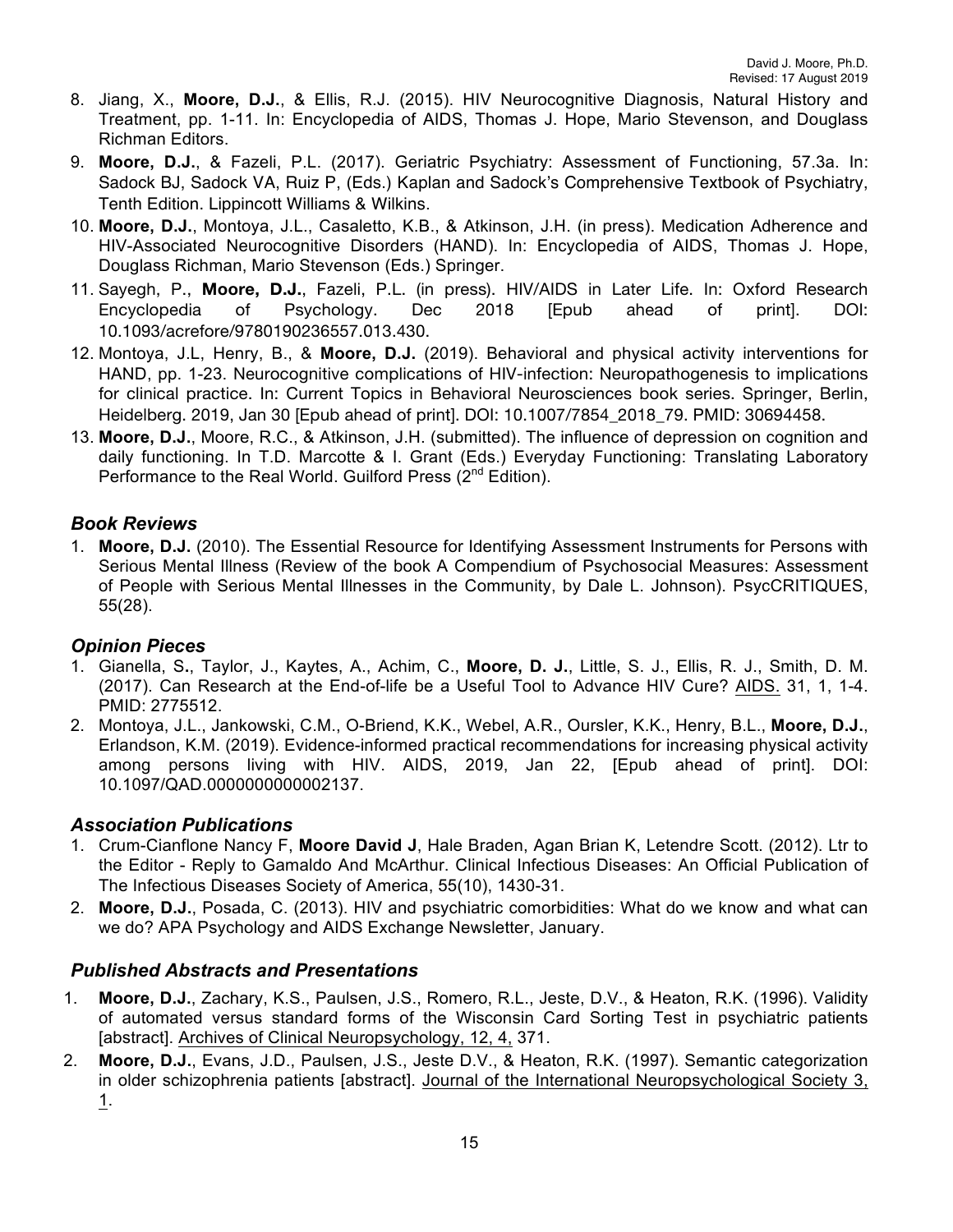- 3. Reicks, C.J., **Moore, D.J.**, Dawson, L.K., Marcotte, T.D., Heaton, R.K., Grant, I., & the HNRC Group (1999). Neuropsychological performance predicts everyday functioning in HIV+ individuals [abstract]. Journal of the International Neuropsychological Society 5, 2, 154.
- 4. **Moore, D.J.** (1999). Clinical psychology training within inpatient psychiatry [abstract]. American Psychological Association Annual Meeting, Boston, MA.
- 5. Gonzalez, R., Heaton, R.K., **Moore, D.J.**, Marcotte, T., Cherner, M., Grant I, & the HNRC Group (2000). Neurocognitive impairment classifications using the CalCAP and a traditional neuropsychological battery in HIV+ Men [abstract]. Journal of the International Neuropsychological Society, 6, 2, 232.
- 6. **Moore, D.J.**, Dawson, L.K., Gonzalez, R., Cherner, M., Marcotte, T.D., Grant, I., Heaton, R.K. & the HNRC Group (2000). Neuropsychological test performance in HIV+ individuals with and without pain complaints [abstract]. Journal of the International Neuropsychological Society, 6, 2, 233.
- 7. Heaton, R., **Moore, D.**, Marcotte, T., Reicks, C., Weinberg, K., Grant, I. & the HNRC Group (2001). Everyday functioning in individuals with HIV-associated neuropsychological impairment [abstract]. Journal of the International Neuropsychological Society, 7, 2, 229.
- 8. Gonzalez, R., Heaton, R., **Moore, D.**, Rippeth, J., Cherner, M., Grant, I. & the HNRC Group (2001). Lifetime history of methamphetamine dependence is associated with learning deficits [abstract]. Journal of the International Neuropsychological Society, 7, 2, 191.
- 9. Rippeth, J., **Moore, D.**, Gonzalez, R., Dawson, L., Marcotte, T., Heaton, R., Grant, I. & the HNRC Group (2001). Neuropsychological effects of HIV infection and methamphetamine dependence [abstract]. Journal of the International Neuropsychological Society, 7, 2, 149.
- 10. **Moore, D.**, Gonzalez, R., Heaton, R., Rippeth, J., Cherner, M., Grant, I. & the HNRC Group (2001). Cognitive complaints, neuropsychological ability, and depressive symptoms in HIV [abstract]. Journal of the International Neuropsychological Society, 7, 2, 149.
- 11. Carey, C., Heaton, R.K., Rippeth, J., Gonzalez, R., **Moore, D.J.**, Marcotte, T., Rivera-Mindt, M., Cherner, M., Wolfson, T., Grant, I., & the HNRC Group (2002). Impact of comorbid disorders on the neuropsychological performance of a methamphetamine dependent sample [abstract]. Journal of the International Neuropsychological Society, 8, 2, 287.
- 12. Rippeth, J., Heaton, R.K., Carey, C., Marcotte, T., **Moore, D.J.**, Gonzalez, R., Grant, I., & the HNRC Group. (2002). Effects of HIV infection and methamphetamine on specific cognitive domains [abstract]. Journal of the International Neuropsychological Society, 8, 2, 188.
- 13. Heaton, R.K., Rivera Mindt, M., Marcotte, T.D., **Moore, D.J.**, Bently, H., Weinberg, K., Grant, I., & the HNRC Group (2002). The functional impact of HIV-associated neuropsychological impairment: A longitudinal study [abstract]. Journal of the International Neuropsychological Society, 8, 2, 314.
- 14. Carey, C., Heaton, R.K., Marcotte, T., **Moore, D. J.**, Rippeth, J., Gonzalez, R., Cherner, M., Grant, I., & the HNRC Group (2002). Brief neuropsychological assessment for the detection of HIV-related cognitive impairment [abstract]. Journal of the International Neuropsychological Society, 8, 2, 251.
- 15. Gonzalez, R., Carey, C., **Moore, D.J.**, Schweinsburg, B.C., Rippeth, J., Heaton, R.K., Cherner, M., Grant, I., & the HNRC Group (2002). Effects of cannabis use on the cognitive performance of methamphetamine dependent individuals [abstract]. Journal of the International Neuropsychological Society, 8, 2, 287.
- 16. Cherner, M., **Moore, D.J.**, Masliah, E., Ellis, R., Heaton, R, Grant, I., & the HNRC Group (2002). Relationship between neuropsychological impairment and post-mortem findings of HIV-associated brain disease [abstract]. Journal of the International Neuropsychological Society, 8, 2, 314.
- 17. Rivera Mindt, M. Ellis, R., **Moore, D.J.**, Heaton, R.K., Deutsch, R., Grant, I., & the HNRC Group (2002). The roles of HIV RNA Viral load and highly active antiretroviral treatment (HAART) in incident HIV-associated neuropsychological impairment [abstract]. Journal of the International Neuropsychological Society, 8, 2, 314.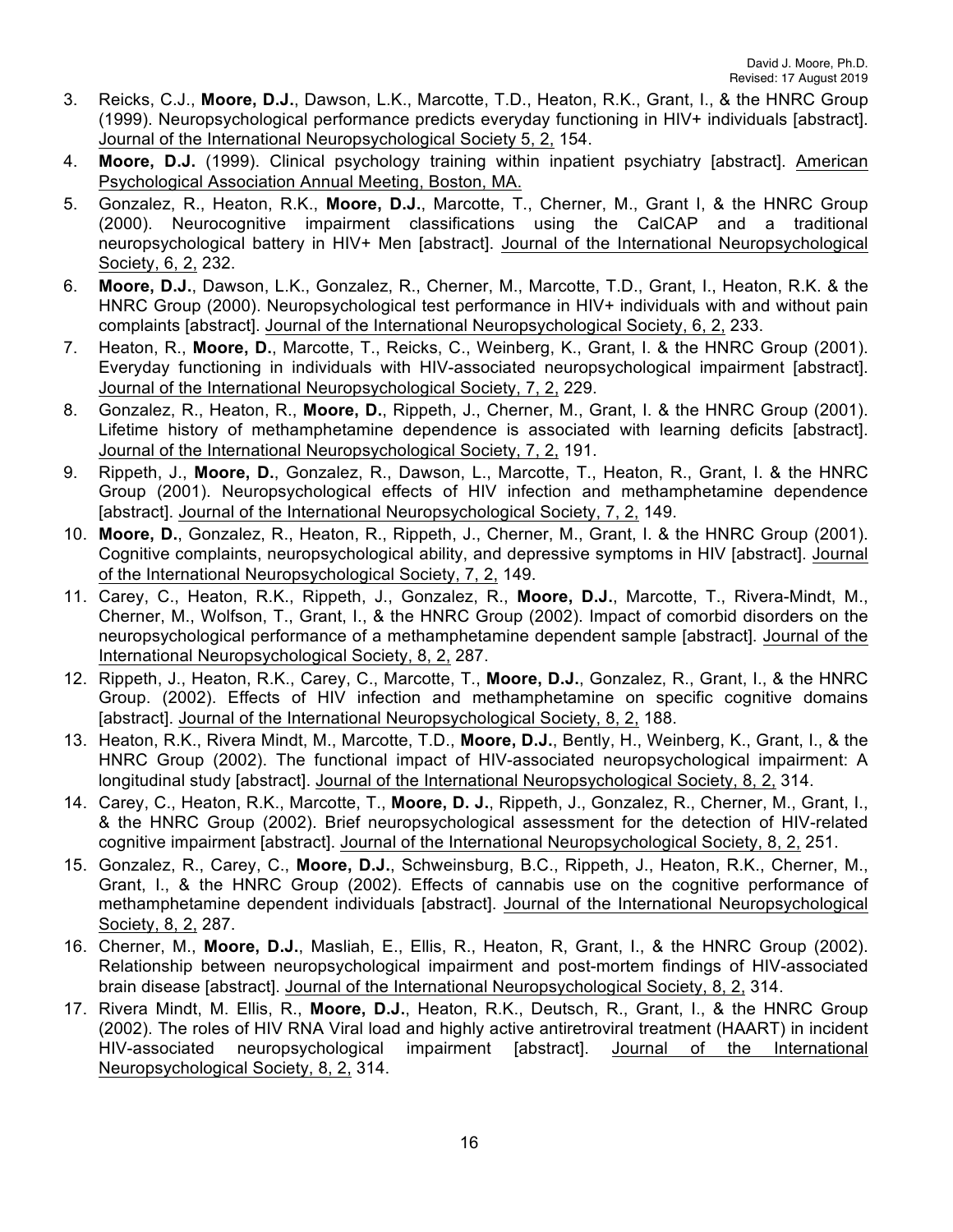- 18. Rivera Mindt, M., Heaton, R.K., Marcotte, T.D., **Moore, D.J.**, Weinberg, K., Grant, I. & the HNRC Group (2002). Vocational ability, employment, and neuropsychological impairment in HIV infection [abstract]. Journal of the International Neuropsychological Society, 8, 2, 188.
- 19. **Moore, D.J.**, Cherner, M., Masliah, E., Gonzalez, R., Carey, C., Rippeth, J., Marcotte, T.D., Heaton, R.K., Grant, I., & the HNRC Group (2002). Neuropsychological ability and regional neuropathology in HIV [abstract]. Journal of the International Neuropsychological Society, 8, 2, 187.
- 20. Carey, C., Rippeth, J., Heaton, R.K., Gonzalez, R., **Moore, D.J.**, Gongvatana, A., Marquie Beck, J., Grant, I. & the HNRC Group (2003). Effects of methamphetamine dependence and HIV disease stage on neuropsychological performance [abstract]. Journal of the International Neuropsychological Society, 9, 2, 163.
- 21. Gongvatana, A., Marcotte, T., Taylor, M.J., Gonzalez, R., **Moore, D.J.**, Carey, C., Miller, W., Grant, I., Heaton, R.K. & the HNRC Group (2003). Use of ethnicity-corrected norms in assessing African American and white HIV-infected men [abstract]. Journal of the International Neuropsychological Society, 9, 2, 161.
- 22. **Moore, D.J.**, Cherner, M., Masliah, E., Gonzalez, R., Carey, C., Gongvatana, A., Marcotte, T.D., Heaton, R.K., Grant, I. & the HNRC Group (2003). Neuropsychological impairment predicts multiregion HIV-related neurodegeneration [abstract]. Journal of the International Neuropsychological Society, 9, 2, 286.
- 23. Depp, C.A., **Moore, D.J.**, Sitzer, D., Palmer, B.W., & Jeste, D.V. (2005). Neuropsychological functioning in middle-aged and older adults with bipolar disorder [abstract]. American Association for Geriatric Psychiatry Meeting, San Diego, CA.
- 24. **Moore, D.J.**, Mollah, T., Nayak, G.V., Jeste, D.V., & Palmer, B.W. (2005). Clustering and switching on verbal fluency tasks among middle-aged and older schizophrenia patients [abstract]. Journal of the International Neuropsychological Society, 11, S1, 26-27.
- 25. Nayak, G.V., **Moore, D.J.**, Roesch, S.C., Palmer, B.W., & Jeste, D.V. (2005). Use of hierarchical linear modeling to evaluate longitudinal neuropsychological performance in middle-aged and older schizophrenia patients [abstract]. Journal of the International Neuropsychological Society, 11, S1, 175.
- 26. **Moore, D.J.**, Woods, S.P., Lazzaretto, D.L., Depp, C.A., Atkinson, J.H., Heaton, R.K., Grant, I. and the HNRC Group (2006). Cognitive impairment among individuals with bipolar disorder and HIV infection [abstract]. Journal of the International Neuropsychological Society, 12, S1, 150.
- 27. Savla, G.N., Palmer, B.W., **Moore, D.J.**, Jeste, D.V., Lacro, J. (2006). Rates of significant discrepancies between crystallized verbal knowledge and other cognitive abilities among schizophrenia patients [abstract]. Journal of the International Neuropsychological Society, 12, S1, 239.
- 28. **Moore, D.J**., Masliah, E., Heaton, R.K., Grant, I. and the HNRC Group (2007). Regional neurodegeneration in relation to learning and memory difficulties among HIV-infected individuals [abstract]. Journal of the International Neuropsychological Society, 13, S1, 180-181.
- 29. Rosenberg, D., Kerr, J., Patrick, K., **Moore, D.,** and Sallis, J. (2006). Feasibility of a senior walking intervention using context-specific maps and individual goal setting [abstract]. Annals of Behavioral Medicine, 33 (Suppl), S65.
- 30. **Moore, D.J.**, Sitzer, D., Depp, C.A., Montross, L.P., Reichstadt, J., Lebowitz, B.D., & Jeste, D.V. (2006). Self-administered cognitive screening of a community-dwelling successfully aging cohort [oral presentation; abstract]. American Association for Geriatric Psychiatry Meeting, San Juan, Puerto Rico.
- 31. Depp, C.A., **Moore, D.J.**, Sitzer, D., Palmer, B.W., Jeste, D.V. (2006). A comparative study of cognitive functioning among middle-aged and older adults with bipolar disorder and schizophrenia [oral presentation; abstract]. American Association for Geriatric Psychiatry Meeting, San Juan, Puerto Rico.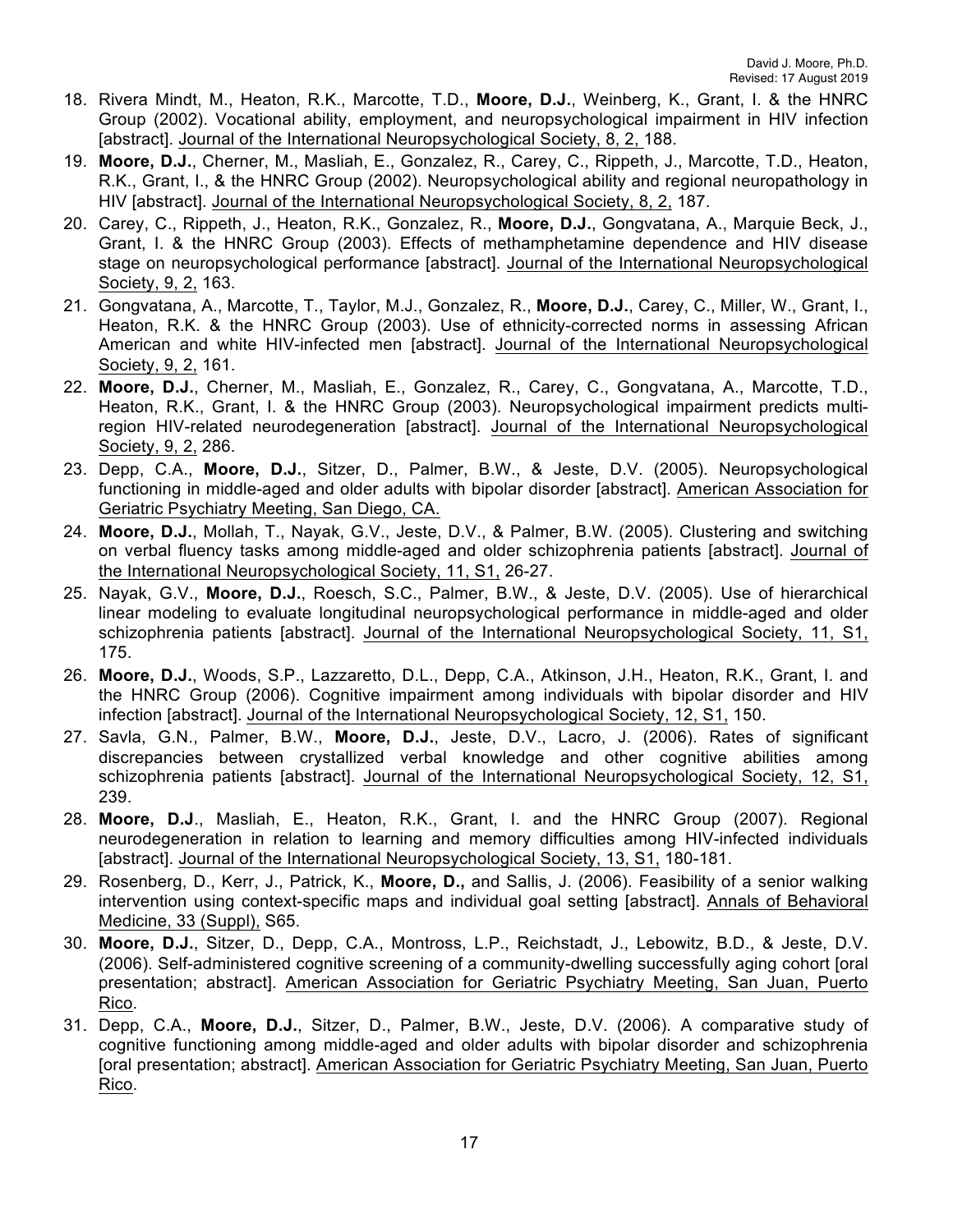- 32. Depp, C.A., Savla, G.N., **Moore, D.J**., Palmer, B.W., Stricker, J.L., Lebowitz, B.D., & Jeste, D.V. (2006) Short-Term Course of Neuropsychological Abilities in Middle-Aged and Older Adults with Bipolar Disorder [oral presentation; abstract].  $7<sup>th</sup>$  International Conference on Bipolar Disorder, Pittsburg, PA.
- 33. Atkinson, J.H., Slater, M.A., Casey, C.Y., **Moore, D.J.,** Patterson, T.L., Caparelli, E.V., Wall, T.L., McCutchan, J.A., Grant, I., and the HNRC Group (2007). Efficacy of Motivational Interviewing for Adherence in HIV+ Methamphetamine Users [oral presentation; abstract].  $2^{nd}$  International Association of Providers of AIDS Care (IAPAC), Jersey City, NJ.
- 34. Khanlou, N., Chana, G., Cherner, M., **Moore, D.J.**, Lazzaretto, D., Dawes, S., Grant, I., Masliah, E. Everall, I.P. and the HNRC Group (2007). Increased Frequency of  $\alpha$ -Synuclein in the Substantia Nigra in HIV Infection [oral presentation; abstract]. International Symposium for Neurovirology, San Diego, CA.
- 35. Parikh, M.R.,\* **Moore, D.J.**, Posada, C., Gouaux, B., Riggs, P.K., Ake, C., Vigil, O., Heaton, R.K., Grant, I., Atkinson, J.H., & the HNRC Group. (2009). Effects of Neurocognitive Impairment and Mood on Medication Management Ability in Individuals with HIV-infection and Co-occurring Bipolar Disorder [oral presentation; abstract]. 117<sup>th</sup> Annual American Psychological Association convention in Toronto, ON, Canada.
- 36. Posada, C.,\* **Moore, D.J.**, Woods, S.P., Vigil, O., Letendre, S., Grant, I., and the HNRC Group (2008). Hepatitis C infection affects frontal systems behaviors [abstract]. Journal of the International Neuropsychological Society, 14, S1, 150.
- 37. Rosenberg, D., Kerr, J., Sallis, J.F., Patrick, K., and **Moore, D.J.** (2008). Pedometer step counts and health status among older adults in retirement communities [abstract]. Annals of Behavioral Medicine 35, S64.
- 38. Posada, C.,\* **Moore, D.J.**, Parikh, M., Vigil, O., Letendre, S.L., Ake, C., Atkinson, J.H., Grant, I. and the HIV Neurobehavioral Research Center (HNRC) Group (2009). Sustained Attention is Impaired Among HIV Infected Individuals with Bipolar Disorder [abstract]. Journal of the International Neuropsychological Society, 15, S1, 26.
- 39. **Moore, D.J.**, Moseley, S., McCutchan, J.A., Marquie-Beck, J., Franklin, D.R., Vaida, F., Achim, I Grant, the CHARTER Group, and the HNRC Group (2009). Family History of Dementia May Increase Risk for Neuropsychological Impairment Among HIV Infected Persons [abstract]. American Academy of Clinical Neuropsychology.
- 40. **Moore, D.J.**, Vigil, O., Vaida, F., Grant, I., Caligiuri, M. and the HNRC Group (2009). Motor Disinhibition Is More Common among Neuropsychologically Impaired HCV+ Persons than Comparable HIV+ Individuals or Methamphetamine Abusers [abstract]. Journal of NeuroVirology, 15, S1, 63.
- 41. Posada, C.,\* **Moore, D.J.**, Vigil O., Ake, C., Perry, W., Hassanein, T.I., Letendre, S.L., Grant, I. and the HNRC Group (2009). Fatigue is Associated with Learning and Memory Difficulties Among People Infected with the Hepatitis C Virus (HCV) [abstract]. Journal of NeuroVirology, 15, S1, 74.
- 42. Achim, C.L., Soontornniyomkij, V., Kaul, M., Tatro, E., **Moore, D.J.**, Everall, I.P. Grant, I., Masliah, E. (2009). Brain immunophilin response in HIV infected METH users [abstract]. Journal of NeuroVirology, 15, S1, 2.
- 43. Badiee, J.,\* **Moore, D.J.**, Gerard, M., Vaida, F., Franklin, D., Gouaux, B., McCutchan, J.A., Atkinson, J.H., Heaton, R.K., McArthur, J., Morgello, S., Simpson, D., Collier, A., Marra, C., Gelman, B., Clifford, D., Grant, I. for the CHARTER Group (2010). Suicidality and Neuropsychological Impairment in HIV-Infected Persons [abstract]. Journal of the International Neuropsychological Society, 16, S1, 21.
- 44. Posada, C.,\* **Moore, D.J.**, Parikh, M., Gouaux, B., Tobin, A.C., Letendre, S.L., Deutsch, R., Atkinson, J.H., Grant, I., and the HIV Neurobehavioral Research Center (HNRC) Group (2010). Visual Recall Difficulties among HIV Infected Individuals with Comorbid Bipolar Disorder Are Associated with Worse Medication Adherence [abstract]. Journal of the International Neuropsychological Society, 16, S1, 25.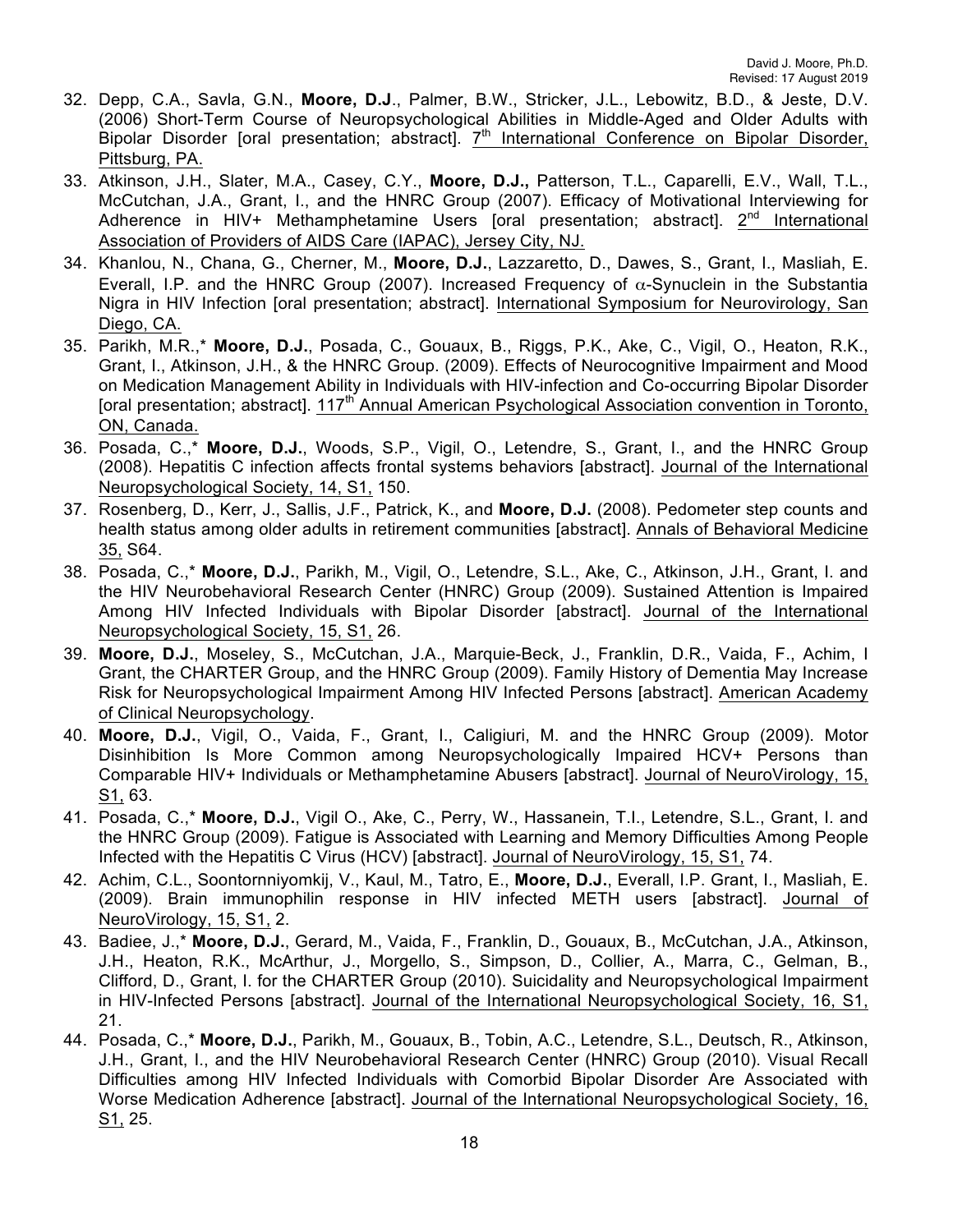- 45. **Moore, D.J.**, Letendre, S.L., Deutsch, R., Little, S., Smith, D., Morris, S., Franklin, D.R., Gouaux, B., LeBlanc, S., Rosario, D., Heaton, R.K., Ellis, R., Atkinson, J.H., Grant, I., for the CHARTER Group (2010). Acute and early HIV-infected persons evidence learning impairments [abstract]. Journal of the International Neuropsychological Society, 16, S1, 24.
- 46. Iudicello, J.E., Woods, S.P., Roman, P.D., Deutsch, R., **Moore, D.J.**, Grant, I. & the HNRC Group (2010). Additive Effects of HIV infection and Aging on Neuropsychological Functioning [abstract]. Journal of the International Neuropsychological Society, 16, S1, 22.
- 47. Morgan, E.E., Woods, S.P., **Moore, D.J.**, Ellis, R.J., Grant, I., Letendre, S.L., & The HNRC Group. (2010). CSF amyloid beta and tau do not predict mild HIV-associated Neurocognitive Disorders [abstract]. Journal of the International Neuropsychological Society, 16, S1, 24.
- 48. **Moore, D.J.**, Letendre, S.L., Deutsch, R., Little, S., Smith, D., Franklin, D.R., Rosario, D., Heaton, R.K., Grant, I., for the CHARTER Group (2010). HIV-associated Neurocognitive Disorder (HAND) in Acute and Early HIV Infection [abstract]. Conference on Retroviruses and Opportunistic Infections, San Francisco, CA.
- 49. Soontornniyomkij, V., Boeder, S., **Moore, D.J.**, Gouaux, B., Achim, C.L. (2010). Cerebral b-amyloid deposition in HIV infection [abstract]. The 86<sup>th</sup> Annual Meeting of the American Association of Neuropathologists, Philadelphia, PA. J Neuropathol Exp Neurol; 69:554.
- 50. **Moore, D.J.**, Arce, M., Moseley, S., McCutchan, J.A., Marquie-Beck, J., Franklin, D.R., Vaida, F., Achim, C., McArthur, J.A., Morgello, S., Simpson, D., Gelman, B.B., Collier, A., Marra, C., Clifford, D., Grant, I., the CHARTER group, and the HNRC Group (2010). The Influence of Family History of Dementia on Neuropsychological Functioning Among HIV Infected Persons Across the Lifespan [oral presentation].1st International Workshop on HIV and Aging, Baltimore, MD.
- 51. Tobin, A.C.,\* **Moore, D.J.**, Posada, C., Gouaux, B., Grant, I. & The HNRC Group (2010). Selfreported and objective learning/memory impairments among HIV+ with bipolar disorder [oral presentation]. 118<sup>th</sup> Annual American Psychological Association convention, San Diego, CA.
- 52. **Moore, D.J.**, Moseley, S., McCutchan, J.A., Marquie-Beck, J.A., Frankiln, D.R., Vaida, F., Achim, C., Grant, I., the CHARTER Group, the HNRC Group (2010). Family history of dementia may increase risk for neuropsychological impairment among HIV infected persons [abstract]. American Academy of Clinical Neuropsychology.
- 53. **Moore, D.J.**, Blackstone, K., Gouaux, B., Woods, S.P., Atkinson, J.H., Grant, I. and the HNRC Group (2011). Delayed Recall Impairment among HIV+ Methamphetamine Users is Associated with Medication Nonadherence [abstract]. Journal of the International Neuropsychological Society, 17, S1, 316.
- 54. Posada, C.,\* **Moore, D.J.**, Gouaux, B., Letendre, S.L., Riggs, P.K., Deutsch, R., Atkinson, J.H., Grant, I. and the HIV HNRC Group (2011). Emotional Stroop Performance Among HIV+ Individuals with Bipolar Disorder [abstract]. Journal of the International Neuropsychological Society, 17, S1, 317.
- 55. **Moore, D.J.**, Poquette, A., Posada, C., Parikh, M., Arce, M., Vaida, F., Riggs, P.K., Gouaux, B., Ellis, R.J., Letendre, S.L., Grant, I., & Atkinson, J.H. and the HNRP (2011). Poor medication adherence among HIV-infected individuals with co-occurring bipolar disorder is associated with worse HIV disease [oral presentation; abstract]. International Association for Physicians in AIDS Care 6th International Conference on HIV Treatment and Prevention Adherence, Miami, FL.
- 56. **Moore, D.J.** (2011). Development of Individualized Texting for Adherence Building (iTAB): An Intervention for HIV-Positive Methamphetamine Users [invited oral presentation; abstract]. Satellite Symposium on "Adherence Technologies in HIV and Drug Abuse Treatment" at the International Association for Physicians in AIDS Care  $6<sup>th</sup>$  International Conference on HIV Treatment and Prevention Adherence, Miami, FL.
- 57. Singh, K., Nathamu, S., Adame, A., Alire, T., Dumaop, W., Gouaux, B., **Moore, D.J.**, Masliah, E. and HNRC Group (2011). Increased Expression of Mannose Binding Lectin in HIV-1 Infected Brain: Implications for HIV Related Neuronal Damage and Encephalitis [abstract]. 18<sup>th</sup> Conference on Retroviruses and Opportunistic Infections, Boston, MA.
- 58. Lyons, J.L., Uno, H., Ancuta, P., Kamat, A., **Moore, D.J.**, Singer, E.J., Morgello, S., and Gabuzda, D. (2011). Plasma soluble CD14 is an independent predictor of impaired neurocognitive test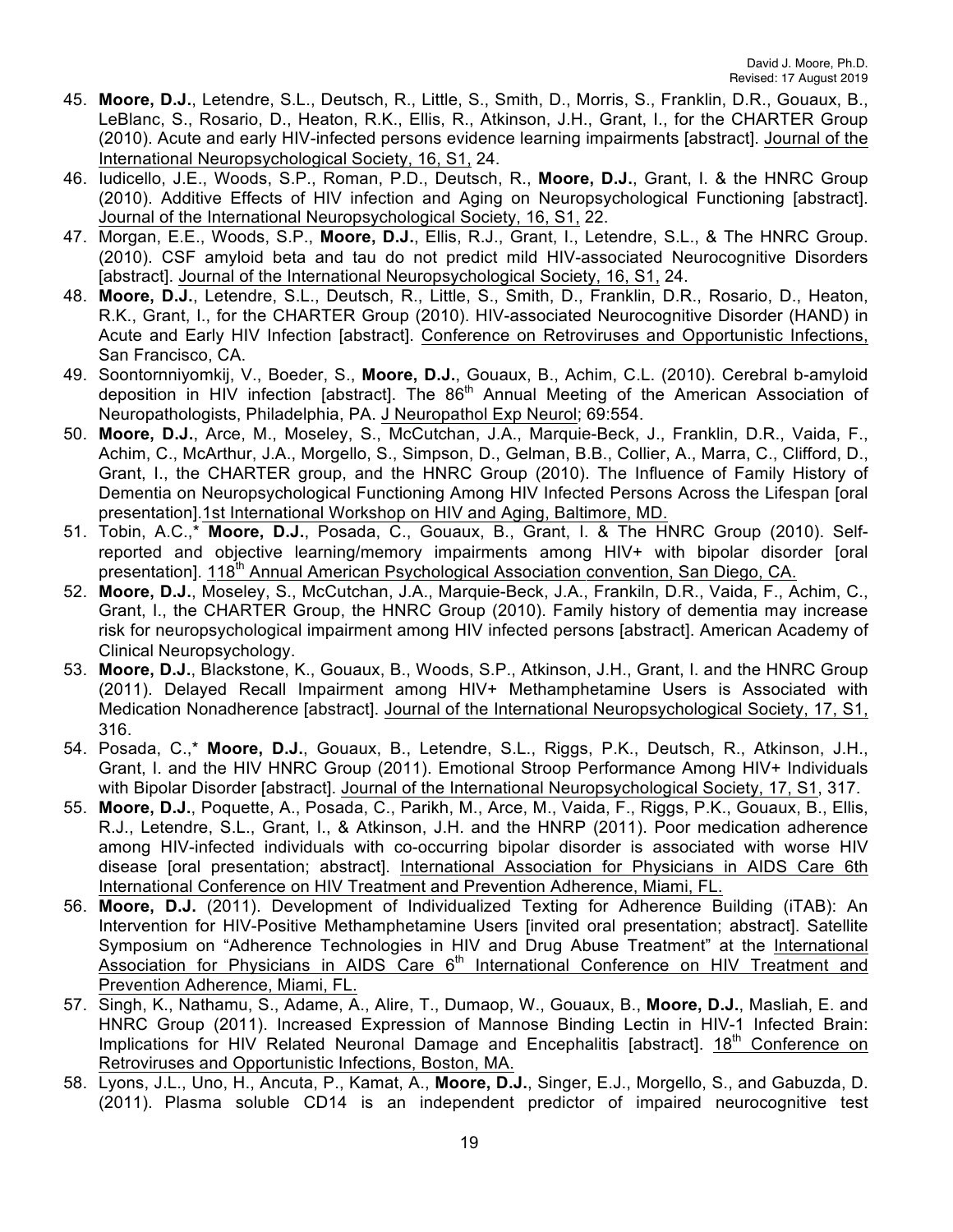performance in attention and learning domains in HIV-infected subjects [abstract]. 18<sup>th</sup> Conference on Retroviruses and Opportunistic Infections, Boston, MA.

- 59. Tatro, E.T., Shumaker, S., **Moore, D.J.**, Grant, I. and Achim, C.L. (2011). Neurocognitive correlates of miRNA expression in the CNS of HIV positive subjects with a history of methamphetamine abuse [abstract]. RNAi World Congress. Boston, MA.
- 60. Blackstone, K.,\* **Moore, D.J.**, Gouaux, B., Ellis, R.J., Atkinson, J.H., Grant, I., and the HNRP (2011). Neurocognitive Impairment and Antiretroviral Nonadherence among HIV+ persons with Co-occurring Bipolar Disorder [abstract]. National Academy of Neuropsychology Vancouver, BC, Canada.
- 61. **Moore, D.J.**, Morgan, E.E., Woods, S.P., Grant, I., Letendre, S.L., and the HNRP (2011). High Levels of Fibroblast Growth Factor – 1 May Protect Against Neurocognitive Impairment among HIV-infected Individuals with the ApoE-ε4 Allele [abstract]. 2nd International Conference on HIV and Aging, Baltimore, MD.
- 62. Vahia, I.V.,\* Woods, S.P., **Moore, D.J.,** Golshan, S., Jeste, D.V., Grant, I., & The HNRP Group (2011). Impact of Age on Mood States in Persons Living with HIV Infection [abstract].  $2<sup>nd</sup>$  International Conference on HIV and Aging, Baltimore, MD.
- 63. Blackstone, K.,\* **Moore, D.J.**, Franklin, D.R, Jr., Woods, S.P., Clifford, D.B., Collier, A.C., Marra, C.M., Gelman, B.B., McArthur, J.C., Morgello, S., Simpson, D.M., Rivera-Mindt, M., Deutsch, R., Ellis, R.J., Atkinson, J.H., Heaton, R.K., Grant, I. for the CHARTER Group (2011). Diagnosing symptomatic HIV-associated cognitive disorders: Self-report versus performance-based assessment of everyday functioning [oral presentation; abstract]. 6<sup>th</sup> International AIDS Society Conference on HIV Pathogenesis, Treatment and Prevention, Rome, Italy.
- 64. Posada, C.,\* **Moore, D.J.,** Gouaux, B., Letendre, S.L., Deutsch, R., Atkinson, J.H., Grant, I. and the HIV HNRC Group (2012). Memory Deficits for Affective Words Among HIV+ Persons with Bipolar Disorder [abstract]. Journal of the International Neuropsychological Society, 18, S1, 254.
- 65. Blackstone, K.,\* **Moore, D.J.,** Franklin, D.R., Woods, S.P., Clifford, D.B., Collier, A.C., Marra, C. M., Gelman, B.B., McArthur, J.C., Morgello, S., Simpson, D.M., Rivera-Mindt, M., Ellis, R. J., Atkinson, J.H., Grant, I., Heaton, R.K. for the CHARTER Group (2012). Deficit scores versus clinical ratings: Defining neurocognitive impairment in HIV [abstract]. Journal of the International Neuropsychological Society, 18, S1, 248.
- 66. Poquette, A.J.,\* **Moore, D.J.,** Gouaux, B., Morgan, E.E., Grant, I., Woods, S.P., and the HNRP Group (2012). Antiretroviral Medication Adherence is Associated with Deficits in Time-base Prospective Memory: Differential Effects of Longer Ongoing Task Delay Intervals [abstract]. Journal of the International Neuropsychological Society, 18, S1, 254.
- 67. Weber, E., Blackstone, K., Iudicello, J.E., Morgan, E.E., Grant, I., **Moore, D.J.**, Woods, S.P. & The Translational Methamphetamine AIDS Research Center Group (2012). Neurocognitive Deficits are Associated with Risk of Unemployment Among Methamphetamine Dependent Adults [abstract]. Journal of the International Neuropsychological Society, 18, S1, 87.
- 68. **Moore, D.J.**, Roediger, M.P., Eberly, L., Blackstone, K., Hale, B., Weintrob, A., Ganesan, A., Agan, B., Letendre, S., and Crum-Cianflone, N.F. (2012). Identification of an Abbreviated Test Battery for Detection of HIV-associated Neurocognitive Impairment in an Early-Treated HIV-infected Cohort [abstract]. 19<sup>th</sup> Conference on Retroviruses and Opportunistic Infections, Seattle, WA.
- 69. Blackstone, K.,\* **Moore, D.J.**, Woods, S.P., Morgan, E.E., Franklin, D.R., Ellis, R.J., Letendre, S.L., Grant, I., and Heaton, R.K. (2012). How "asymptomatic" is HIV-associated Asymptomatic Neurocognitive Impairment? [abstract]. 19<sup>th</sup> Conference on Retroviruses and Opportunistic Infections, Seattle, WA.
- 70. Crum-Cianflone, N.F., Roediger, M., **Moore, D.J**., Hale, B., Weintrob, A., Ganesan, A., Eberly, L., Johnson, E., Agan, B., and Letendre, S.L. (2012). Neurocognitive Impairment Among An Early Diagnosed and Treated HIV Cohort [abstract]. 19<sup>th</sup> Conference on Retroviruses and Opportunistic Infections, Seattle, WA.
- 71. Nathamu, A., Adame, A., Dumaop, W., Gouaux, B., **Moore, D.J.**, Grant, I., Masliah, E., Singh, K., and the HIV Neurobehavioral Research Program (2012). Increased expression of complement receptor 2 and ligand C3 deposition in HIV encephalitis: A potential link to innate and adaptive immune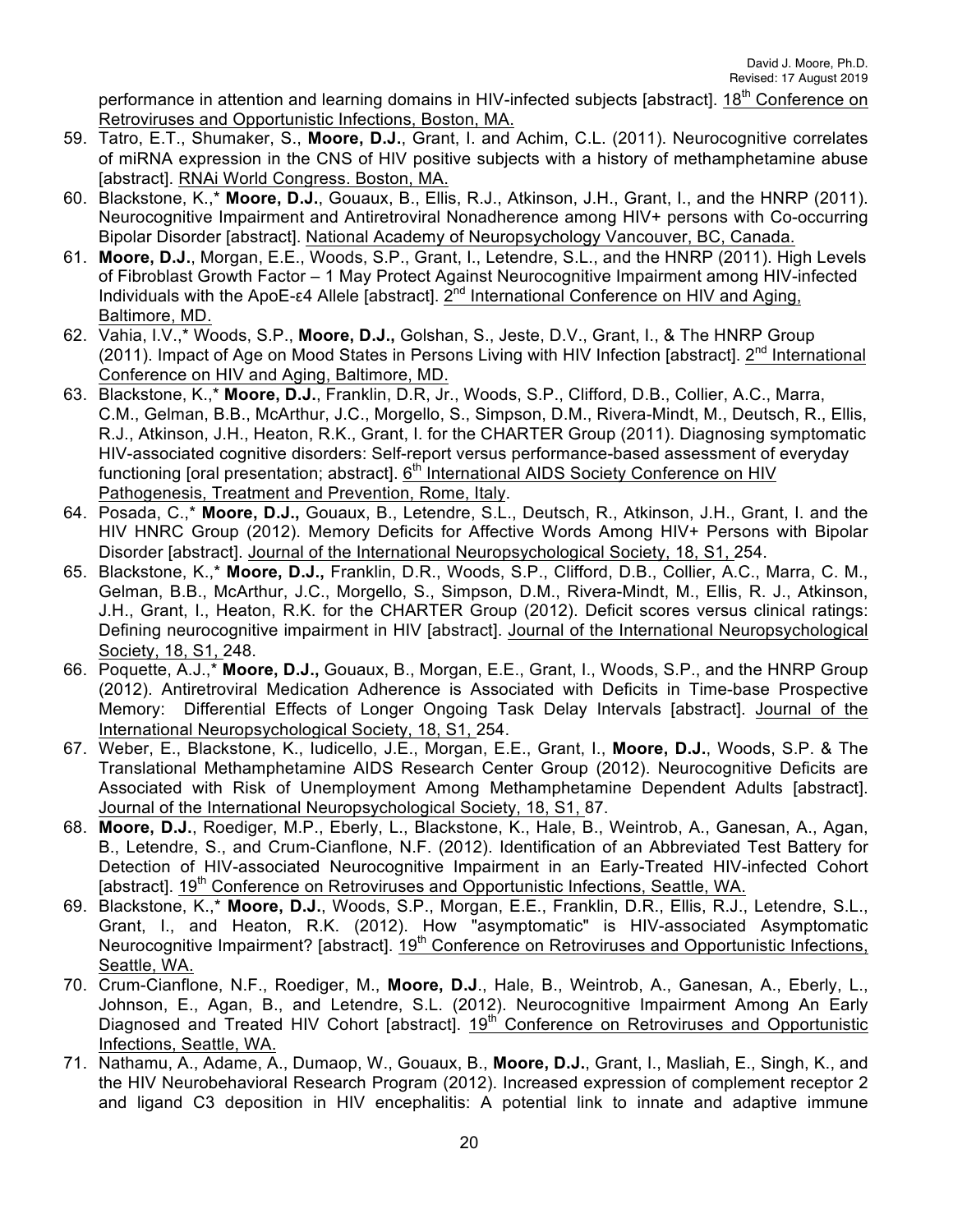responses in NeuroAIDS [abstract]. 19<sup>th</sup> Conference on Retroviruses and Opportunistic Infections, Seattle, WA.

- 72. Pérez-Santiago, J.P., Plongthongkum, N., Letendre, S., Ellis, R., Gouaux, B., **Moore, D.J.**, LeBlanc, S., Rajagopal, N., Zhang, K., and Woelk, C.H. (2012). DNA Methylation Correlates with Neurological Decline in HIV-infected Individuals [abstract]. 19<sup>th</sup> Conference on Retroviruses and Opportunistic Infections, Seattle, WA.
- 73. Montoya, J.L.,\* **Moore, D.J.**, Umlauf, A., Abramson, I., Duarte, N.A., Badiee, J., Woods, S.P., Atkinson, J.H., Grant, I., and the HNRP (2012). The Temporal Association of Methamphetamine Use, HIV status, and Affective Distress [abstract]. 120<sup>th</sup> Annual Convention of the American Psychological Association (Division 1), Orlando, Florida.
- 74. **Moore, D.J.**, Poquette, A.J., Posada, C., Blackstone, K., Gouaux, B., Badiee, J., Grant, I., Atkinson, J.H., and the HNRP (2012). Individualized Texting for Adherence Building (iTAB) Improves cART Adherence in HIV-Infected Persons with co-occurring Bipolar Disorder [abstract].  $7<sup>th</sup>$  International Association for Providers of AIDS Care (IAPAC), Miami, FL.
- 75. Achim, C.L., Soontornniyomkij, B., **Moore, D.J.**, Gouaux, B., Tung, S., Vinters, H.V., Masliah, E., Grant, I., and Soontornniyomkij, V. (2012). Neuronal Sestrin-2 Response to Oxidative Stress in HIVassociated Neurocognitive Disorders [abstract]. Journal of Neurovirology, 18, S1, S2.
- 76. Marquine, M.J.\*, **Moore, D.J.**, Gouaux, B., Rooney, A., Woods, S.P., Letendre, S.L., Ellis, R.J., Grant, I., & the HNRP Group (2012). Higher Veterans Aging Cohort Study (VACS) Index Scores are Associated with Concurrent Risk of Neurocognitive Impairment [abstract]. 3<sup>rd</sup> International Workshop on HIV and Aging, Baltimore, MD.
- 77. Rooney, A.\*, Badiee, J., Grant, I., **Moore, D.J.** & the HNRP (2012). Less Resilient Older HIV-infected Persons Evidence Instrumental Activities of Daily Living Declines [abstract]. 3<sup>rd</sup> International Workshop on HIV and Aging, Baltimore, MD.
- 78. Blackstone, K.\*, Woods, S.P., Weber, E., Grant, I., **Moore, D.J.**, and the HNRP Group (2012). Memory-based adherence strategies for antiretroviral medication management in HIV: An evaluation of clinical predictors, adherence behavior awareness, and effectiveness [abstract]. 32<sup>nd</sup> Annual Conference of the National Academy of Neuropsychology, Nashville, TN.
- 79. Dufour, C.A.\*, Marquine, M.J., Rooney, A., Badiee, J., Ellis, R.J., Grant, I., **Moore, D.J.** & The HNRP Group (2013). Strenuous Exercise is Associated with Less Neurocognitive Impairment In HIV-Infected Adults [abstract]. Journal of the International Neuropsychological Society, 19, S1, 282.
- 80. Posada, C.\*, **Moore, D.J.**, Gouaux, B., Letendre, S.L., Atkinson, J.H., Grant, I., and the HNRP Group (2013). Emotional Attention Processing among HIV+ Persons with Bipolar Disorder [abstract]. Journal of the International Neuropsychological Society, 19, S1, 286.
- 81. Fazeli, P.L.\*, Blackstone, K., Rooney, A., **Moore, D.J.** & the HNRP Group (2013). Factors Related to Medication Management Abilities in Older Adults with HIV: A Pilot Study [abstract]. Journal of the International Neuropsychological Society, 19, S1, 283.
- 82. **Moore, D.J.**, Poquette, A.P., Gouaux, B., Badiee, J., Grant, I., Woods S.P. & The HNRP Group (2013). Time-based Prospective Memory Deficits are Associated with Psychotropic and ART Medication Non-Adherence among HIV+ Individuals with Bipolar Disorder [abstract]. Journal of the International Neuropsychological Society, 19, S1, 286.
- 83. Levine, A.J., Achim, C.L., Singer, E., Masliah, E., Sinsheimer, J., Soontornniyomkij, V., **Moore, D.J.** (2013). Establishing a Link Between Host Genotype and HIV-Related Neuropathology – A Novel Approach to Understanding Neuropathogenesis [abstract]. Journal of the International Neuropsychological Society, 19, S1, 284.
- 84. Montoya, J.L.\*, Georges, S., Poquette, A.J., Depp, C.A., Atkinson, J.H., **Moore, D.J.** (2013). Focus Groups Inform Refinement of the Individualized Texting for Adherence Building (iTAB) Intervention to Improve Medication Adherence among HIV+ Methamphetamine Users [abstract].  $34^{\text{th}}$  Society of Behavioral Medicine, San Francisco, CA.
- 85. **Moore, D.J.**, Montoya, J.L., Poquette, A.J., Gouaux, B., Blackstone, K., Depp, C.A., Atkinson, J.H. & the HNRP Group (2013). Individualized Texting for Adherence Building (iTAB) Improves Antiretroviral Dose Timing among HIV+ Persons with Bipolar Disorder [oral presentation; abstract; citation award]. 34<sup>th</sup> Society of Behavioral Medicine, San Francisco, CA.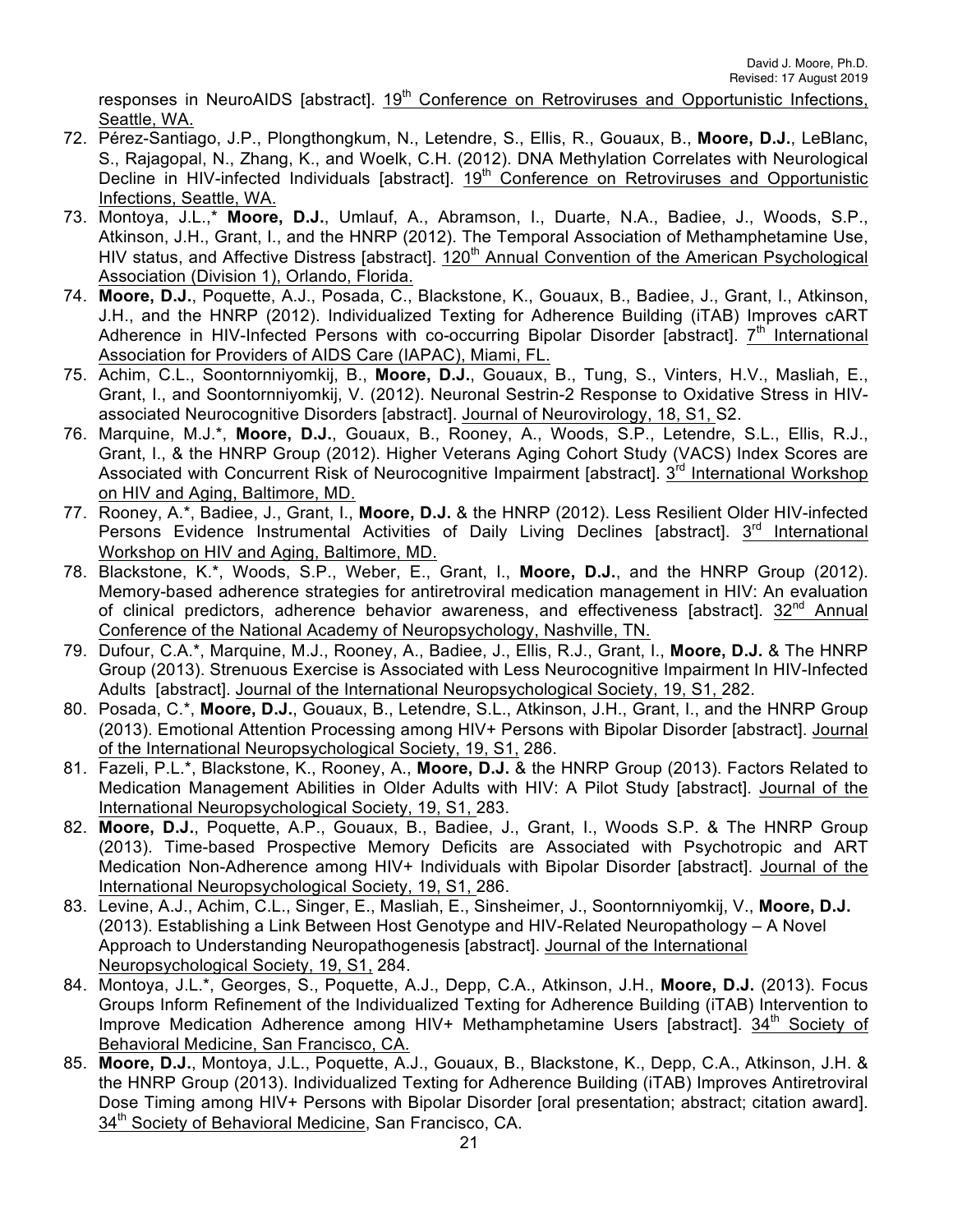- 86. Tran, D., Kumar, N., Teodorof, C., Adame, A., Gouaux, B., **Moore, D.J.**, Dumaop, W., Michael, S., Masliah, E., Singh, K. and HIV Neurobehavioral Research Program (2013). Novel MBL-beta Amyloid Interactions in HIV-1 Infected Brain: Implications for HIV Related Aging and Alzheimer's Disease [abstract]. 20<sup>th</sup> Conference on Retroviruses and Opportunistic Infections, Atlanta, GA.
- 87. Saijo, K., **Moore, D.J.**, Gouaux, B., Grant I., Ellis, R.J. and the HIV Neurobehavioral Research Program (2013). Reduced D5-ADIOL in CSF and Plasma as a Biomarker of Neurocognitive Impairment in HIV Infection [abstract]. 65<sup>th</sup> American Academy of Neurology, San Diego, CA.
- 88. **Moore, D.J.**, Umlauf, A., Rooney, A., Gouaux, B., Vaida, F., Atkinson, J.H., (2013). Text Messaging Improves Antiretroviral Adherence among Depressed Individuals: Using Ecological Momentary Assessment to Inform Interventions [abstract]. 8<sup>th</sup> International Association of Providers of AIDS Care (IAPAC), Miami, FL.
- 89. Blackstone, K.\*, Iudicello, J.E., Morgan, E.E., Weber, E., **Moore D.J.**, Ellis, R.J., Grant, I., Woods, S.P., and the TMARC Group (2013). HIV infection heightens concurrent risk of functional dependence in persons with chronic methamphetamine user [abstract]. 75<sup>th</sup> College on Problems of Drug Dependence, San Diego, CA.
- 90. Montoya, J.L.\*, Cattie, J.E., Morgan, E.E., Woods, S.P., **Moore, D.J.**, Atkinson, J.H., Grant, I. and the TMARC Group (2013). Patterns of methamphetamine use vary by age and HIV serostatus [abstract]. 75<sup>th</sup> College on Problems of Drug Dependence, San Diego, CA.
- 91. Blackstone, K.\*, Weber, E., **Moore, D.J.**, Grant, I., Woods, S.P. & The HNRP Group (2013). Self-Predictions of Prospective Memory Performance in HIV Infection: Evidence of a Meta-memory Deficit [abstract]. 33<sup>rd</sup> National Academy of Neuropsychology, San Diego, CA.
- 92. Fazeli, P.L.\*, Gouaux, B., Rosario, D., Heaton, R.K., & **Moore, D.J.** (2013). Neurocognition and protective factors in HIV: Implications for cognitive reserve [abstract]. Archives of Clinical Neuropsychology, 28, 6, B12.
- 93. Rooney, A.\*, Gouaux, B., Ellis, R., Grant, I., **Moore, D.J.** and the National NeuroAIDS Tissue Consortium (2013). Is Diagnosis of Asymptomatic Neurocognitive Impairment (ANI) a Predictor of Death? [abstract]. Archives of Clinical Neuropsychology, 28,6, A85.
- 94. Marquine, M.,\* **Moore, D.J.**, Gouaux, B., Rooney, A., Woods, S.P., Letendre, S.L., Ellis, R.J., Grant, I., and the HNRP Group. (2013). A combined index of age, HIV biomarkers, and medical comorbidities is associated with neurocognitive impairment in HIV disease [abstract].  $121<sup>st</sup>$  Annual Convention of the American Psychological Association.
- 95. Soontornniyomkij, V., Umlauf, A., Chung, S.A., Cochran, M.L., Soontornniyomkij, B., Gouaux, B., Toperoff, W., Bucci, A., **Moore, D.J.**, Masliah, E., Ellis, R.J., Letendre, S.L., Jeste, D.V., Grant, I., Achim, C.L. (2013). Effect of central nervous system antiretroviral penetration on HIV-associated neurocognitive disorders [abstract]. 12<sup>th</sup> International Symposium on NeuroVirology.
- 96. Moore, R.C.\*, Fazeli, P.L., Jeste, D.V., **Moore, D.J.**, Grant, I., Woods, S.P. & the HIV Neurobehavioral Research (HNRP) Group (2013). Successful Cognitive Aging and Health-Related Quality of Life in Younger and Older Adults Infected with HIV [abstract]. 4<sup>th</sup> International Workshop on HIV and Aging, Baltimore, MD.
- 97. Fazeli, P.L.\*, Dufour, C., Marquine, M.J., Moore, R.C., Letendre, S., Woods, S.P., Jeste, D.V., Grant, I., **Moore, D.J.** & the HNRP Groups (2013). Moderate physical activity is associated with better executive functioning in older adults with HIV [abstract].  $4<sup>th</sup>$  International Workshop on HIV and Aging, Baltimore, MD.
- 98. Dufour, C.A.\*, Marquine, M.J., Cherner, M., Sakamoto, M., Fazeli, P.L., Rooney, A., Umlauf, A., Letendre, S., Ellis, R.J., Heaton, R.K., Grant, I., **Moore, D.J.** and the HNRP Group (2013). Hispanic Ethnicity Modifies the Association of the VACS Index to Cognitive and Functional Outcomes [abstract]. 4<sup>th</sup> International Workshop on HIV and Aging, Baltimore, MD.
- 99. Fazeli, P.L.\*, Doyle, K.L., Scott, J.C., Iudicello, J.E., Blackstone, K., Weber, E., **Moore, D.J.**, Morgan, E.E., Grant, I., Woods, S.P., & the HNRP Group (2014). Shallow encoding and forgetting are associated with dependence in instrumental activities of daily living among older adults living with HIV infection [abstract]. Journal of the International Neuropsychological Society, 20, S1, 107.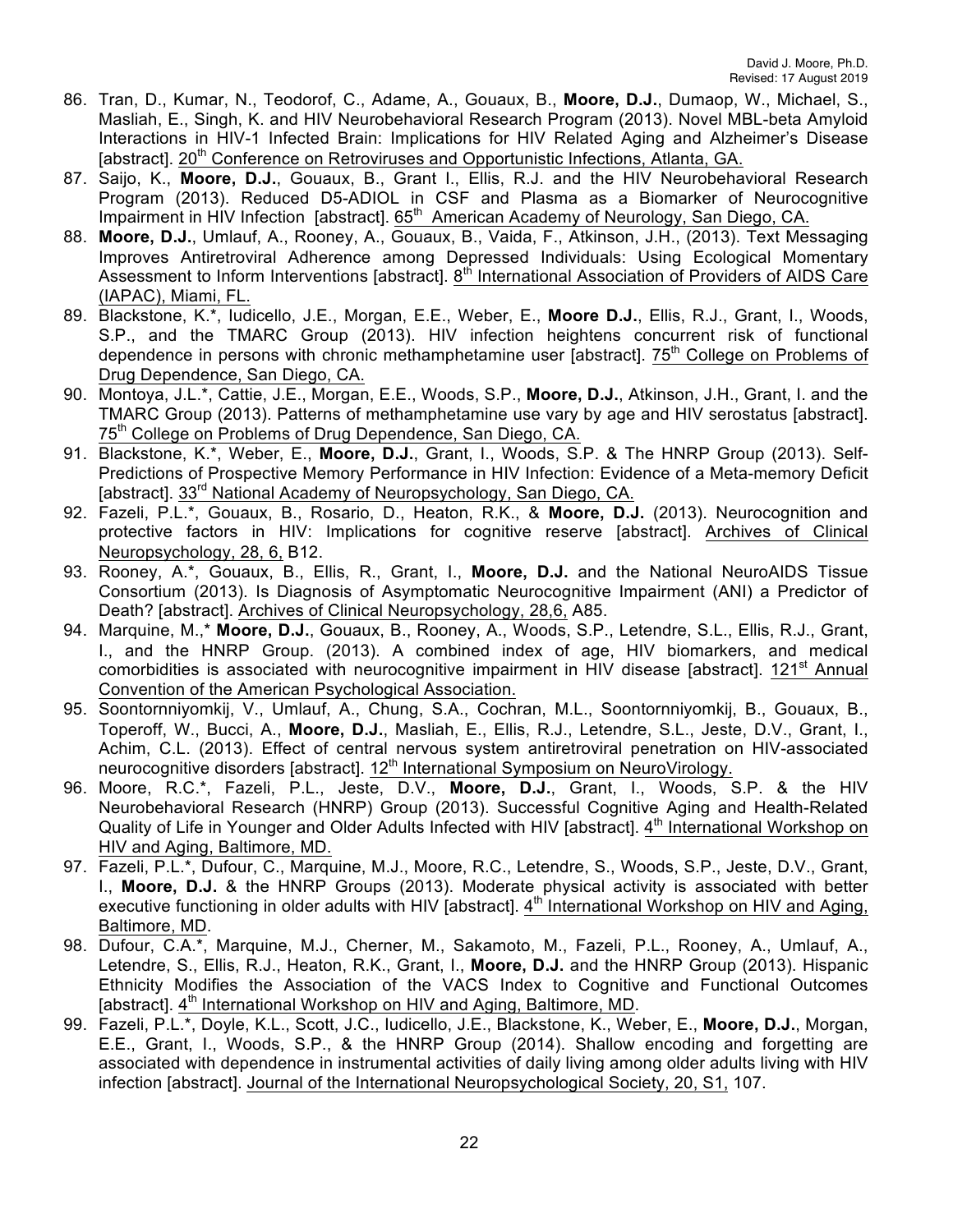- 100.Rooney, A.S.\*, Blackstone, K., Badiee, J., Atkinson, J.H., **Moore, D.J.**, & the HNRP Group. (2014). Overconfidence is associated with risky decision making in HIV-infected individuals with bipolar disorder [abstract]. Journal of the International Neuropsychological Society, 20, S1, 108.
- 101.Blackstone, K.\*, Kwan, S., Gouaux, B., Poquette, A., Montoya, J., Rooney, A., **Moore, D.J.**, & the HNRP Group. (2014). Predictors of psychotropic medication non-adherence among HIV+ individuals living with bipolar disorder [abstract]. Journal of the International Neuropsychological Society, 20, S1, 110.
- 102.Blackstone, K.\*, Scott, J.C., Woods, S.P., Fazeli, P., **Moore, D.J.** & the HNRP Group (2014). Metacognition of everyday multitasking among HIV+ adults [abstract]. Journal of the International Neuropsychological Society, 20, S1, 144.
- 103.Dufour, C.A.\*, Marquine, M.J., Fazeli, P.L., Ellis, R.J., Grant, I., **Moore, D.J.** (2014). Physical Exercise and Neurocognition in Hispanic and non-Hispanic White HIV-infected Adults [abstract]. Journal of the International Neuropsychological Society, 20, S1, 109.
- 104.Posada, C.\*, Casaletto, K., Gouaux, B., Deutsch, R., Grant, I., **Moore, D.J.**, and the HNRP Group (2014). Development of the Emotional Verbal Learning Test [abstract]. Journal of the International Neuropsychological Society, 20, S1, 135.
- 105.Marquine, M.J.\*, **Moore, D.J.**, Cherner, M., Ellis, R.J., Deutsch, R., Franklin, D., Letendre, S., Collier, A., Clifford, D., Gelman, B., McArthur, J., Morgello, S., Simpson, D., McCutchan, J.A., Haton, R.K., Grant, I., and CHARTER group (2014). HIV-infected Hispanics are at increased risk for neurocognitive impairment [abstract]. Journal of the International Neuropsychological Society, 20, S1, 113.
- 106.Doyle, K., Morgan, E.E., Morris, S., Smith, D.M., Little, S., Iudicello, J.E., Blackstone, K., **Moore, D.J.**, Grant, I., Letendre, S.L., Woods, S.P., and the TMARC Group (2014). Real-world impact of neurocognitive deficits in acute and early HIV infection [abstract]. Journal of the International Neuropsychological Society, 20, S1, 110.
- 107.Fazeli, P.L.\*, Doyle, K., Scott, J.C., Iudicello, J., Blackstone, K., Weber, E., **Moore, D.J.**, Morgan, E.E., Grant, I,. Woods, S.P., and the HNRP Group (2014). Shallow encoding and forgetting are associated with dependence in instrumental activities of daily living among older adults living with HIV infection [abstract]. 9<sup>th</sup> Annual Lewis L. Judd Young Investigator's Research Symposium, San Diego, CA.
- 108.Marquine, M.J.\*, **Moore, D.J**., Cherner, M., Ellis, R., Deutsch, R., Franklin, D., Letendre, S., Collier, A., Marra, C., Clifford, D., Gelman, B., McArthur, J., Morgello, S., Simpson, D., McCutchan J.A., Heaton, R.K,, Grant, I. and the CHARTER Group (2014). HIV-infected Hispanics are at increased risk for neurocognitive impairment [abstract].  $9<sup>th</sup>$  Annual Lewis L. Judd Young Investigators Research Symposium, San Diego, CA.
- 109.**Moore, D.J.**, Rooney, A.S., Montoya, J.L., Casaletto, K.B., Gouaux, B. Depp, C.A., Atkinson, J.H. and the HNRP group (2014). Active Methamphetamine Use is Associated with Antiretroviral Medication Nonadherence [oral presentation; abstract]. 9<sup>th</sup> International Association of Providers of AIDS Care (IAPAC), Miami, FL.
- 110.Montoya, J.L.\*, Blackstone, K., Gouaux, B., Poquette, A., Rooney, A., Depp, C., Grant, I., Atkinson, J.H., **Moore, D.J.** (2014). Living situation is associated with antiretroviral dose timing among persons with HIV and bipolar disorder [oral presentation; abstract].  $35<sup>th</sup>$  Society of Behavioral Medicine, Philadelphia, PA.
- 111.Ellis, R.,J. **Moore, D.J.**, Taylor, J., Fazeli, P., Jeste, D., Grant, I. (2014). Successful Neurocognitive Aging with HIV: Findings to Date, Future Plans, and Community Support [oral presentation; abstract]. U.S. Conference on AIDS, San Diego, CA.
- 112.Soontornniyomkij, V., Umlauf, A., Soontornniyomkij, B., Gouaux, B., Toperoff, W., **Moore, D.J.**, Masliah, E., Grant, I., Achim, C.L. (2014). Cerebral Small Vessel Disease and HAND in ARV-treated Subjects [abstract]. 21<sup>st</sup> Conference On Retroviruses And Opportunistic Infections, Boston, MA.
- 113.**Moore, D.J.**, Fazeli, P.L., Marquine, M.J., Dufour, C., Montoya, J.L., Henry, B., Moore, R.C., Woods, S.P., Letendre, S.L., Jeste, D.V., Grant, I. & the HNRP Group (2014). Lower Levels of Moderate Physical Activity are Associated with Neurocognitive Impairment among Older HIV+ Adults [abstract].  $7<sup>th</sup>$  International Symposium on Neuropsychiatry and HIV, Barcelona, Spain.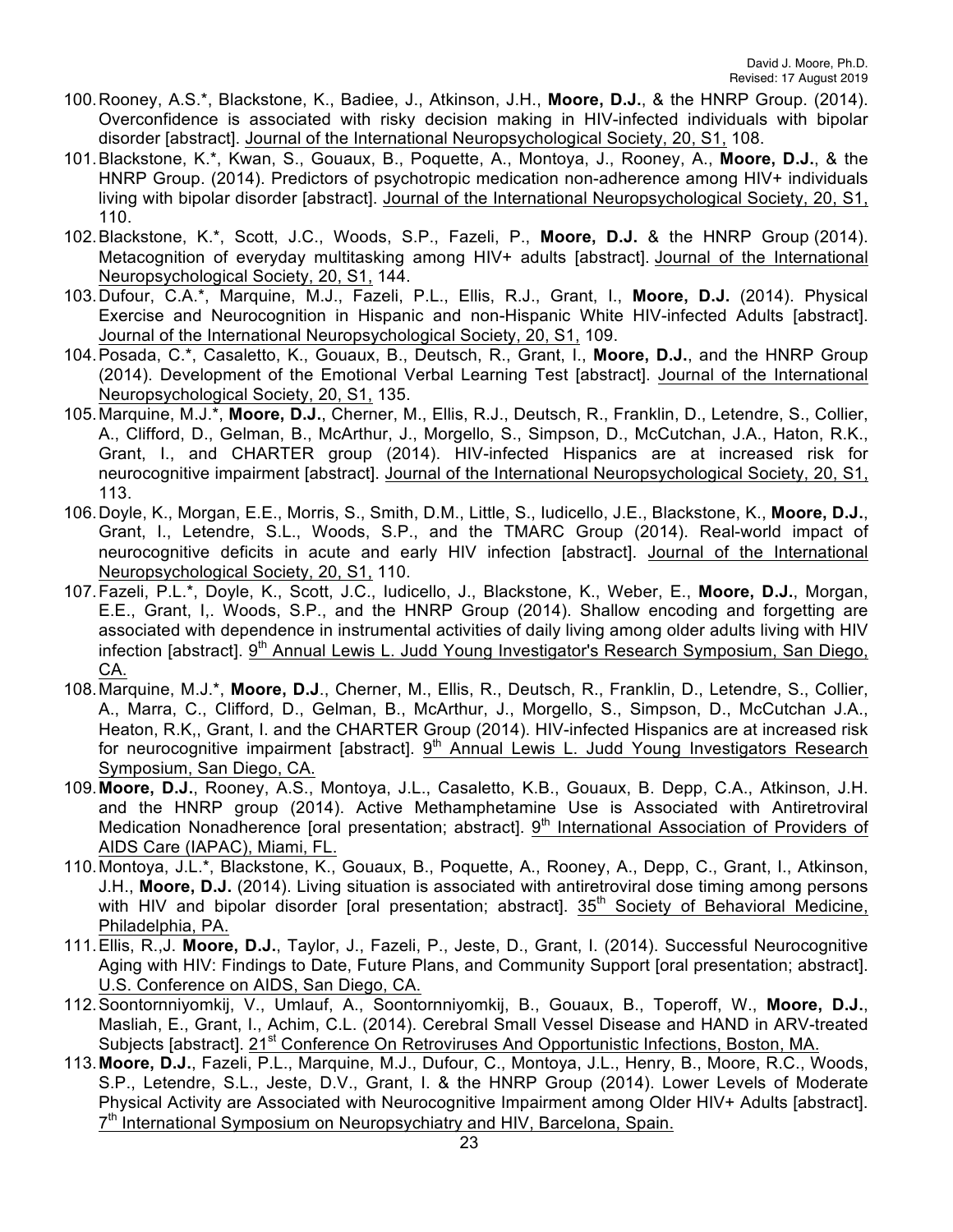- 114.**Moore, D.J.**, Fazeli, P.L., Marquine, M.J., Moore, R.C., Woods, S.P., Letendre, S.L., Jeste, D.V., Grant, I. & the HNRP Group (2014). Higher Levels of Social Interaction are Associated with Less Neurocognitive Impairment in Older Adults with HIV [oral presentation: abstract].  $7<sup>th</sup>$  International Symposium on Neuropsychiatry and HIV, Barcelona, Spain.
- 115.**Moore, D.J.**, Fazeli, P.L., Moore, R.C., Letendre, S.L., Jeste, D.V., Grant, I. & the HNRP Group (2014). Prevalence and Correlates of Research-Defined Successful Aging Among Older HIV+ Adults [oral presentation; abstract]. 5<sup>th</sup> International Workshop on HIV and Aging, Baltimore, MD.
- 116.Bryant, A.K.\*, Ellis, R.J., Umlauf, A., Gouaux, B., Soontornniyomkij, V., Letendre, S.L., Achim, C.L., Masliah, E., Grant, I., and **Moore, D.J.** (2014). Virally suppressive antiretroviral therapy protects against cortical neurodegeneration and HIV-associated neurocognitive disorders [abstract].  $66<sup>th</sup>$ American Academy of Neurology, Philadelphia, PA.
- 117.Bumpus, N., Ma, Q., Best, B., **Moore D.J.**, Ellis, R., Crescini, M., Achim, C., Fletcher, C., Grant, I. and Letendre, S. for the CNTN Group (2015). Antiretroviral Drug Concentrations in Brain Tissue Are Similar to or Exceed Those in CSF [abstract]. 22<sup>nd</sup> Conference on Retroviruses and Opportunistic Infections, Seattle, WA.
- 118.Levine, A.J., Soontornniyomkij, V., Achim, C.L., Gouaux, B., Masliah, E., Sinsheimer, J., Singer, E., & **Moore, D.J.** (2015). Bridging Genetics, Histopathology, and Neurocognition in the Context of HAND [abstract]. 22<sup>nd</sup> Conference on Retroviruses and Opportunistic Infections, Seattle, WA.
- 119.Sakoda, M., Fazeli, P.L., Letendre, S., Jeste, D.V., Grant, I, **Moore, D.J.** (2015). Cystatin C is Associated with Neurocognitive Impairment in Older HIV+ Adults [abstract]. 22<sup>nd</sup> Conference on Retroviruses and Opportunistic Infections, Seattle, WA.
- 120.Teodorof, C., Nguyen, D., Kadakia, N., Maung, R., Soontornniyomkij, B., Achim, C.L., **Moore, D.J.**, Masliah, E., Kaul, M., Singh, K. (2015). MBL-HIV1gp120 Immunoreactivity is Associated with Markers of Neuronal Injury [abstract]. 22<sup>nd</sup> Conference on Retroviruses and Opportunistic Infections, Seattle, WA.
- 121.Fazeli, P.L.\*, **Moore, D.J.**, Franklin, D.R., Heaton, R.K., Marra, C., Gelman, B.B., McCutchan, J.A., Grant, I., & Letendre, S.L. (2015). Lower CSF Amyloid-β Levels are Associated with Worse Neurocognitive Functioning in HIV-Infected Adults with a Family History of Dementia [abstract]. 22<sup>nd</sup> Conference on Retroviruses and Opportunistic Infections, Seattle, WA.
- 122.Var, S.R., Day, T.R., Vitomirov, A., Smith, D.M., **Moore, D.J.**, Soontornniyomkij V., Achim, C.L., Mehta, S. R., Perez-Santiago, J. (2015). Mitochondrial Injury and Cognitive Function in HIV infection and Methamphetamine use [abstract]. 22<sup>nd</sup> Conference on Retroviruses and Opportunistic Infections. Seattle, WA.
- 123.Fazeli, P.L.\*, Marquine, M.J., Dufour, C., Henry, B., Montoya, J., Gouaux, B., Moore, R.C., Letendre, S.L., Woods, S.P., Grant, I., Jeste, D.V., **Moore, D.J.**, & the HNRP Group (2015). Moderate Physical Activity is Associated with Better Neurocognitive and Everyday Functioning in Older Adults with HIV Disease [abstract]. Journal of International Neuropsychological Society, 21, S1, 112.
- 124.Casaletto, K.B.\*, Fazeli, P.L., Woods, S.P., **Moore, D.J.** & the HNRP Group (2015). Metacognition Partially Mediates the Relationship between Neurocognitive and Everyday Functioning among Older HIV+ Adults [abstract]. Journal of International Neuropsychological Society, 21, S1, 114.
- 125.**Moore, D.J.**, Fazeli, P.L., Casaletto, K.B., Letendre, S.L., Scott, J.C., Woods, S.P., Jeste, D.V., Grant, I. & the HNRP Group (2015). Neuropsychological functioning is associated with multitasking in older HIV+ adults [abstract]. Journal of International Neuropsychological Society, 21, S1, 113.
- 126.Marquine, M.J.\*, **Moore, D.J.**, Cherner, M., Fazeli, P., Deutsch, R., Franklin, D., Ellis, R.J., Letendre, S.L., Morgello, S., Collier, A., Marra, C., Clifford, D., Gelman, B.B., McArthur, J., Simpson, D., McCutchan, J.A., Grant, I., Heaton, R.K. and the CHARTER group (2015). Neurocognitive Decline in HIV-infected Hispanics: Rates and Predictors [abstract]. Journal of International Neuropsychological Society, 21, S1, 115.
- 127.Casaletto, K.B.\*, **Moore, D.J.**, Woods, S.P., Scott, J.C. & R.K. Heaton (2015). A Metacognition-based Approach to Improve Daily Functioning among HIV+ Substance Users [abstract]. 17<sup>th</sup> Annual Conference on Rehabilitation Psychology, San Diego, CA.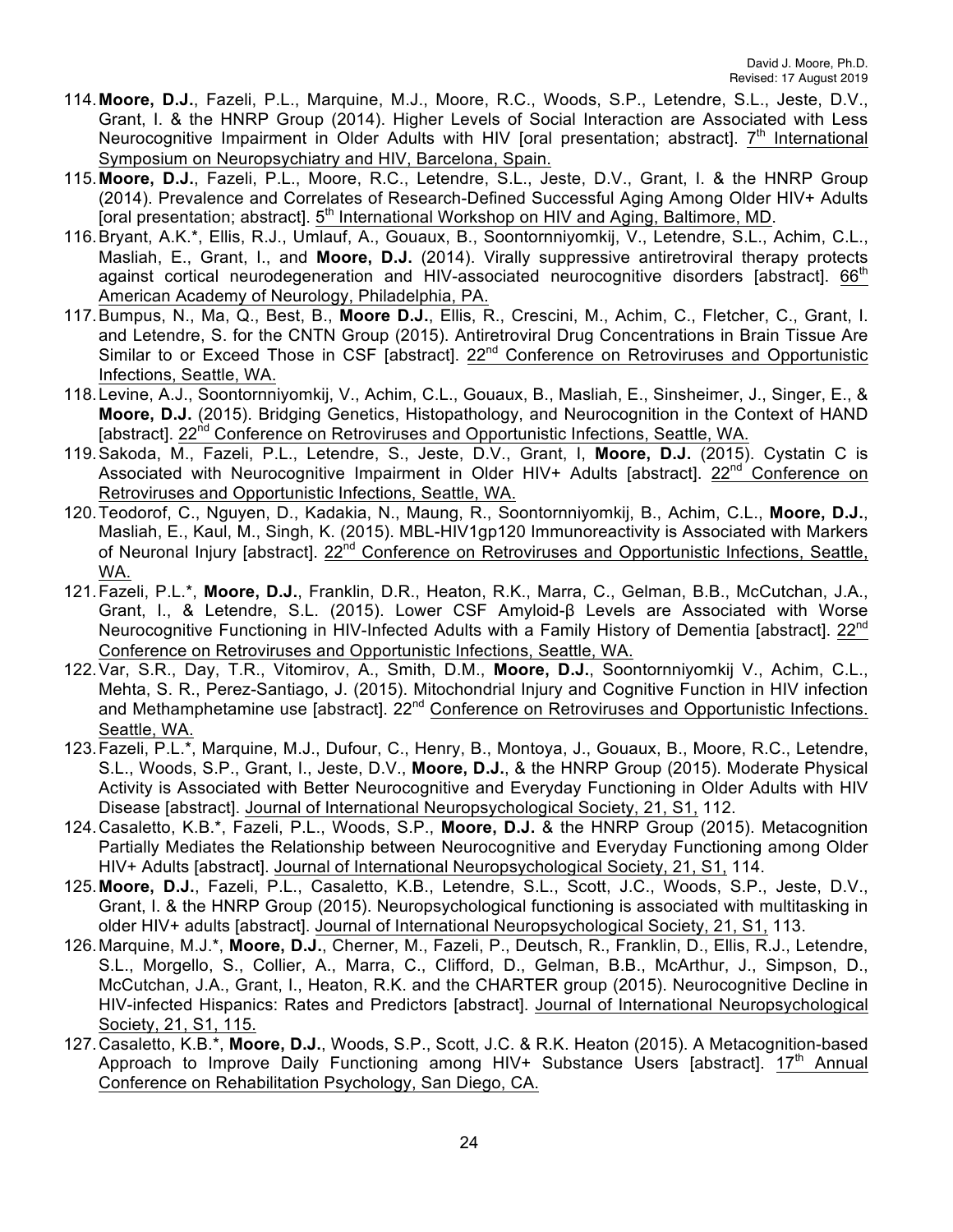- 128.Montoya, J.L.\*, Gouaux, B., Rooney, A., Casaletto, K.B., Grant, I. & **Moore, D.J.** (2015). Predictors of antiretroviral adherence among active methamphetamine users with HIV [oral presentation; abstract]. 36<sup>th</sup> Society for Behavioral Medicine, San Antonio, TX.
- 129.Sakoda, M.E., Fazeli, P.L., Letendre, S.L., Jeste, D.V., Grant, I, **Moore, D.J.** & the HNRP Group (2015). Cystatin C is associated with neurocognitive impairment in older HIV+ adults [abstract].  $67<sup>th</sup>$ annual American Academy of Neurology Meeting, Washington, D.C.
- 130.Soontornniyomkij, V., Umlauf, A., Soontornniyomkij, B., Batki, I., Gouaux, B., **Moore, D.J.**, Masliah, E., Grant, I., Achim, C.L. (2015). Methamphetamine dependence is associated with cerebral microgliosis in HIV-infected individuals [abstract].  $13<sup>th</sup>$  International Symposium on NeuroVirology, San Diego, CA.
- 131.Blumenthal, J.S., **Moore, D.J.**, Jain, S., Corado, K., Dubé, M.P., Young, J., A., Sun, S., Anderson, P., Morris, S., Haubrich, R.H. (2015). Adherence reports via text message and TFV-DP concentration among MSM on PrEP [oral presentation; abstract]. 8<sup>th</sup> Annual International AIDS Society Conference on HIV Pathogenesis, Treatment and Prevention, Vancouver, B.C.
- 132.Milam, J., Jain, S., **Moore, D.J.**, Daar, E., Dubé, M.P., Young, J.A., Blumenthal, J., Sun, S., Haubrich, R.H., Mooris, S.R., & the CCTG 595 and 597 teams (2015). Risk Compensation among Men who have Sex with Men (MSM) in Southern California following the Initiation of Pre-exposure Prophylaxis (PrEP) [abstract]. 8<sup>th</sup> Annual International AIDS Society Conference on HIV Pathogenesis, Treatment and Prevention, Vancouver, BC.
- 133.Montoya, J.L.\*, Rooney, A.S., Gouaux, B., Umlauf, A., Sanders, C., Depp, C.A., Atkinson, J.H., **Moore, D.J.** (2015). Engagement is Key to Effectiveness of Individualized Testing for Adherence Building (iTAB) Among HIV+ Methamphetamine Users [abstract]. 10<sup>th</sup> International Association of Providers of AIDS Care (IAPAC), Miami, FL.
- 134.Conners, E.E., Chen, N.E., **Moore, D.J.**, Jankowska, M.M., Magis-Rodriguez, C., Rusch, M.L., Brouwer, K.C. (2015). HIV risk behaviors among homeless and unstably housed female sex workers at the U.S./Mexico border [abstract]. Center for AIDS Research (CFAR) HIV Research Day, San Diego, CA.
- 135.Morris, S.R., Jain, S., Corado, K., Dubé, M.P., Sun, S., Blumenthal, J., Daar, E.,S., Collins, D., **Moore, D.J.**, Haubrich, R.H. (2015). MSM who go on PrEP with One Serodiscordant Partner have Lower Risk Behaviors [abstract]. National Summit on HCV and HIV Diagnosis, Prevention and Access to Care, Arlington, VA.
- 136.Deiss, R., Crum-Cianflone, N.F., **Moore, D.J.**, Marquine, M.J., Law, F., Wang, X., Ganesan, A., Okulicz, J., Letendre, S., Agan, B.K. (2015). Neurocognitive impairment and testing among HIVinfected military beneficiaries: a need for improved cultural and linguistic normative assessments [abstract]. Infectious Disease Week, San Diego, CA.
- 137.Ellorin, E.E., Blumenthal, J.S., Jain, S., Sun, S., Corado, K., Dubé, M., **Moore, D.J.**, Morris, S.R., and the California Collaborative Treatment Group (CCTG) 595 Team (2015). Barriers to health insurance coverage and intention to continue Pre-Exposure Prophylaxis (PrEP) reported by men who have sex with men (MSM) in a PrEP demonstration project [abstract]. Infectious Disease Week, San Diego, CA.
- 138.Marquine, M.J.\*, Moore, R.C., Dilip, J., **Moore, D.J.**, & Heaton, R.K. (2015). Mental Health Outcomes of HIV and Aging. American Academy of Geriatric Psychiatry, Washington, D.C.
- 139.Moore, R.C., Rooney, A.S., Depp, C.A., Eyler, L.T., Granholm, E., Heaton, R.K., Woods, S.P., Gouaux, B., Letendre, S.L., Marquine, M.M., & **Moore, D.J.** (2015). Ecological momentary assessment of daily functioning among older adults living with HIV [oral presentation; abstract].  $6<sup>th</sup>$ International Workshop on HIV and Aging, Washington, D.C.
- 140.**Moore, D.J.**, Rooney, A.S., Umlauf, A., Gouaux, B., Philips, K., Vaida, F. (2015). Pilot Randomized Controlled Trial of Care4Today<sup>™</sup> Mobile Health Manager for Improving Antiretroviral Adherence among Persons Living with  $HIV$  [abstract; oral presentation].  $5<sup>th</sup>$  Wireless Health Conference, Bethesda, MD.
- 141.Casaletto, K.B.\*, **Moore, D.J.**, Woods, S.P., Heaton, R.K. (2016). Metacognition is Associated with Executive Dysfunction and Manifest Everyday Functioning in HIV infection [abstract]. International Neuropsychological Society, Boston, MA.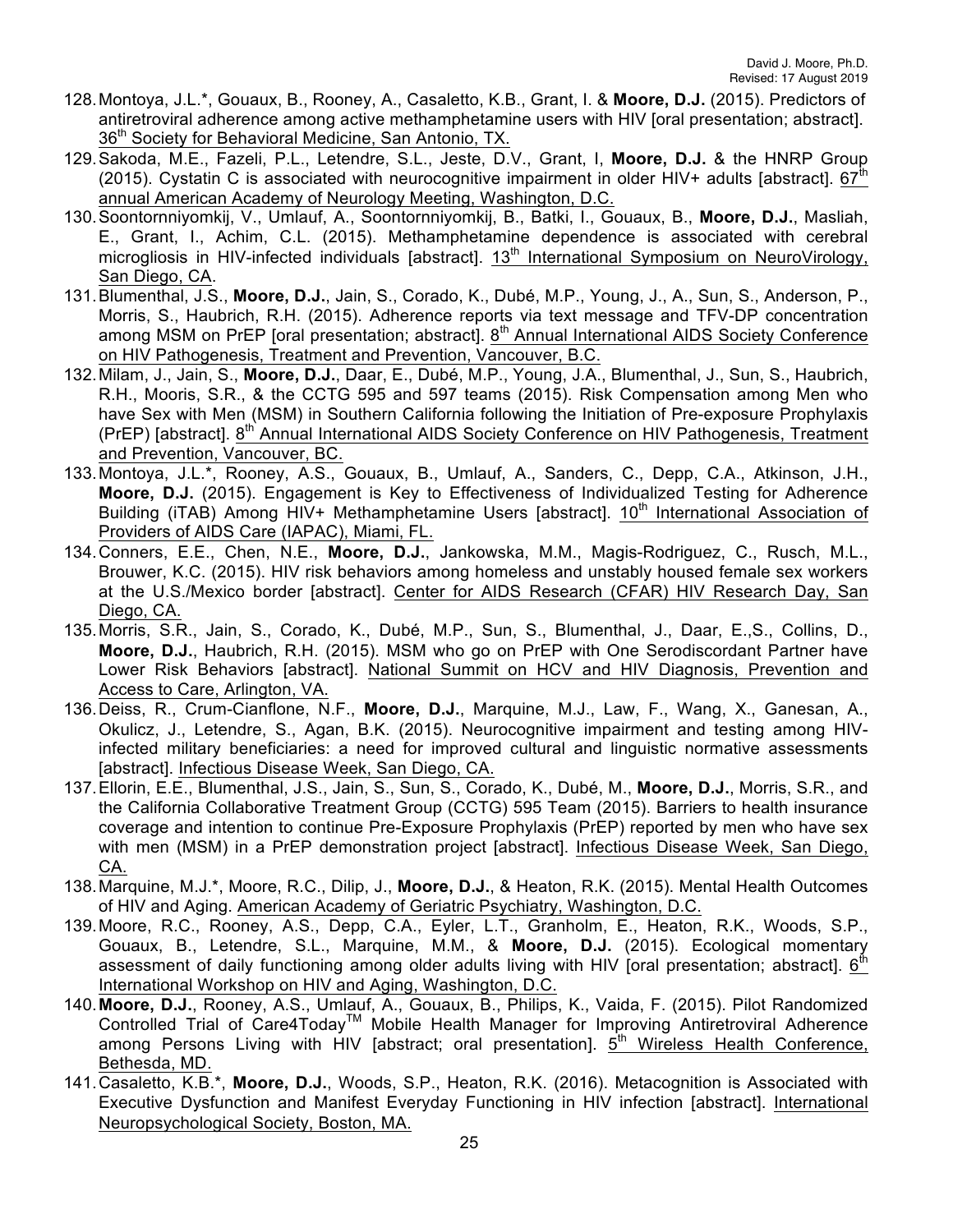- 142.Fazeli, P.L.\*, Casaletto, K.B., Moore, R.C., **Moore, D.J.** (2016). The Montreal Cognitive Assessment to Screen for HIV-associated Neurocognitive Disorders in Older Adults: Sensitivity, Specificity, and External Validity [abstract]. International Neuropsychological Society, Boston, MA.
- 143.Jiang, X., Magnus, M., Liu, C., Barasky, R., Wang, C., Plankey, M., Kassaye, S., **Moore, D.J.**, Ellis, R.J., Young, M. (2016). Isolated cingulate correlates with reduced executive function in HIV. 23<sup>rd</sup> Conference on Retroviruses and Opportunistic Infections, Boston, MA.
- 144.Rooney, A.S.\*, Umlauf, A., Gouaux, B., Heaton, A.E., Montoya, J.L. **Moore, D.J.** (2016). Daily Text Message Responses as Compared to Retrospective Self Report of Antiretroviral Adherence among HIV-infected Methamphetamine Users [abstract; oral presentation]. 11<sup>th</sup> International Association of Providers of AIDS Care (IAPAC), Fort Lauderdale, FL.
- 145.Marquine, M.J.\*, Montoya, J., Umlauf, A., Fazeli, P., Gouaux, B., Heaton, R.K., Ellis, R., Letendre, S.L., Grant, I., & **Moore, D.J.** (2016). The Veterans Aging Cohort Study (VACS) Index and neurocognitive change: A longitudinal study [oral presentation; abstract]. International Neuropsychological Society, London, England.
- 146.Montoya, J. L.\*, Iudicello, J., Fazeli, P., Potter, M., Ellis, R. J., Grant, I., Letendre, S. L., **Moore, D. J.**, & the HNRP Group (2016). Pulse pressure is associated with neurocognitive function in older adults with HIV disease on suppressive antiretroviral therapy [abstract]. 18<sup>th</sup> International Workshop on Comorbidities and Adverse Drug Reactions in HIV, New York, NY.
- 147.Montoya, J.L.\*, Iudicello, J., Oppenheimn, H.A., Fazeli, P., Potter, M., Ma, Q., Mills, P. J., Ellis, R. J., Grant, I., Letendre, S. L., **Moore, D. J.**, & the HNRP (2016). Coagulation and neurocognitive functioning in older HIV+ adults on suppressive antiretroviral therapy [abstract].  $7<sup>th</sup>$  International Workshop on HIV and Aging, Washington, DC.
- 148.Hassanzzdeh-Behbaha, S., Magnus, M., Dawson, M., Budzinski, A., Barsky, R., Wang, C., Kumar, P., Young, M., **Moore, D.J.**, Ellis, R.J., Jiang, X. (2016). Reduced cingulate volume functional connectivity in aging and HIV [abstract]. 7<sup>th</sup> International Workshop on HIV and Aging, Washington, DC.
- 149.**Moore, D.J.**, Jain, S., Blumenthal, J.S., Young, J., Collins, D., Ellorin, E.E., Sun, S., Anderson, P., Corado, K, Milam, J., Daar, E., Dubé, M, Haubrich, R., Morris, S.R. and the California Collaborative Treatment Group (CCTG) 595 Team (2016). Randomized Controlled Trial of Daily Text Messages for Adherence to Pre-Exposure Prophylaxis (PrEP) in Men who have Sex with Men and Transgender Women [abstract]. HIV Research for Prevention, Chicago, IL.
- 150.Bryant A.K.\*, **Moore D.J.**, Burdo TH, Lakritz JR, Gouaux BA, Soontornniyomkij V, Achim CL, Masliah E, Grant I, Levine AJ, Ellis RJ. (2016). Plasma soluble CD163 is associated with postmortem brain pathology in human immunodeficiency virus infection [abstract]. 14th International Symposium on NeuroVirology, Toronto, Canada.
- 151.Pasipanodya, E.C., Montoya, J.L., Umlauf, A., Rooney, A., Goaux, B., & **Moore, D.J.** (2016). Daily Relationships between Responses to Probes of Methamphetamine Use and Antiretroviral Medication Adherence [abstract]. 4<sup>th</sup> Annual UCSD Postdoctoral Research Symposium, San Diego, CA.
- 152.Posada, C.\*, Casaletto, K. B., Gouaux, B., Deutsch, R., Grant, I., **Moore, D. J.**, and the HIV Neurobehavioral Research Program (HNRP) Group (2017). Learning and recall of emotionally-laden words among individuals living with HIV and bipolar disorder [abstract]. International Neuropsychological Society Meeting, New Orleans, LA.
- 153.Blumenthal, J., **Moore, D.J.**, Psaros, C., Amico, R., Ellorin, E., Kofron, R., Caplan, J., Landovitz, R., Morris, S., Stockman, J. for the Adherence Enhancement Guided by iTAB and Drug Levels (AEGiS) Study Team (2017). PrEPing for a PrEP Demonstration Project: Understanding Awareness and Perspectives among Women in Southern California [abstract].  $7<sup>th</sup>$  International Workshop on HIV and Women, Seattle, WA.
- 154.Hoenigl, M., Jain, S., **Moore, D. J.**, Collins, D., Sun, X., Anderson, P., Calvo, K., Dubé, M., Morris, S. R., and the California Collaboration Treatment Group (CCTG) 595 Team (2017). Substance-using MSM on HIV Preexposure Prophylaxis Have Good Adherence [abstract]. 24<sup>th</sup> Conference on Retroviruses and Opportunistic Infections, Seattle, WA.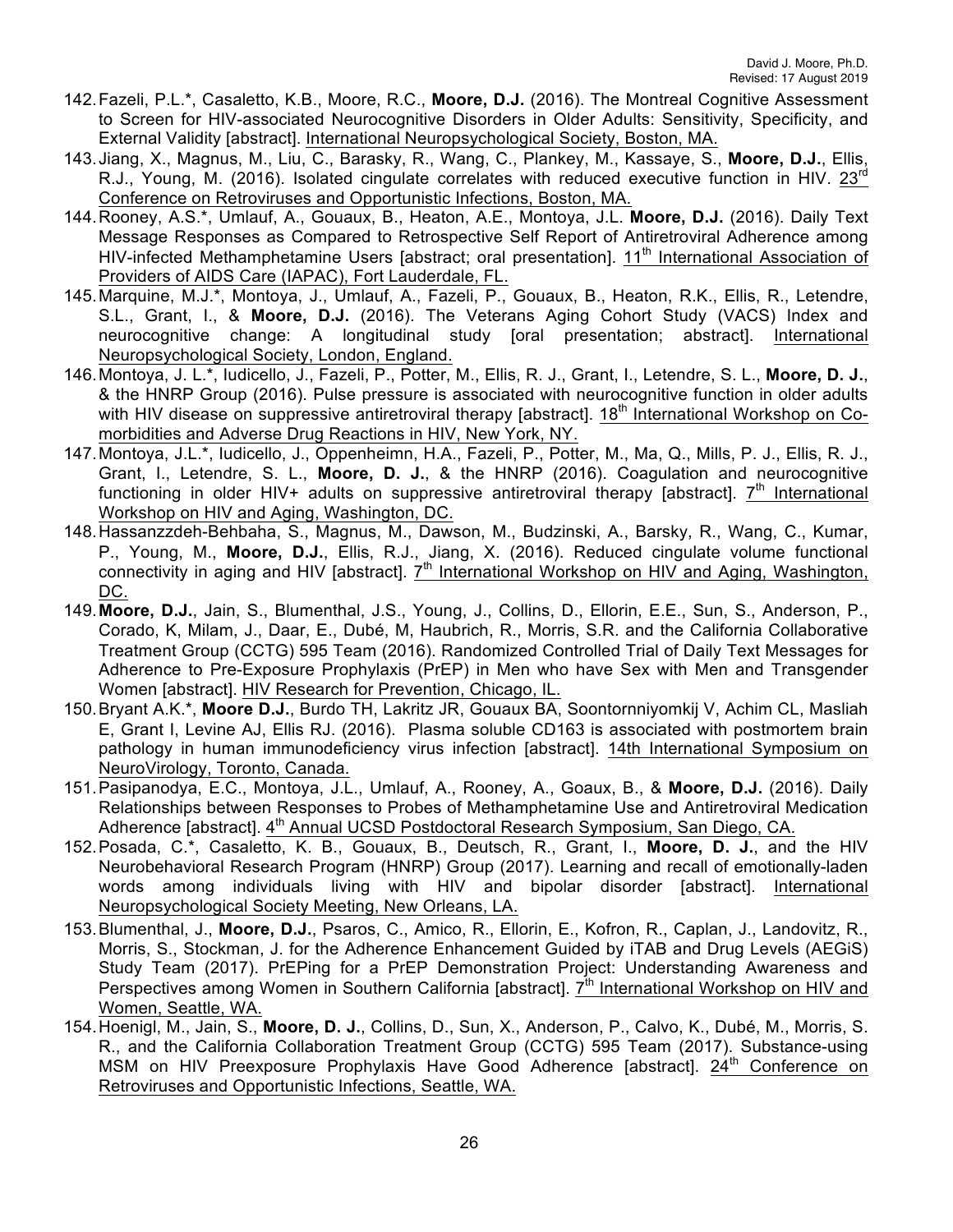- 155.Oliveira, M. F., Nakazawa, M., Vitomirov, A., Zhao, M., Gouaux, B., **Moore, D. J.**, Ellis, R., Smith, D., Gianella, S. (2017). Sex-based Differences in HIV Reservoirs in Brain Tissue and Neurocognition [abstract]. 24<sup>th</sup> Conference on Retroviruses and Opportunistic Infections, Seattle, WA.
- 156.Deiss, R., Moore, R. C., Crum-Cianflone, N. F., Letendre, S., Ganesan, A., Okulicz, J. F., **Moore, D. J.**, Agan, B. (2017). Post-traumatic Stress Neurocognitive Impairment in a U.S. Military HIV-Infected Cohort [abstract]. 24<sup>th</sup> Conference on Retroviruses and Opportunistic Infections, Seattle, WA.
- 157.Anderson, A., Perez-Santiago, J., Knezevic, A., Yang, X., Huang, E., Iudicello, J., **Moore, D.J.**, Ellis, R.J., Heaton, R.K., and Letendre, S.L. (2017). Decrease in Executive Function is Associated with Detectable Plasma HIV During cART [abstract]. 24<sup>th</sup> Conference on Retroviruses and Opportunistic Infections, Seattle, WA.
- 158.Heaton, A., Moore, R. C., Paolillo, E., Rooney, A. S., Jeste, D. J. & **Moore, D. J.** (2017). Patientreport vs "objective measures" in predicting everyday functioning outcomes in HIV+ adults [abstract]. 38<sup>th</sup> Society of Behavioral Medicine, San Diego, CA.
- 159.Rooney, A. S.\*, Kaufmann, C., Mausbach, B. T., Depp, C. A., Heaton, A., Delgadillo, J., Dev. S. I., **Moore, D. J.** & Moore, R.C. (2017). Social isolation and affect in older adults living with HIV: New insights using mobile [abstract].  $38<sup>th</sup>$  Society of Behavioral Medicine, San Diego, CA.
- 160.Pasipanodya, E.C.\*, Montoya, J.L., Umlauf, A., Rooney, A., Gouaux, B. and **Moore, D.J.** (2017). Daily Relationships between Responses to Probes of Methamphetamine Use and Antiretroviral Medication Adherence [abstract; oral presentation; citation award]. 38<sup>th</sup> Society of Behavioral Medicine, San Diego, CA.
- 161.Li, M.J., Milam, J., Dubé, M., Tobin, J., Corado, K., Daar, E., **Moore, D.J.**, Morris, S. (2017) Adherence to Pre-Exposure Prophylaxis (PrEP) and sexual risk compensation among men who have sex with men and transgender women [abstract]. 38<sup>th</sup> Society of Behavioral Medicine, San Diego, CA.
- 162.Rooney, A. S.\*, Kaufmann, C., Mausbach, B. T., Depp, C. A., Heaton, A., Delgadillo, J., Dev. S. I., **Moore, D. J.** & Moore, R.C. (2017). Social isolation and affect in older adults living with HIV: New insights using mobile [abstract]. 4<sup>th</sup> Annual UCSD Public Health Research Day, San Diego, CA.
- 163.Hoenigl, M., **Moore, D.J.**, Jain, S., Sun, X., Anderson, P., Dubé, M., Collins, D., Corado, K., Morris, S., (2017). Adherence and Risk for Incident Sexually Transmitted Infection among Methamphetamine Using Men who have Sex with Men on HIV Pre-Exposure Prophylaxis [abstract; oral presentation]. 12<sup>th</sup> International Association of Providers of AIDS Care (IAPAC), Miami, FL.
- 164.Hoenigl, M., Morgan, E., Franklin, D., Heaton, R., Dawson, M., Hanashiro, M. Ellorin, E., Pasipanodya, E., **Moore, D.J.**, Morris, S., (2017). Neurobehavioral Alterations, but no Illicit Substance Use, have a Negative Impact on Linkage to HIV Pre-Exposure Prophylaxis [abstract]. 12<sup>th</sup> International Association of Providers of AIDS Care (IAPAC), Miami, FL.
- 165.Blumenthal, J., Jain, S., Dubé, M., Corado, K., Sun, X., Ellorin, E., Anderson, P., Haubrich, R., **Moore, D.J.**, Morris, S.R., and the California Collaborative Treatment Group (CCTG) (2017). Text message Response Predicts Tenofovir Levels in MSM Taking PrEP [abstract; oral presentation]. 12<sup>th</sup> International Association of Providers of AIDS Care (IAPAC), Miami, FL.
- 166.Blumenthal, J.S., Jain, S., Sun, X., Dubé, M.P., Corado, K., Ellorin, E., Daar, E., **Moore, D.J.**, Morris, S.R., and the California Collaborative Treatment Group (CCTG) (2017). 4-Week Self-Report Adherence Measures Correlate with Tenofovir Levels in MSM on PrEP [abstract]. 12<sup>th</sup> International Association of Providers of AIDS Care (IAPAC), Miami, FL.
- 167.Pasipanodya, E.C.\*, Montoya, J.L., Rooney, A., Gouaux, B., & **Moore, D.J.** (2017). Latent Trajectories of ART Adherence and Predictors of Classification in an ART Intervention Among Methamphetamine Users [abstract]. 12<sup>th</sup> International Association of Providers of AIDS Care (IAPAC), Miami, FL.
- 168.Paolillo, E.W.\*, Gongvatana, A., Heaton, R. K., Letendre, S. L., **Moore, D.J.** (2017). High-Level Alcohol Use Relates to Antiretroviral Therapy Nonadherence in Adults Living with HIV/AIDS [abstract]. 40<sup>th</sup> Meeting of the Research Society on Alcoholism, Denver, CO.
- 169.Kaur, H., Hulgan, T., Fennema-Notestine, C., Smieszek, S., Letendre, S.L., Ellis, R.J., Bush, W., Soontornniyomkij, V., **Moore, D.J.**, Masliah, E., Sinsheimer, J., Barnholtz-Sloan, J., Samuels, D., Levine, A., Kalianpur, A. (2017). Common SNPs in the HFE (Hemochromatosis) Gene are Associated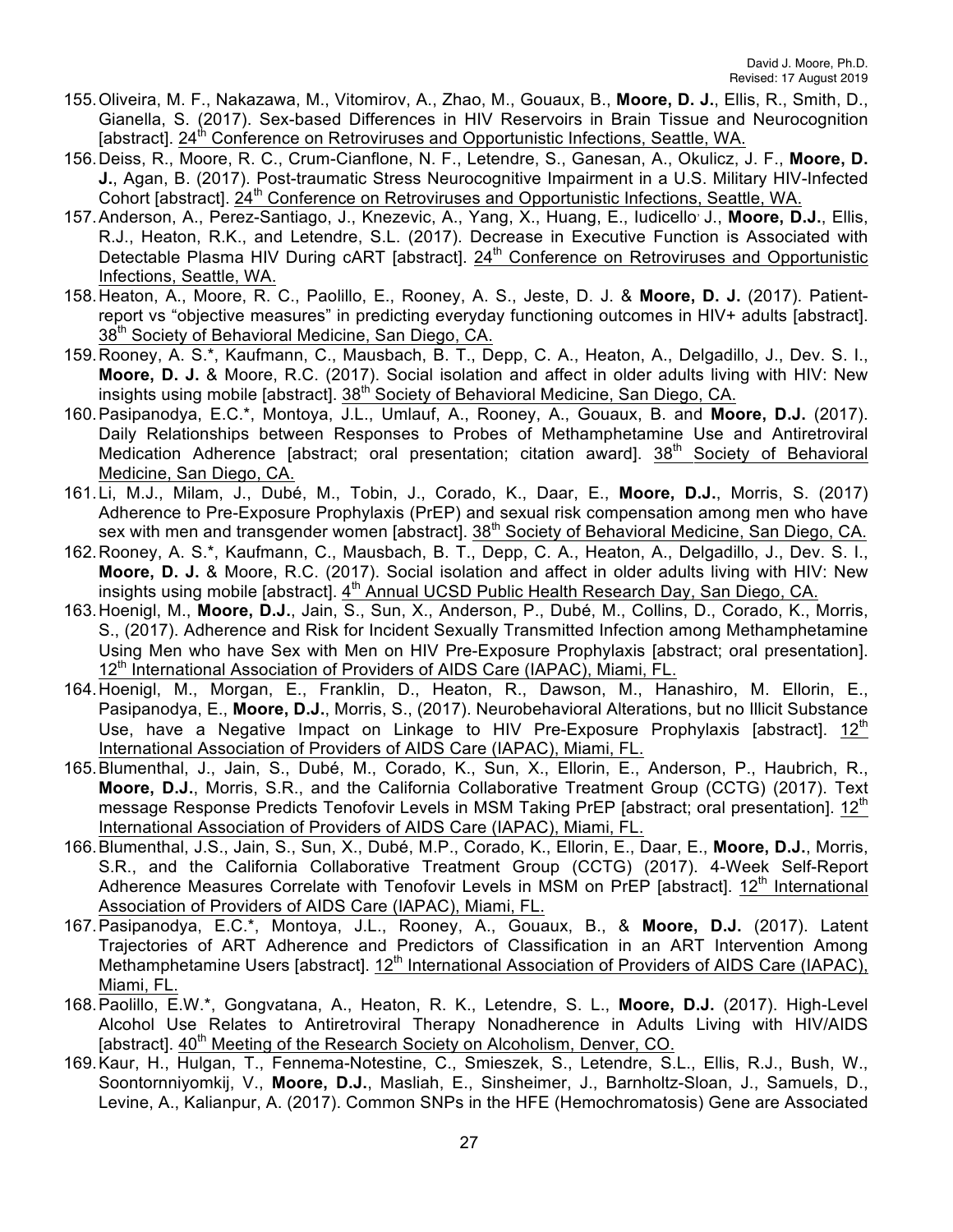with Neurocognitive Impairment and Aging-Related Neurodegenerative Processes in HIV+ Adults [abstract]. 8<sup>th</sup> International Workshop on HIV and Aging. New York, NY.

- 170.Sundermann, E., Sabbag, S., Rubtsova, A., Nguyen, A., Ellis, R.J., **Moore, D.J.**, Letendre S.L., Jeste, D.V., Marquine, M. (2017). Frailty & Neurocognitive Impairment: Impact on Quality of Life in HIV [abstract]. 8<sup>th</sup> International Workshop on HIV and Aging. New York, NY.
- 171.Moore, R.C., Hussain, M.A., Waston, C.W., Fazeli, P.L., Yarns, B.C., Jeste, D.V., **Moore, D.J.** (2017). Grit as a Protective Factor for Optimizing Cognitive & Everyday Functioning Among Adults Living with HIV [abstract].  $8<sup>th</sup>$  International Workshop on HIV and Aging. New York, NY.
- 172.Ellorin, E.E., Blumenthal, J., Jain, S., Sun, X., Corado, Ka., Dubé, M.P., **Moore, D.J.**, Morris, S., and the California Collaborative Treatment Group (CCTG) 595 Team (2017). Frame me if you must: PrEP framing and the impact on adherence to HIV Pre-exposure Prophylaxis [abstract]. Infectious Disease Week, San Diego, CA.
- 173.Blumenthal, J., Jain, S., Dubé, M.P., Sun, X., Ellorin, E.E., Hoenigl, M., Corado, K., **Moore, D.J.**, Morris, S., and the California Collaborative Treatment Group (CCTG) 595 Team (2017). Recent HIV Risk Behavior and Partnership Type Predict PrEP Adherence in Men who have Sex with Men. [abstract]. Infectious Disease Week, San Diego, CA.
- 174.Hassan, A., Blumenthal, J., Dubé, M.P., Ellorin, E.E., Corado, K., **Moore, D.J.**, Morris, S., and the California Collaborative Treatment Group (CCTG) 595 Team (2017). Effect of Rectal Hygiene on Sexually Transmitted Infections Among HIV-Negative Men Who Have Sex with Men (MSM). [abstract]. Infectious Disease Week, San Diego, CA.
- 175.Oppenheim, H., Paolillo, E.W., Moore, R.C., Ellis, R.J., Letendre, S.L., Jeste, D.V., Grant, I., **Moore, D.J.** and the HIV Neurobehavioral Research Program (HNRP) (2017). HIV and aging: Can we use a frailty index as a predictor of neurocognitive functioning? [abstract]. NIH NeuroHIV in the ART Era Meeting, Washington, DC.
- 176.Rubtsova, A., Marquine, M., Depp, C., Ellis, R.J., Letendre, S.L., Jeste, D.V., **Moore, D.J.** (2017). Psychosocial Correlates of Frailty among HIV-infected and HIV-uninfected Adults [abstract]. HIV & Aging: From Mitochondria to the Metropolis. Decatur, GA.
- 177.Karris, M.Y., Beekmann, S.E., **Moore, D.J.**, Benson, C., Hicks, C.B., Moore, A.M., Polgreen, PM. (2017). Undetectable, Now What? HIV Provider Opinions on Barriers to Healthy Aging for People Living with HIV ≥ 50 Years [abstract]. HIV & Aging: From Mitochondria to the Metropolis. Decatur, GA.
- 178.Hassanzadeh-Behbahani, S., Shattuck, K.F., Bronshteyn, M., Dawson, M., Budzinski, A., Magnus, M., Kumar, P., Young, M., Moore, D.J., Ellis, R.J., Jiang, X. (2017). Differences in gray matter volume are associated with HIV status, cognitive performance, and medical condition [abstract].  $47<sup>th</sup>$ Annual Meeting of the Society for Neuroscience, Washington, DC.
- 179.Nogg, K.A., Rooney, B.M., Diaz, C.R., Morris, S., Blumenthal, J., **Moore, D.J.**, Horvath, k., Safren, S., Blashill, A.J. (2017). PrEP Continuum of Care among Young Latino MSM [abstract]. 51<sup>st</sup> Association for Behavioral and Cognitive Therapies Convention, San Diego, CA.
- 180.Paolillo, E.W., Pasipanodya, E.C., Heaton, R.K & **Moore, D.J.** (2018). Depressive Symptoms are Associated with Cognitive Decline in HIV/AIDS [abstract]. 46<sup>th</sup> Annual Meeting of the International Neuropsychological Society, Washington, DC.
- 181.Bristow, C.C., **Moore, D.J.**, Dubé, M.P., Corado, K., Ellorin, E., Blumenthal, J., Morris, S.R. and the CCTG Team (2018). Chlamydia trachomatis and Neisseria gonorrhoeae infections among participants in an HIV PrEp adherence trial [abstract].  $25<sup>th</sup>$  Conference on Retroviruses and Opportunistic Infections, Boston, MA.
- 182.Montoya, J.L.\*, Letendre, S.L., Ellis, R.J., Jeste, D.V., **Moore D.J.** (2018). Plasma D-Dimer relates to Physical Health and Motor Skills Across Adult Age Span in HIV [abstract]. 25<sup>th</sup> Conference on Retroviruses and Opportunistic Infections, Boston, MA.
- 183.Campbell, L.M., Montoya, J.L., Fazeli, P.L., Marquine, M.J., Jeste, D.V., **Moore, D.J.**, Moore, R.C. (2018). Physical Activity and Nutrition in Adults with and without HIV/AIDS: Relationships with Cognitive Aging [abstract]. 5<sup>th</sup> Annual UCSD Public Health Research Day, San Diego, CA.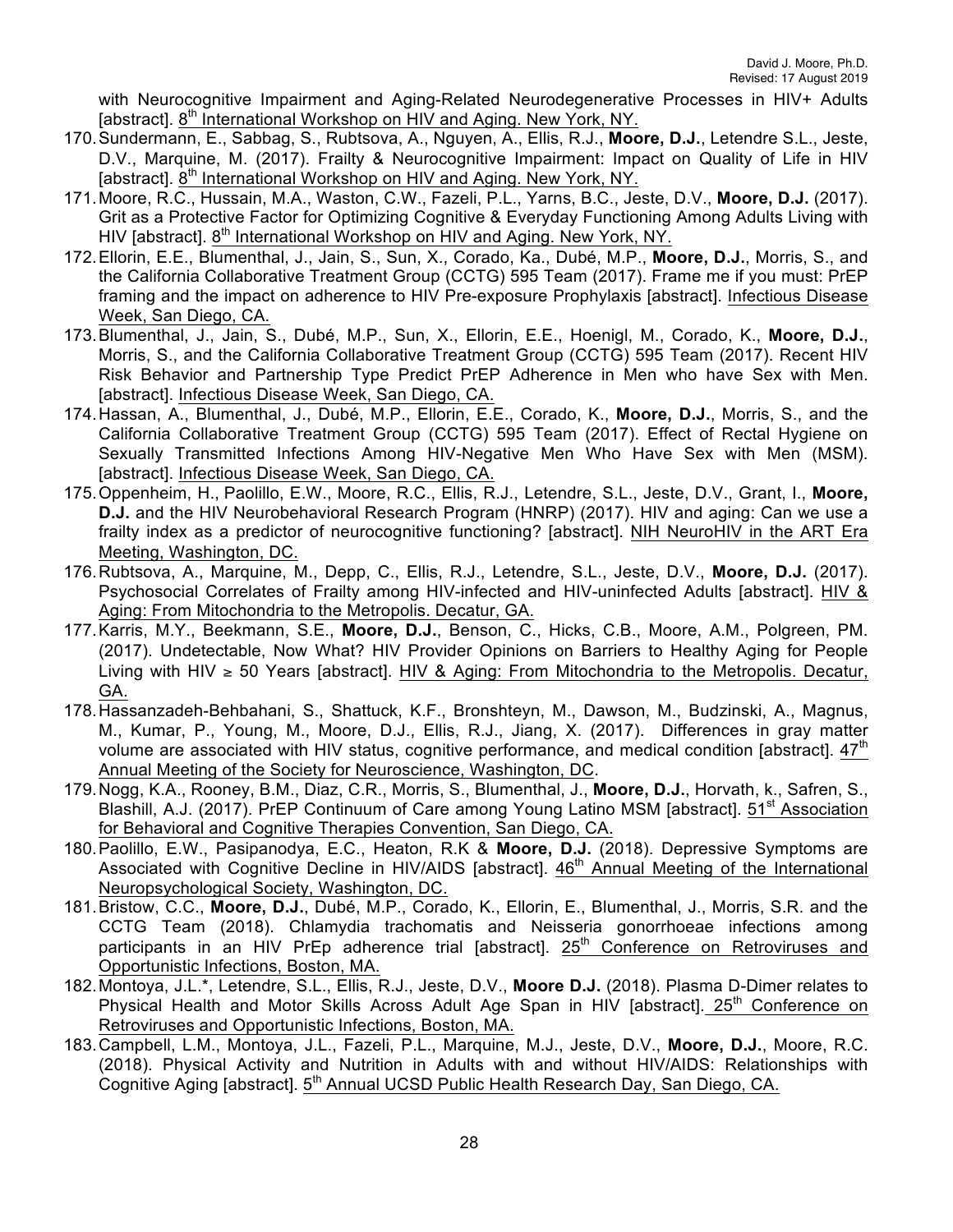- 184.Rooney, A.S.\*, Moore, R.C., Paolillo, E.W., Gouaux, B., Umlauf, A., Letendre, S.L., Jeste, D.V., **Moore, D.J.**, and the HIV Neurobehavioral Research Program (2018). Depression and HIV in middleaged to older adults: Associations with health-related quality of life and positive psychological factors [abstract]. 5<sup>th</sup> Annual UCSD Public Health Research Day, San Diego, CA.
- 185.Serrano, V.B.\*, Pasipanodya, E.C., Montoya, J.L., Heaton, R.K., **Moore, D.J.** (2018). Perceived Stress and Quality of Life in Older HIV-Infected Adults [abstract]. San Diego State University Student Research Symposium, San Diego, CA.
- 186.Sundermann, E.E., Levine, A.J., Horvath, S., **Moore, D.J.** and the HNRP Group (2018). Inflammation-Related Genes are Associated with Accelerated Aging in HIV.  $40<sup>th</sup>$  Annual American Association of Geriatric Psychiatry Meeting, Honolulu, HI.
- 187.Pasipanodya, E.C.\*, Montoya, J.L., Campbell, L., Hussain, M., Saloner, R., Heaton, R.K., **Moore, D.J.** (2018). Metabolic Risk Factors as Differential Predictors of Cognitive Impairment Among Older HIV+ and HIV- Aging Adults [abstract]. 13<sup>th</sup> Annual Lewis L. Judd Young Investigator's Research Symposium, San Diego, CA.
- 188.Montoya, J.L., Campbell, L.M., Paolillo, E.W., Ellis, R.J., Letendre., S.L., Jeste D.V., **Moore, D.J.** (2018). HIV and Inflammation Relate to Complex Motor Performance [abstract].  $13<sup>th</sup>$  Annual Lewis L. Judd Young Investigator's Research Symposium, San Diego, CA.
- 189.Campbell, L.M., Montoya, J.L., Fazeli, P.L., Marquine, M.J., Jeste, D.V., **Moore, D.J**., Moore, R.C. (2018). Physical Activity and Nutrition in Adults with and without HIV/AIDS: Relationships with Cognitive Aging. 13<sup>th</sup> Annual Lewis L. Judd Young Investigator's Research Symposium, San Diego, CA.
- 190.Rooney, A.S.\*, Moore, R.C., Paolillo, E.W., Gouaux, B., Umlauf, A., Letendre, S.L., Jeste, D.V., **Moore, D.J.**, and the HIV Neurobehavioral Research Program (2018). Depression and aging with HIV: Associations with health-related quality of life and positive psychological factors [abstract]. 13<sup>th</sup> Annual Judd Young Investigators Research Symposium, San Diego, CA.
- 191.Pasipanodya, E.C.\*, Montoya, J.L., Rooney, A.S., Gouaux, B., **Moore, D.J.** (2018). Metabolic Risk Factors as Differential Predictors of Profiles of Cognitive Impairment Among Older HIV+ and HIV-Aging Adults [abstract].  $39<sup>th</sup>$  Society of Behavioral Medicine, New Orleans, LA.
- 192.Montoya, J.L.\*, Pasipanodya, E.C., Paolillo, E.W., Rooney, A.S., Gouaux, B., **Moore, D.J.** (2018). Superior dose timing is related to HIV undetectability among PLWHA who use methamphetamine [abstract, symposium presentation]. In Jennifer B. Levin (chair), "Customized Adherence Interventions for Complex and Challenging Clinical Populations." 39<sup>th</sup> Society of Behavioral Medicine Symposium, New Orleans, LA.
- 193.Soontornniyomkij, V., **Moore, D.J.**, Gouaux, B., Soontornniyomkij, B., Sinsheimer, J.S., Ellis, R.J., Letendre, S.L., Jeste, D.V., Levine, A.J. (2018). Cerebral amyloid-β plaques link host genotypes to neurocognitive impairment among HIV-infected adults. 15<sup>th</sup> International Symposium on NeuroVirology, Chicago, IL.
- 194.Sinsheimer, J., Horvath, S., **Moore, D.J.**, Soontornniyomkij, V., Achim, C., Gouaux, B., Levine, A. (2018). NFE2L2 haplotypes are associated with HIV-associated neurocognitive impairment and intermediate phenotypes.  $15<sup>th</sup>$  International Symposium on NeuroVirology, Chicago, IL.
- 195.Sundermann, E.E., Bondi, M.W., Soontornniyomkij, V., Levine, A.J., **Moore, D.J.** (2018). Distinguishing Amnestic MCI (aMCI) from milder forms of HIV-associated neuropsychological disorders (HAND). 15<sup>th</sup> International Symposium on NeuroVirology, Chicago, IL.
- 196.Israel, S., Turkeltaub, P.E., **Moore, D.J.**, Ellis, R.J., Jiang, X. (2018). A meta-analysis of brain atrophy associated with HIV disease and HIV-associated neurocognitive disorders (HAND). 15<sup>th</sup> International Symposium on NeuroVirology, Chicago, IL.
- 197.Hassanzadeh-Behbahani, S., Shattuck, K.F., Bronshteyn, M., Dawson, M., Budzinski, A., Magnus, M., Kumar, P., Kassaye, S., Young, M., **Moore, D.J**., Ellis, R.J., Jiang, X. (2018). HIV disease and neurocognitive performance linked to medial prefrontal cortex volume. 15<sup>th</sup> International Symposium on NeuroVirology, Chicago, IL.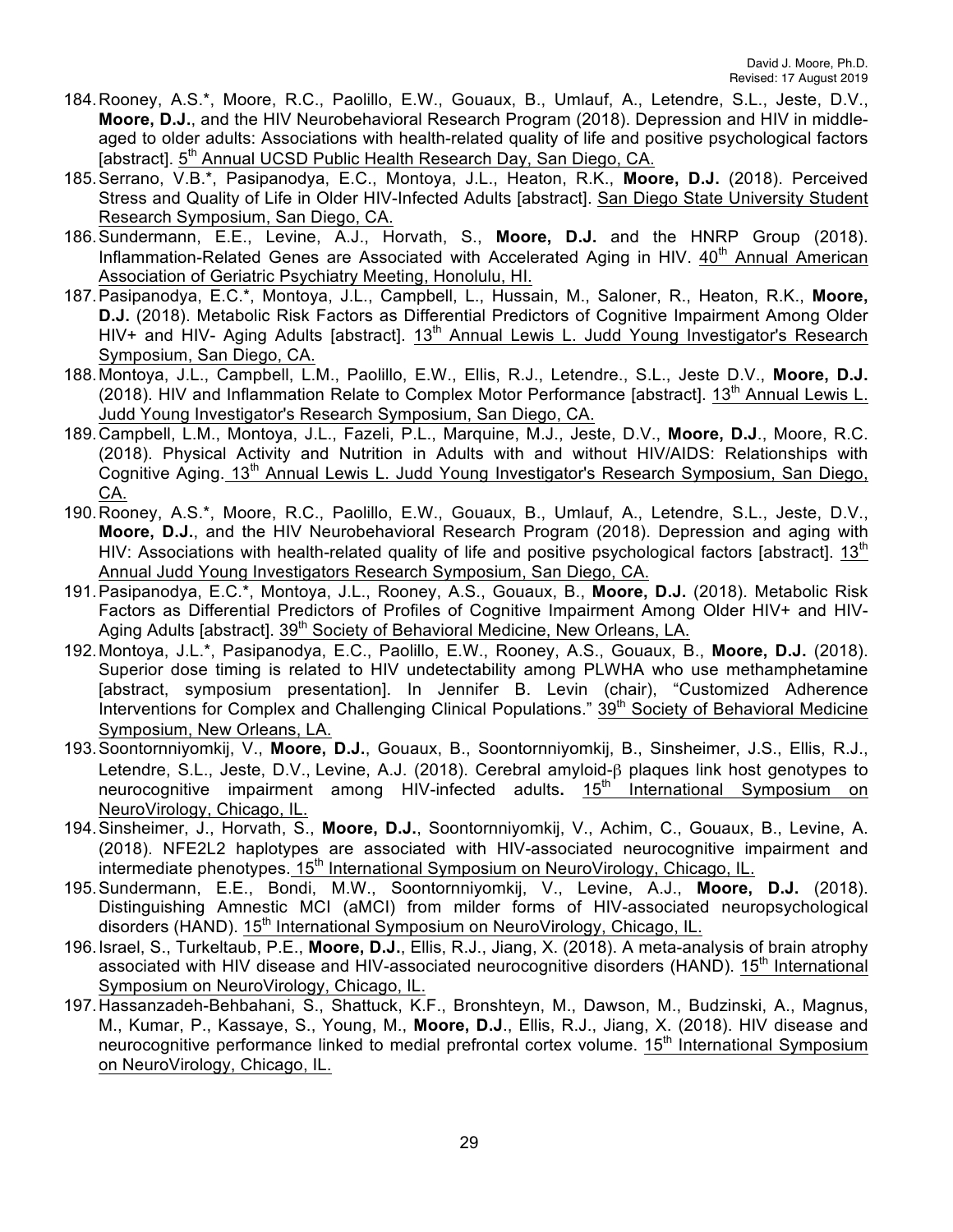- 198.Serrano, V.B.\*, Pasipanodya, E.C., Montoya, J.L., Heaton, R.K., **Moore, D.J.** (2018). Perceived Stress and Quality of Life in Older HIV-Infected Adults [abstract]. 98<sup>th</sup> Annual Western Psychological Association Convention, Portland, OR.
- 199.Delgadillo, J.D., Campbell, L., Heaton, A.E., Rooney, A.S., Serrano, V., Marquine, M.J., Jeste, D.V., **Moore, D.J.**, Moore, R.C. (2018). The association of clinic-demographics and positive psychological factors with religiosity/spirituality among persons living with HIV [abstract]. 98<sup>th</sup> Annual Western Psychological Association Convention, Portland, OR.
- 200.Saloner, R.\*, Paolillo, E.W., **Moore, D.J.**, Heaton, R.K., Grant, I., Cherner, M. & the TMARC Group (2018). Life-time alcohol consumption conditionally relates to neurocognitive performance based on methamphetamine dependence [abstract]. College on Problems of Drug Dependence 80<sup>th</sup> Annual Scientific Meeting, San Diego, CA.
- 201.Saloner, R.\*, Paolillo, E.W., Umlauf, A., **Moore, D.J.**, Heaton, R.K., Grant, I., Cherner, M. and the TMARC Group (2018). Is Alcohol Neuroprotective in Methamphetamine-associated Neuropsychological Impairment? 126<sup>th</sup> Annual American Psychological Association Convention, San Francisco, CA.
- 202.Paolillo, E.W.\*, Inkelis, S.M., Heaton, A., Saloner, R., Moore, R.C. and **Moore, D.J.** (2018). Age of Remote Alcohol use Disorder Diagnosis Relates to Processing Speed Among Older Adults Living with HIV [abstract]. 41<sup>st</sup> Annual Research Society on Alcoholism Scientific Meeting, San Diego, CA.
- 203.Saloner, R.\*, Paolillo, E.W., **Moore, D.J.**, Heaton, R.K., Grant, I., Cherner, M., and the TMARC Group (2018). Neurocognitive Performance Among Methamphetamine Users Depends on History of At-Risk Alcohol Consumption [abstract]. 41<sup>st</sup> Annual Research Society on Alcoholism Scientific Meeting, San Diego, CA.
- 204.Paolillo, E.W.\*, Saloner, R., Montoya, J., Campbell, L.M., Pasipanodya, E., Iudicello, J.E.., Moore, R.C. and **Moore, D.J.** (2018). Combined effects of HIV and past methamphetamine use disorder on neurocognitive, every functioning and frailty [abstract]. 38<sup>th</sup> Annual National Academy of Neuropsychology Conference, New Orleans, LA.
- 205.Sundermann, E.E., Levine, A.J., Paolillo, E.W., Masliah, E., Adame, A., Gouaux, B., Soontornniyomkij, V., Letendre, S., **Moore, D.J.,** and the HNRP Group (2018). The relationship between synaptodendritic neuropathology and HIV-associated neurocognitive disorders is moderated by age [abstract]. 9<sup>th</sup> International Workshop on HIV and Aging, New York, NY.
- 206.Blumenthal, J., Landovitz, R., Jain, S., Feng, H., Caplan, M., Stockman, J.,Corado, K., **Moore, D.J**., Amico, R., Morris, S. (2019). Examining Sociodemographics, HIV Risk Behaviors and Self-perceived HIV Risk in US Women Seeking Pre-exposure Prophylaxis in a PrEP Demonstration Project. Oral Presentation at 2019 National HIV Prevention Conference, Atlanta, GA.
- 207.Blumenthal, J., Landovitz, R., Jain, S., Feng, H., Caplan, M., Stockman, J.,Corado, K., **Moore, D.J**., Amico, R., Morris, S. (2019). PrEP University (PrEP U): Outcomes from Multi-Disciplinary University-Based HIV Prevention Education Program. Oral Presentation at 2019 National HIV Prevention Conference, Atlanta, GA.
- 208.Watson, C.W.M., Pasipanodya, E., Ellorin, E.E., Corado, K., Flynn, R., Opalo, C., Lampley, E., Henry, B.L., Blumenthal, J.S., Bolan, R., Morris, S., **Moore, D.J.** (2019?). Barriers and Facilitators to PrEP Initiation and Adherence among Transgender and Gender Non-Binary Individuals in Southern California [abstract]. 2019 National HIV Prevention Conference, Atlanta, GA.
- 209.Campbell, L.M., Sundermann, E., Letendre, S., Kallianpur, A., Hulgan, T., Montoya, J., Ellis, R., Grant, I., Heaton, R.K., **Moore, D.J**., Moore, R.C. (2018). The relationship between amnestic mild cognitive impairment and biomarkers of inflammation among adults living with HIV [abstract].  $9<sup>th</sup>$ International Workshop on HIV and Aging, New York, NY.
- 210.Yu, B., Pasipanodya, E., Montoya, J.L., Moore, R.C., Gianella, S., McCutchan, A., Ellis, R., Jeste, D.V., **Moore, D.J**., Marquine, M.J. (2018). The Association between Metabolic Syndrome and Neuropsychological Functioning in HIV-Infection [abstract]. Virology Education 9<sup>th</sup> International Workshop on HIV and Aging, New York, NY.
- 211.Oliveira, M.F., Murrell, B., Vitomirov, A., Vollbrecht, T., Kumar, V., Kumar, N., Gouaux, B., **Moore, D.J.,** Jarmusch, A., Vargas, F., Dorrestein, P., Ellis, R., Smith, D., Gianella, S. (2019). Presence Of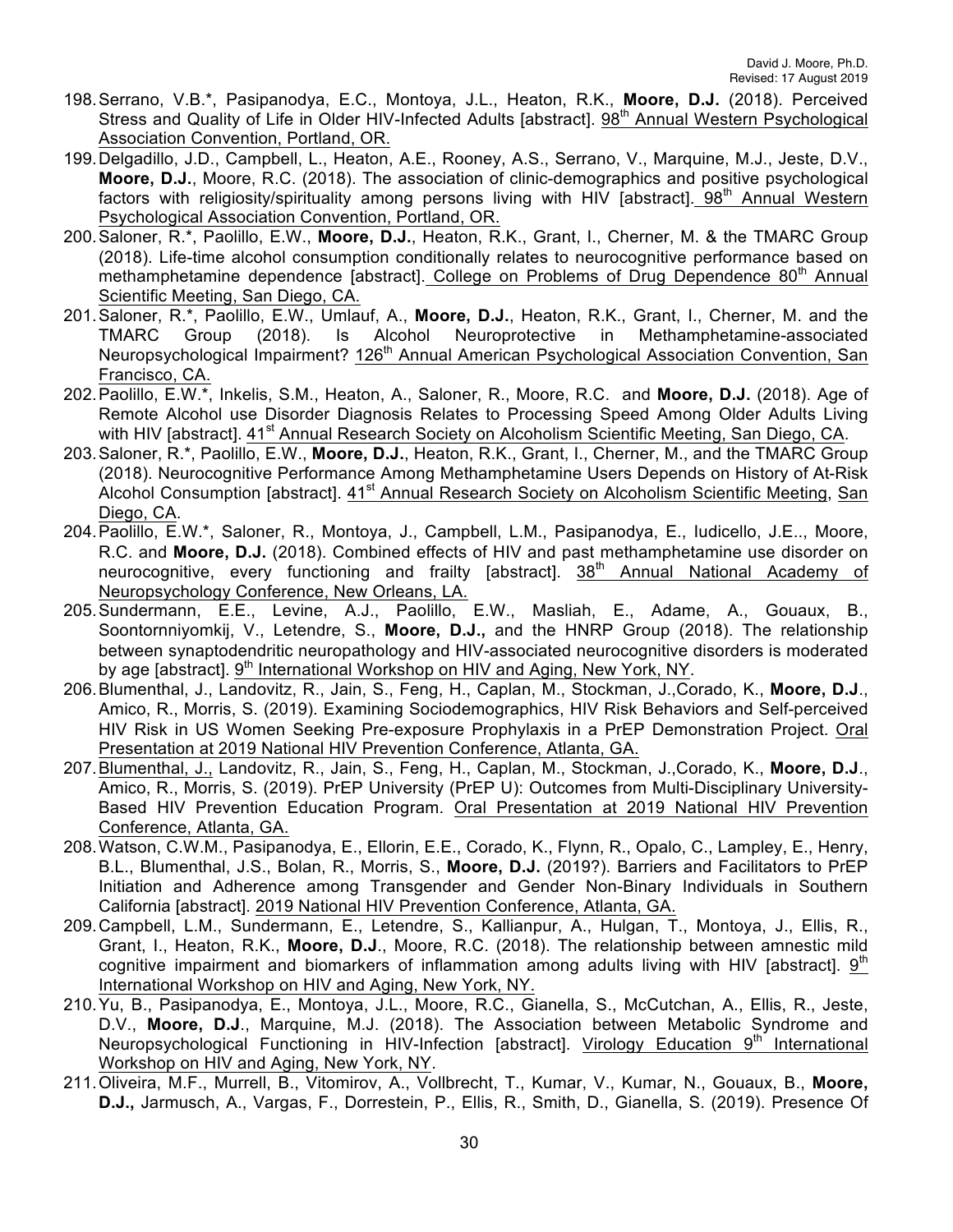Intact HIV DNA Variants In The Brain And Lymphoid Tissues During ART [abstract]. Annual Conference on Retroviruses and Opportunistic Infections, Seattle, WA.

- 212.Sundermann, E.E., Hussain, M.A., **Moore, D.J.,** Horvath, S., Levine, A., and the HNRP Group (2019). Inflammation-Related Genes Are Associated With Accelerated Aging In HIV [abstract]. Annual Conference on Retroviruses and Opportunistic Infections, Seattle, WA.
- 213.Blumenthal, J., Landovitz, R., Jain, S., He, F., Caplan, M., Ellorin, E., Kofron, R., Ntim, G.M., Stockman, J., Corado, K., Rivet Amico, K., **Moore, D.J.,** Morris, S. (2019). HIV Risk and Characteristics of Women Seeking PrEP in a US Demonstration Project in Southern California [abstract]. Annual Conference on Retroviruses and Opportunistic Infections, Seattle, WA.
- 214.Ma, Q., Ellis, R.J., Rubin, L.H., Haughey, N., Franklin, D., Bang, A., Saloner, R., Cherner, M., **Moore, D.J.**, Letendre, S. (2019). Polypharmacy is Associated with Worse Negative Performance in Persons Living with HIV (PLWH) [abstract]. Annual Conference on Retroviruses and Opportunistic Infections, Seattle, WA.
- 215.Hoenigl, M., **Moore, D.J**., Anderson, P.L., Calvo, K., Dube, M., Ellorin, E., Blumenthal, J., Morris, S., for the California Collaborative Treatment Group (CCTG) 601 Team (2019). Predictors of Long-Term HIV PrEP Adherence After Trial Participantion in MSM [abstract]. Annual Conference on Retroviruses and Opportunistic Infections, Seattle, WA.
- 216.Nguyen, A., Pasipanodya, E., Rubtsova, A., Jeste, D., Moore, R., **Moore, D.J**. (2019, March). The impact of stress, psychological resources, and proactive behaviors on well-being among people living with HIV [abstract]. American Academy of Health Behavior 2019 Annual Scientific Meeting, Greenville, SC.
- 217.Nunez, R.A., Hammond, A., McIntosh, E.C., Nguyen, D.V., Pedrahita, S., **Moore, D.J**., Dawson, M., & Thames, A.D. (2018). Mood-associate brain regions uniquely predict successful aging above mood profiles: Implication of an underlying neural etiology of successful aging [abstract]. 47th Annual Meeting of the International Neuropsychological Society, New York, NY.
- 218.Paolillo, E.W., Pasipanodya, E.C., Montoya, J.L., Moore, R.C., Heaton, R.K., & **Moore, D.J**. (2019). Perceived Cognitive Difficulties among Middle-Aged to Older Adults Living with HIV: Longitudinal Associations with Global Cognitive Functioning and Depressive Symptoms [abstract]. 47th Annual Meeting of the International Neuropsychological Society, New York, NY.
- 219.Saloner, R.\*, Campbell, L.M., Serrano, V., Montoya, J.L., Pasipanodya, E., Paolillo, E.W, … **Moore, D.J.** (2019). Neurocognitive SuperAging in persons living with HIV: demographic, neuromedical and everyday functioning correlates [abstract]. 47th International Neuropsychological Society Annual Conference, New York, NY.
- 220.Pope, C.N., Montoya, J., Vasquez, E., Pérez-Santiago, J., Ellis, R., Jeste, D.V., **Moore, D.J**., Marquine, M. (2019). Association between HIV serostatus, metabolic syndrome, and neurobehavioral disturbances among aging adults [abstract]. Oral presentation to be presented at HIV and Aging: From Mitochondria to the Metropolis 2019, Decatur, GA.
- 221.Paolillo, E.W., Saloner, R., Kohli, M., Watson, C.W.-M., Heaton, R.K., & **Moore, D.J.** (submitted). Recent Binge Drinking Relates to Neurocognitive Functioning in Adults Living with and without HIV. 42<sup>nd</sup> Annual Meeting of Research Society on Alcoholism, Minneapolis, MN.
- 222.Saloner, R., Paolillo, E.W., Kohli, M., **Moore, D.J**., Grant, I., Cherner, M. (submitted). Alcohol Dehydrogenase 4 Genetic Polymorphism (RS1126671) is Associated with Executive Function and Working Memory in Men with HIV and History of Alcohol Use Disorder. 42<sup>nd</sup> Annual Meeting of Research Society on Alcoholism, Minneapolis, MN.
- 223.Kohli, M., Paolillo, E.W., Saloner, R., Umlauf, A., Ellis, R.J., & **Moore, D.J.** (submitted). The Effects of Light-Moderate Drinking on Cognition Among Persons Living With HIV as Compared to Those Without HIV. 42<sup>nd</sup> Annual Meeting of Research Society on Alcoholism, Minneapolis, MN.
- 224.Vasquez, E., Lee, E., Zhang, W., **Moore, D.J**., Marquine, M., & Jeste, D. (2019). The role of wisdom on physical and mental well-being among people living with HIV [abstract]. HIV & Aging: From Mitochondria to the Metropolis 2019, Decatur, GA.
- 225.Pasipanodya, E.C., Kohli, M., Fisher, C., **Moore, D.J.,** & Curtis, B. (submitted). Barriers and Facilitators for Participation in Research Using Mobile Technology to Support Antiretroviral Therapy Adherence among Minorities Living with HIV in the Context of Methamphetamine Use [abstract].  $14<sup>th</sup>$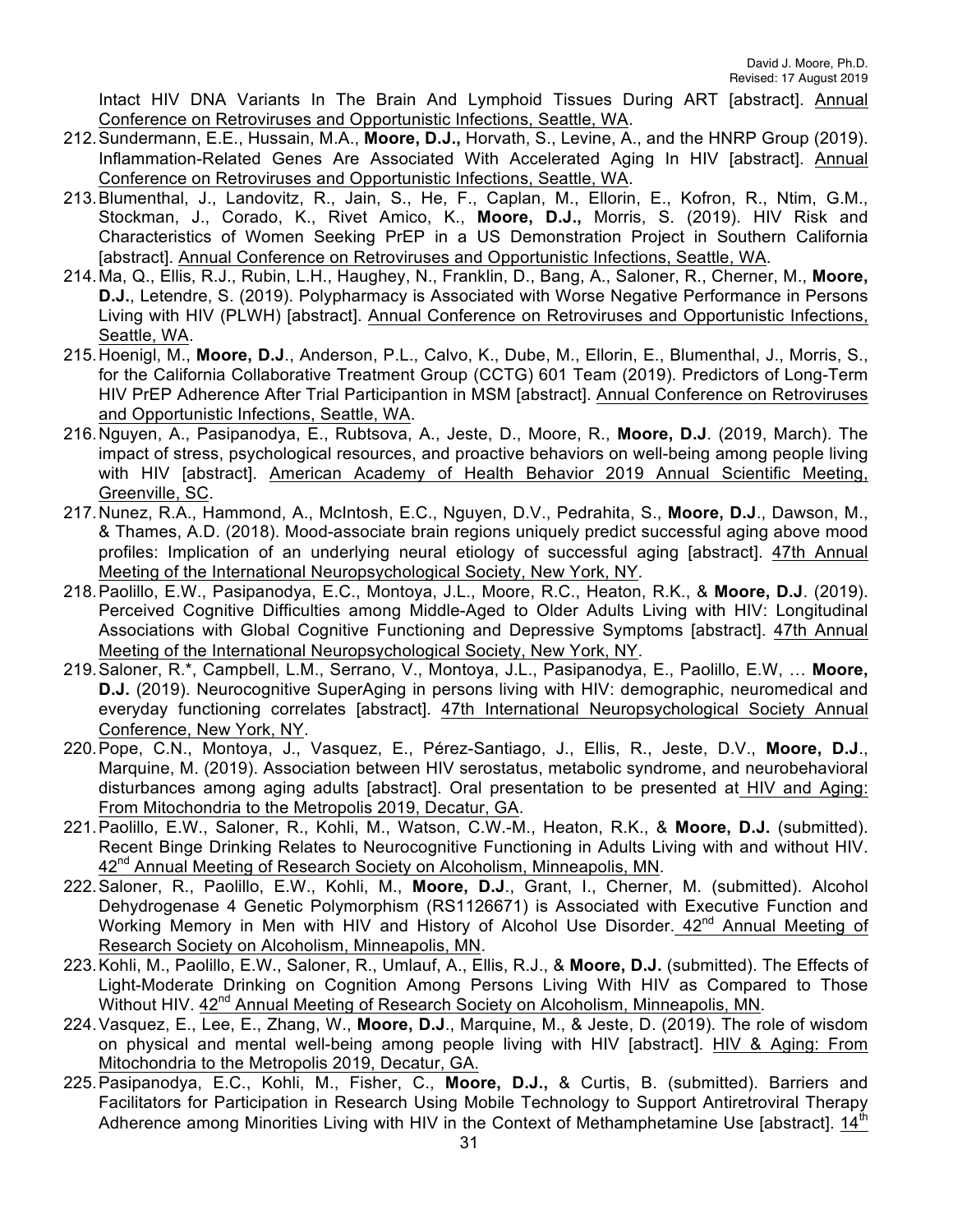International Conference on HIV Treatment and Prevention Adherence 2019 of the International Association for Providers in AIDS Care (IAPAC), Miami, FL.

- 226.Karris, M., et al. (2019, May). Biopsychosocial Factors that Impact Successful Aging in Older Adults Living with HIV [abstract]. American Geriatrics Society 2019 Annual Scientific Meeting, Portland, OR.
- 227.Montoya, J.L., Paolillo, E.W., Hussain, E.W., Moore, A., **Moore, D.J.,** Moore, R.C. (2019). Concurrent Association between Substance Use and Social Activity among Older Adults Living with HIV [abstract]. Society of Behavioral Medicine 40<sup>th</sup> Annual Meeting & Scientific Sessions, Washington, DC.
- 228.Henry, B.L., Henry, S., Quintana, E., Moore, D.J. (2019). Development of an mHealth Diary that Examines the Effects of Cannabis Use on Chronic Neuropathic Pain in Individuals Living with HIV. In: Abstracts from the 2018 Scientific Meeting of the Research Society on Marijuana July 28th-30th, 2018 Fort Collins, Colorado. Cannabis; February 2019, 2(1): 66-111.
- 229.Ellis, R.J., Sundermann, E.E., **Moore, D.J.**, Letendre, S.L., & Pulliam, L. (Oct. 2019). Pilot study of neuron-derived exosomes for distinguishing HIV+ neurocognitively impaired individuals with and without Alzheimer's disease (AD) pathology. Poster presented at the 144<sup>th</sup> Annual Meeting of the American Neurological Association, St. Louis, MO.

## *Additional Scientific Presentations*

- 1. **Moore, D.J.** (1994). The Rorschach: A more effective means of identifying differences in thought disorder between genders in schizophrenia patients. Poster presented at Student Research Project Symposium, University of California, San Diego, CA.
- 2. Heaton, R.K., Reicks, C.J., **Moore, D.J.**, Marcotte, T.D., & Grant, I (1999). The impact of HIV neurocognitive disorders on everyday functioning. Presented at the HNRC 10 Year Scientific Symposium, San Diego, CA.
- 3. **Moore, D.J.** (2001). Regional neuropathology and cognitive abilities in HIV Preliminary results. Poster presented at the UARP Annual Conference, Los Angeles, CA.
- 4. Nayak, G.V., **Moore, D.J.**, Roesch, S.C., Jeste, D.V., Palmer, B.W., & Heaton, R.K. (2005). A longitudinal evaluation of cognitive performance in older patients with schizophrenia and controls. Poster presented at the  $7<sup>th</sup>$  biennial meeting of the Mt. Sinai chapter of the International Schizophrenia Congress, Savannah, GA.
- 5. **Moore, D.J.** (2007). Bipolar Disorder and HIV: Prevalence and Intervention. Oral Presentation at Mental Health Considerations in Secondary HIV Prevention, National Institute of Mental Health, Rockville, MD.
- 6. **Moore, D.J.**, Moseley, S. Parikh, M., Atkinson, J.H., Grant, I. and the HNRC Group (2008). Problems with Medication Adherence among HIV+ Persons with Bipolar Disorder or Major Depressive Disorder. Faculty Oral Presentation at the International Association of Physicians in AIDS Care 3<sup>rd</sup> International Conference on HIV Medication Adherence, Jersey City, NJ.
- 7. **Moore, D.J.**, Moseley, S. Parikh, M., Atkinson, J.H., Grant, I. and the HNRC Group (2008). Qualitative examination of medication adherence problems among HIV+ persons with bipolar disorder. Poster presented at UCSD Department of Psychiatry Junior Faculty and Postdoctoral Research Symposium, San Diego, CA.
- 8. **Moore, D.J.** (2009). When Psychiatric and Medical Comorbidities Collide: A Focus on Persons with Bipolar Disorder and Co-occurring HIV infection. Keynote Presentation at UCSD Department of Psychiatry 4<sup>th</sup> Annual Junior Faculty and Postdoctoral Fellow Research Symposium, April 10<sup>th</sup>, 2009.
- 9. Posada, C,\* Barakat, F., **Moore. D.J.**, Woods, S.P., Ake, C., Perry, W., Cherner, M., Heaton, R.K., Letendre, S.L., Grant, I, Hassanein, T.I. and the HIV Neurobehavioral Research Center (HNRC) Group (2009). Dimensions of Fatigue are Associated with Learning, Memory and Motor Deficits Among People Infected with the Hepatitis C Virus (HCV). American Association for the Study of Liver Diseases.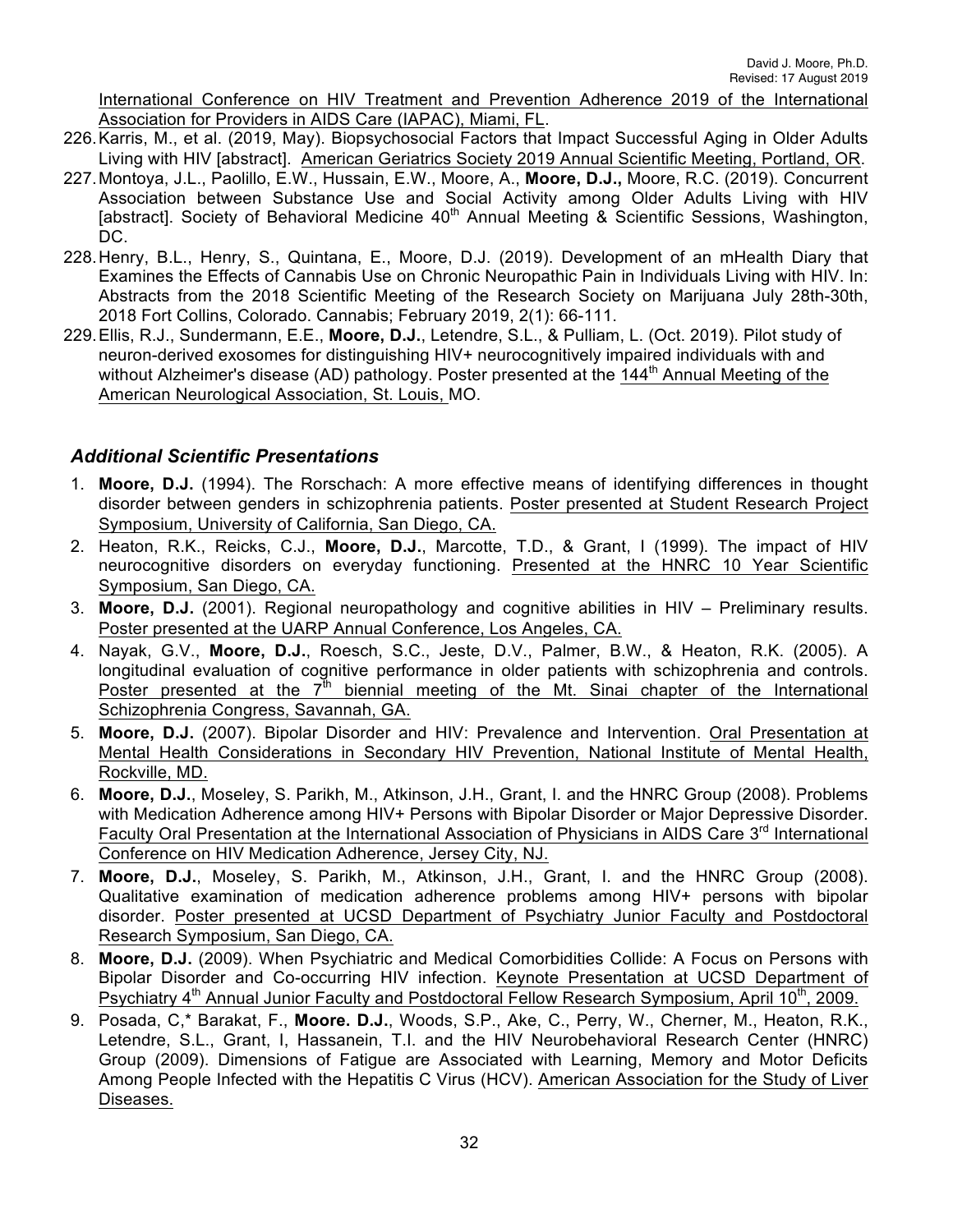- 10. Nathamu, S.N., Adame, A., Dumaop, W., Gouaux, B., **Moore, D.J.**, Grant, I., Masliah, E., Singh, K.K., and the HIV Neurobehavioral Research Programs (2011). Higher Expression and Co-localization of Complement Receptor 2 and C3d Ligand with Neuroinflammatory Marker MCP-1 and Viral gp120/gp41 Proteins in HIV Encephalitis [abstract]. Pediatric Translational Research Symposium. Rady Children's Hospital and University of California, San Diego.
- 11. Pasipanodya, E.C., Montoya, J.L., Umlauf, A., Rooney, A., Gouaux, B. and **Moore, D.J.** (2016). Daily Relationships between Responses to Probes of Methamphetamine Use and Antiretroviral Medication Adherence. 4<sup>th</sup> Annual Postdoctoral Research Symposium at UC San Diego.
- 12. Packel, L., Liu, A., **Moore, D.J.,** Morris, S., Sevelius, J., Wilson, E. [panel abstract]. PrEP for Transgender Communities – The California HIV/AIDS Research Program PrEP Demostration Project. 2019 National HIV Prevention Conference, Atlanta, GA.

## *Community Presentations*

- 1. **Moore, D.J.** (2003 2006). Presenter at Division of Geriatric Psychiatry Research Seminar for Postdoctoral Fellows. Presentations included:
	- Medication adherence among patients with comorbid HIV and bipolar disorder (4/12/06)
	- Assessments of Everyday Functioning (10/26/06)
- 2. **Moore, D.J.** (2004 2006). Presenter at Current Contents Journal Club for the Division of Geriatric Psychiatry, monthly.
- 3. **Moore, D.J.** (2007). Self-administered Cognitive Screening for a Study of Successful Aging Among Community-Dwelling Seniors: A Preliminary Study. Oral Presentation at SIRA External Advisory Board meeting, San Diego, CA.
- 4. **Moore, D.J.** (2007). HIV+ Individuals with Bipolar Disorder: Implications for Cognition and Medication Adherence. Oral Presentation at HIV Neurobehavioral Research Center Scientific Advisory Board Meeting, San Diego, CA.
- 5. **Moore, D.J.** (2008). Does Bipolar Disorder Disrupt Adherence to Antiretroviral Medications? Oral Presentation to HNRC Participant Advisory Board, San Diego, CA.
- 6. **Moore, D.J.** (2008). What is the California NeuroAIDS Tissue Network and Why is it Important? Oral Presentation to HNRC Participant Advisory Board, San Diego, CA.
- 7. **Moore, D.**J. (2008). The Assessment of Everyday Functioning. Lecture given to graduate students in Research Colloquium Series, Loma Linda University, Loma Linda, CA.
- 8. **Moore, D.J.** (2009). The Five W's of the California NeuroAIDS Tissue Network. Oral Presentation to HNRC Community Advisory Board, San Diego, CA, June 24, 2009.
- 9. **Moore, D.J.** (2009). HIV+ Persons with Bipolar Disorder: Implications for Clinical Management and Public Health. Oral Presentation to UCSD AIDS Clinical Rounds, San Diego, CA, August 21, 2009.
- 10. **Moore, D.J.** (2009). The California NeuroAIDS Tissue Network (CNTN): An International Resource for HIV Brain-Behavior Studies in Your Own Backyard. Oral Presentation to San Diego Hospice and Institute for Palliative Medicine, San Diego, CA, September 10, 2009.
- 11. **Moore, D.J.** & Croteau, D. (2010). A Cliniconeuropathological Case Presentation of Perinatal HIV-Infection from the California NeuroAIDS Tissue Network. Oral Presentation at AIDS Clinical Rounds, San Diego, CA, February 12, 2010.
- 12. **Moore, D.J.** (2011). Development of Individualized Texting for Adherence Building (iTAB): An intervention for HIV+ Persons with Comorbid Disorders. Oral Presentation to HNRP Community Advisory Board, June 8, 2011.
- 13. **Moore, D.J.** (2011). HIV Comorbidities and NeuroAIDS. Oral Presentation to Transitional Case Management Program, June 9, 2011.
- 14. **Moore, D.**J. (2011). Psychiatric Comorbidites and HIV infection. Oral Presentation to Interdisciplinary Research Fellowship in NeuroAIDS, November 18, 2011.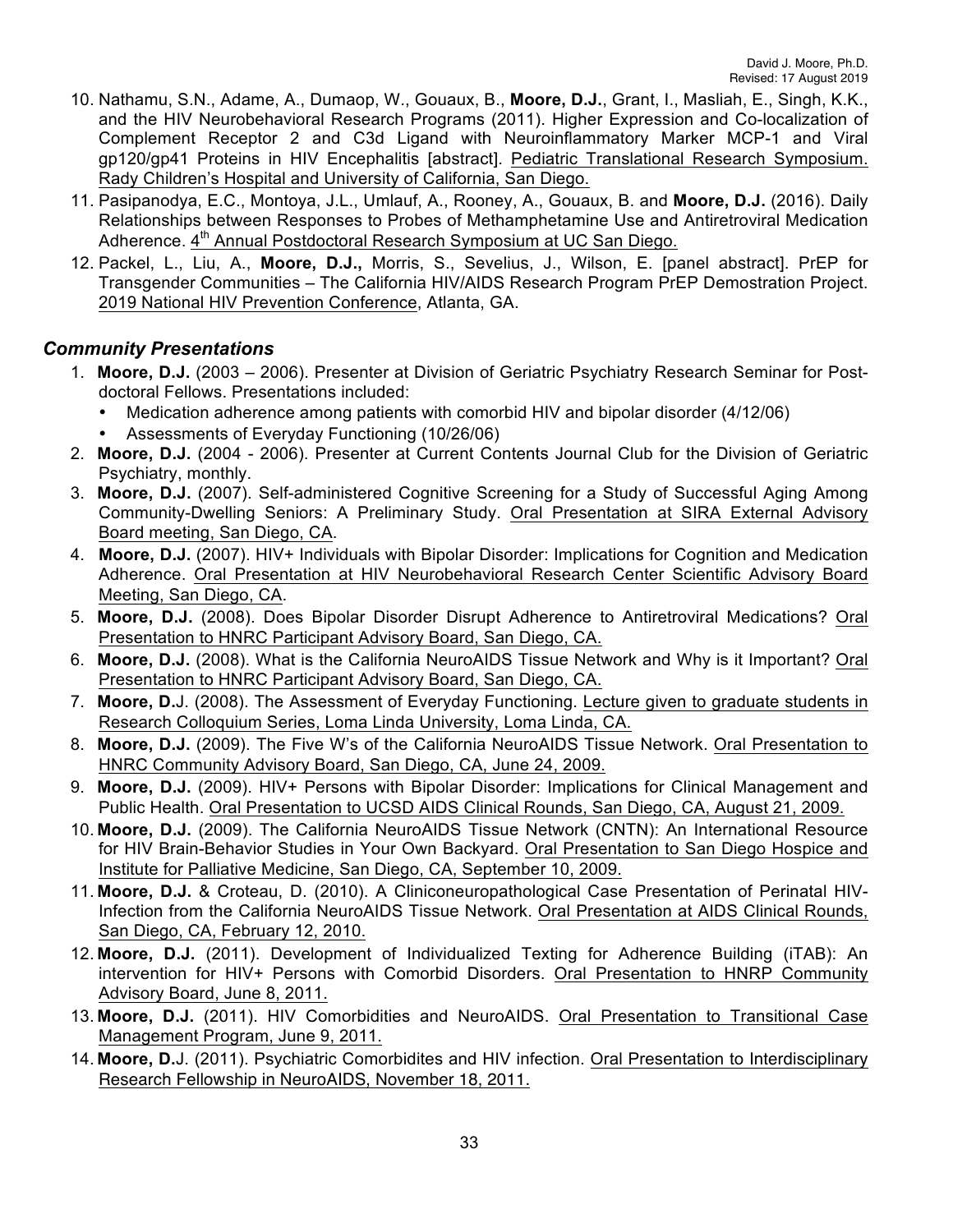- 15. **Moore, D.J.** (2011). Can Texting Interventions Improve Antiretroviral Adherence in Difficult to Treat HIV-infected Subpopulations? Oral Presentation at AIDS Clinical Rounds, San Diego, CA, December 16, 2011.
- 16. **Moore, D.J.** (2012). A Brief Overview of NeuroAIDS. Oral Presentation to Staff/Fellow Retreat Defense HIV/AIDS Research Program, Naval Health Research Center, San Diego, CA, January 20, 2012.
- 17. **Moore, D.J.** (2012). Neurocognition in HIV/AIDS: Screening for Impairment. Oral Presentation to Leahi Hospital NeuroAIDS Group, Honolulu, HI, July 5, 2012.
- 18. **Moore, D.J.** (2012). Update on Individualized Texting for Adherence Building (iTAB): Lessons for Implementation. Oral Presentation at AIDS Clinical Rounds, San Diego, CA, October 26, 2012.
- 19. **Moore, D.J.** & Fazeli, P.L. (2012). Successful Aging and HIV Infection. Oral Presentation to HNRP Participant Advisory Board, December 5, 2012.
- 20. **Moore, D.J.** (2013). CCTG 595: A Multicenter, Randomized Study of Text messaging to improve Adherence to PrEP In Risky MSM (TAPIR). Oral Presentation to California HIV/AIDS Research Program's 2nd PrEP/TLC+ Consortia Meeting, Jan. 15, 2013.
- 21. **Moore, D.J.** (2013). Successfully Aging with HIV infection. Oral Presentation to LGBT Community Center, January 16, 2013.
- 22. **Moore, D.J.** (2013). Can We Alter the Course of Neurocognitive Impairment Among Older HIVinfected Adults? Oral Presentation at Stein Grand Rounds, March 12, 2013.
- 23. **Moore, D.J.** (2013). Neuropsychology of HIV for Non-Neuropsychologists. Oral Presentation at AIDS Clinical Rounds sponsored in part by the American Psychological Association HIV Office for Psychology Education (HOPE), San Diego, CA, October 11, 2013.
- 24. **Moore, D.J.** (2013). The California NeuroAIDS Tissue Network (CNTN): An International Resource for HIV Brain Studies. Oral Presentation to HIV/AIDS Providers, Palm Springs, CA, October 17, 2013.
- 25. **Moore, D.J.** (2013). Update on mHealth Working Group. Oral Presentation to the Center for AIDS Research (CFAR) Scientific Focus Groups (SFGs), San Diego, CA, November 1, 2013.
- 26. **Moore, D.J.** (2013). Aging Well with HIV: A Focus on Brain Health. Oral Presentation for the Positive Life Series, Palm Springs, CA, December 3, 2013.
- 27. **Moore, D.J.** (2014). Aging with HIV: Promoting Cognitive Health. Oral Presentation to UCSD Geriatrics Seminar, San Diego, CA, March 19, 2014.
- 28. **Moore, D.J.** (2014). Technologic Adherence Assessments and Interventions. Oral Presentation to UCSD Interdisciplinary Research Fellowship in NeuroAIDS (IRFN), San Diego, CA, April 4, 2014.
- 29. **Moore, D.J.** (2014). Text messaging interventions to improve medication adherence among HIVinfected persons at risk for neuropsychological impairment. Oral Presentation at University of Wisconsin Milwaukee Psychology Department Colloquium, April 25, 2014.
- 30. **Moore, D.J.** (2014). Community Forum: Aging Well with HIV. Oral Presentation for the Positive Life Series, Palm Springs, CA, June 3, 2014.
- 31. Blumenthal, J. & **Moore, D.J.** (2014). HIV Pre-Exposure Prophylaxis (PrEP) Webinar. Oral Presentation to UCSD Student Health Centers, October 14, 2014.
- 32. **Moore, D.J.** (2016). Technologic Interventions for Behavioral Change in HIV. Oral Presentation to UCSD Interdisciplinary Research Fellowship in NeuroAIDS (IRFN), San Diego, CA, April 1, 2016.
- 33. **Moore, D.J.** (2016). What's next? Aging with HIV. Oral Presentation to AVRC Community Advisory Board, April 4, 2016.
- 34. **Moore, D.J.** (2016). What's next? Aging with HIV. Oral Presentation as part of the Addictions Seminar series at the AVRC Community Advisory Board, April 13, 2016.

## **GRANTS, HONORS & AWARDS**

## **Current Research Support (Latest completion date listed first)**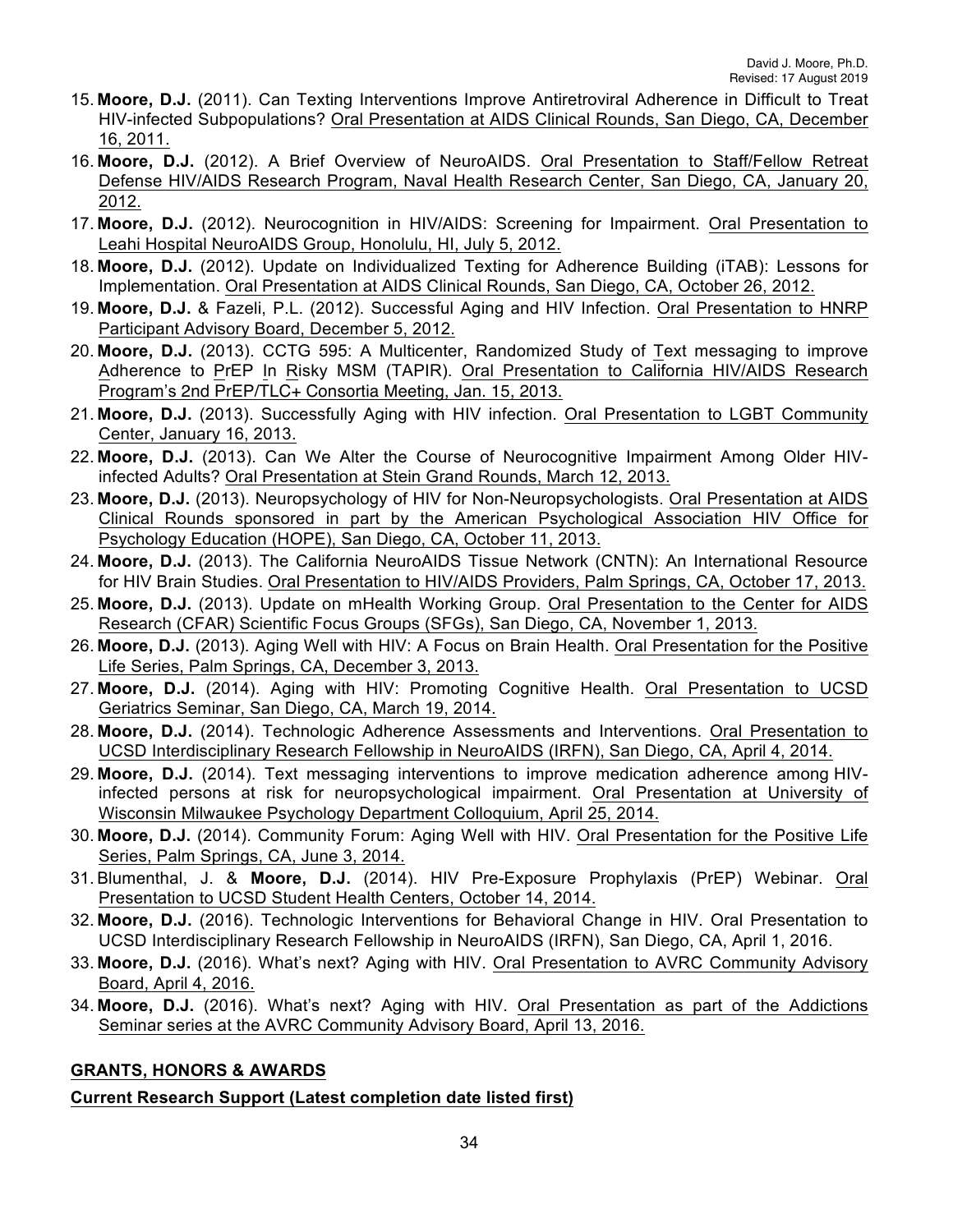### *National Institute on Mental Health (NIMH)*

U24 MH100928 (May 2013 to February 2023) "California NeuroAIDS Tissue Network (CNTN)" Role: Principal Investigator (Contact PI on Multiple PI grant with Cristian Achim, UCSD)

### *National Institute on Mental Health (NIMH)*

3U24MH100928-06S1 (August 2018 to February 2019) Supplement investigating AD in HIV "California NeuroAIDS Tissue Network (CNTN)" Role: Principal Investigator (Contact PI on Multiple PI grant with Cristian Achim, UCSD)

### *National Institute of Nursing Research (NINR)*

R01 NR016912 (July 2016 to June 2021) "iSTEP: an mHealth Physical Activity and Diet Intervention for Persons with HIV" Role: Co-Investigator

### *California HIV/AIDS Research Program (CHRP)*

PRI 5-SD-021 (April 2016 to September 2020) "PrEP Linkage Adherence & Pharmacology in Transgender Persons" Role: Co-Investigator, Co-Protocol Chair

### *National Institute on Drug Abuse (NIDA)*

R01 DA043430 (September 2016 to August 2020) "Effect of Cannabis Administration and Endocannabinoids on HIV Neuropathic Pain" Role: Co-Investigator

### *National Institute of Mental Health (NIMH)*

R01 MH105319 (July 2015 to June 2020) "Brain Amyloid and HAND in the cART era" Role: Co-Investigator

### *National Institutes on Aging (NIA)*

R01 AG048650 (September 2015 to May 2020) "Phase II Trial of Tesamorelin for Cognition in Aging HIV-Infected Persons" Role: Co-Investigator

### *National Institute of Mental Health (NIMH)*

R01 MH108466 (July 2015 to April 2020) "A Novel fMRI Biomarker of Asymptomatic HIV-Associated Neurocognitive Disorders" Role: Co-Investigator

## *National Institute on Drug Abuse (NIDA)*

R01 DA039071 (July 2015 to April 2020) "Texting Intervention to Sustain HIV Prevention in Women in High-Drug-Use Contexts" Role: Co-Investigator

## *California HIV/AIDS Research Program (CHRP)*

HD15-SD-059 (April 2016 to March 2020) *"*Individualized Texting to Reduce Disparities in HIV Care (iTAB-Disparities)*"* Role: Principal Investigator

## *National Institute on Mental Health (NIMH)*

R01 MH099987 (January 2013 to December 2018) "Multi-Dimensional Successful Aging Among HIV-Infected Adults"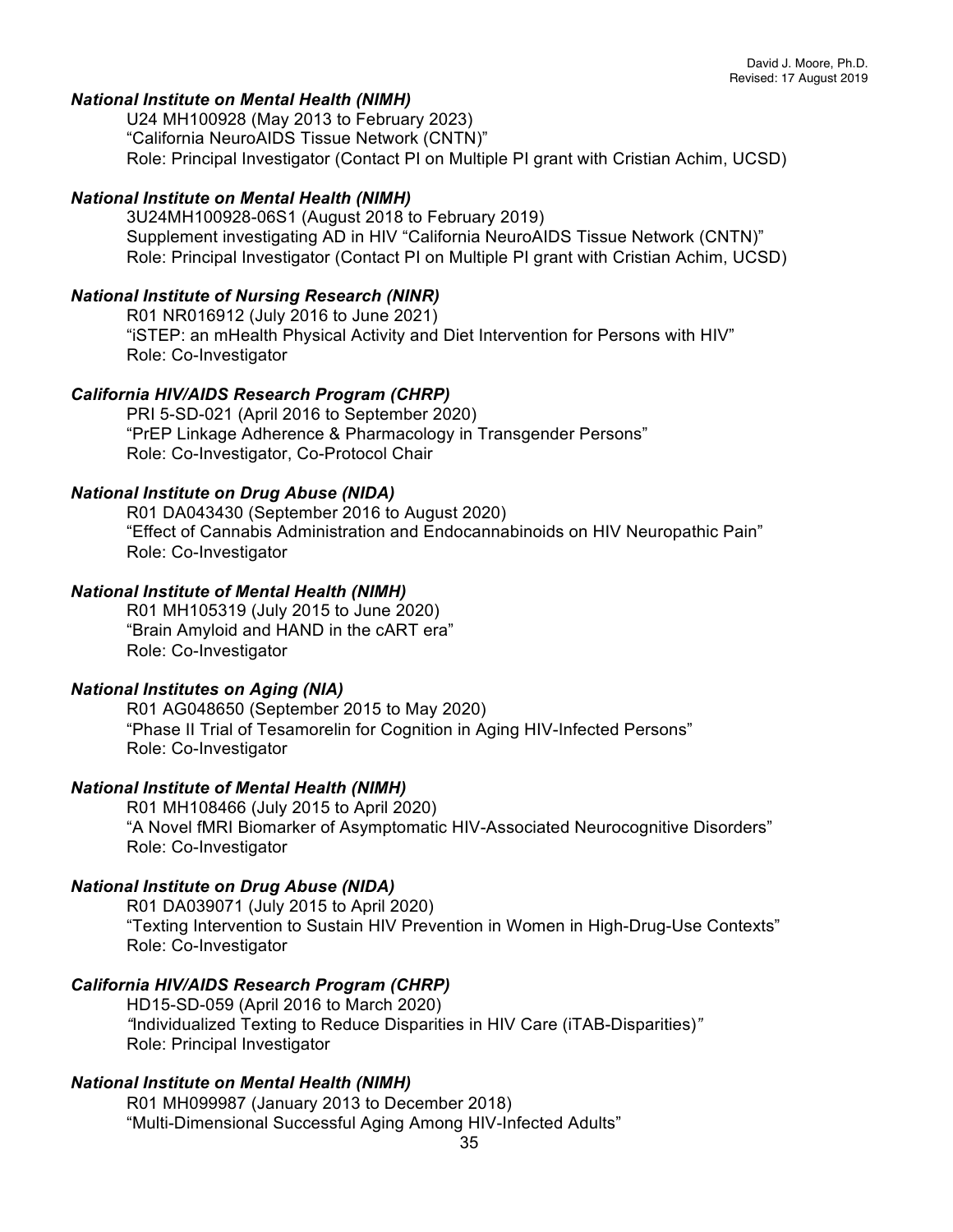Role: Principal Investigator (Multiple PI grant with Dilip V. Jeste, UCSD)

### **Completed Research Support & Awards (Chronologic)**

### *Universitywide AIDS Research Program (UARP)*

Dissertation Research Award (July 2000 to June 2001) *Mentor: Robert K. Heaton, Ph.D.*

• Funded \$18,000 to examine regional neuropathological changes and cognitive abilities in HIV disease.

### *NIMH-funded Summer Research Institute in Geriatric Psychiatry*

Selected participant (July 2004)

• Participated in an intensive weeklong institute at the University of Rochester focused on improving research careers for junior investigators.

#### *NIMH-supported Advanced Center for Interventions and Services Research (ACISR)*

Pilot grant (October 2004 to October 2005)

• Funded \$5,000 to develop a "Computerized Assessment of Functioning Everyday" (CAFÉ) for middle-aged and older schizophrenia patients.

### *Universitywide AIDS Research Program (UARP)*

IDEA Award ID06-SD-201: (October 2006 to October 2008)

- Role: P.I., "HIV/Bipolar Disorder: Implications for Medication Adherence"
- Grant designed to conduct self-reported adherence assessments and qualitative interviews with BD+/HIV+ individuals.

### *National Institute on Mental Health (NIMH)*

R03 MH078785: (December 2006 to December 2008)

- Role: P.I., "Medication adherence among patients with comorbid HIV and bipolar disorder."
- Grant designed to determine predictors of medication adherence (including cognition) among patients with HIV and Bipolar Disorder

#### *National Institute on Mental Health (NIMH)*

U01 MH83506 (June 2008 to April 2013) "California NeuroAIDS Tissue Network (CNTN)" Role: Co-Investigator

#### *Uniformed Services University/Henry M. Jackson Foundation Navy Subcontract*

December 2008 to November 2010

- To determine the prevalence of neurocognitive deficits using standardized, state-of-the art neuropsychological testing among HIV-positive patients.
- Role: Principal Investigator of the Subcontract

### *California HIV/AIDS Research Program*

IDEA Award ID09-SD-047: (April 2010 to March 2012) "Texting to improve adherence in HIV+ with bipolar disorder" Role: Principal Investigator

#### *HNRC Developmental Grant*

Award #: HNRC-929 (December 2010 to November 2011) "CSF Neural Biomarkers, Family History of Dementia and HAND" Role: Principal Investigator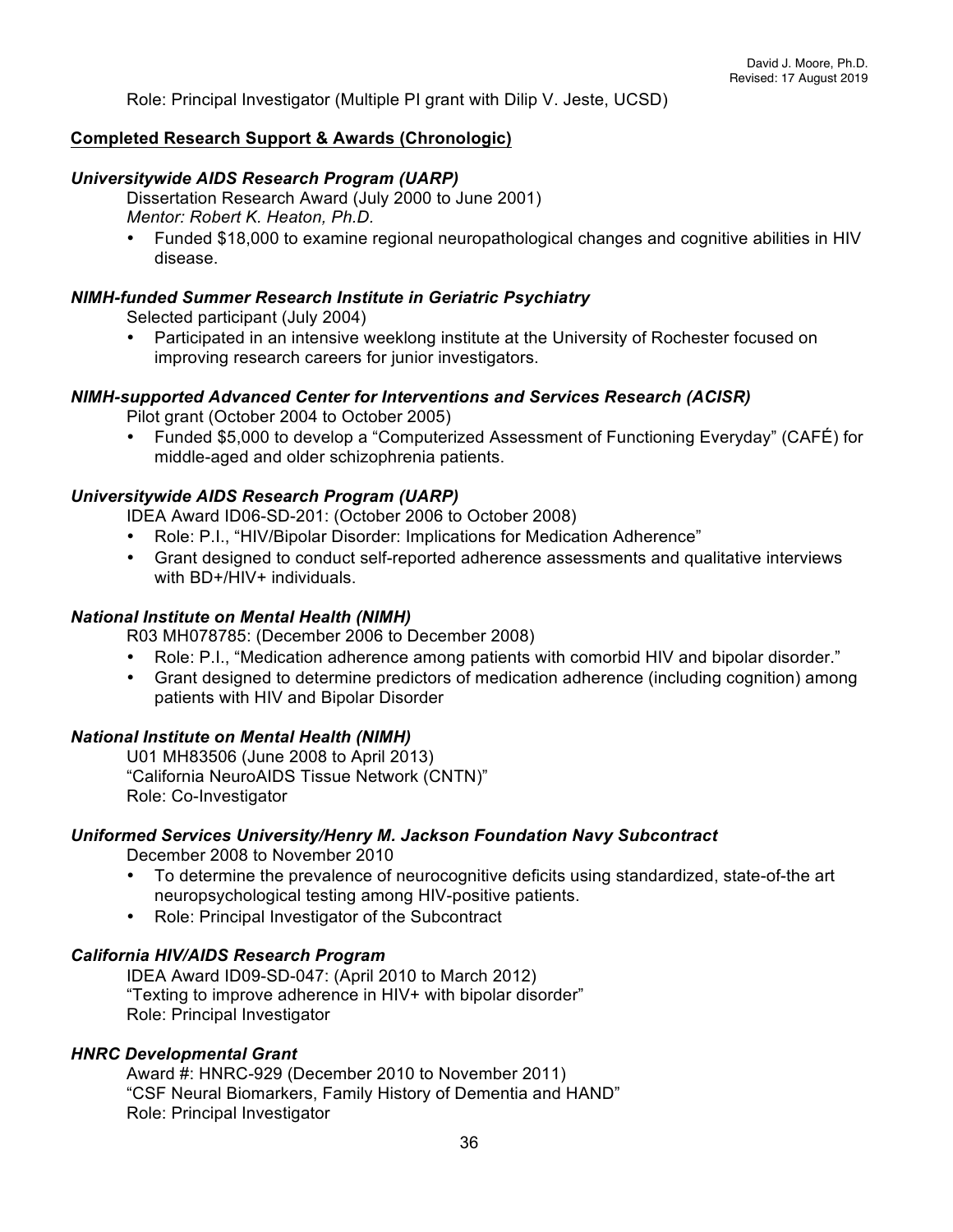### *Stein Institute for Research on Aging Faculty Pilot Research Grant*

September 2011 to August 2012 "Successful cognitive and emotional aging among older HIV-infected (HIV+) adults" Role: Principal Investigator

#### *Merck Pharmaceuticals*

July 2011 to June 2013 **"**MK CSF: Raltegravir (RAL) CSF Pharmacodynamic Study in HIV-Infected Individuals" Role: Co-Investigator

### *California HIV/AIDS Research Program*

ID10-SD-057 (September 2011 to August 2013) "Determinants of Successful Aging Among Older HIV+ Persons" Role: Principal Investigator

#### **Janssen Healthcare Innovation**

20133912 (October 2013 to August 2014) "Pilot study of Care4Today v2.0 application for improving adherence to HIV medications" Role: Principal Investigator

### *National Institute on Drug Abuse (NIDA)*

R34 DA31058 (April 2011 to March 2014; NCE to September 2014) "Personalized Text Messages to Improve ART Adherence in HIV+ Methamphetamine Users" Role: Principal Investigator

#### *National Institute on Aging (NIA)*

R03 AG044910-01A1 (July 2013 to June 2015) "Building Research Capacity in Aging HIV-infected Persons" Role: Co-Investigator

### *National Institute on Mental Health (NIMH)*

R21 MH100968 (July 2013 to July 2015) "Text Message Physical Activity Intervention to Treat Cognitive Deficits in HIV" Role: Co-Investigator

#### *National Institute on Mental Health (NIMH)*

P30 MH62512 (April 2011 to March 2016) HIV Neurobehavioral Research Center (HNRC) Role: Consultant (PI Robert K. Heaton)

#### *National Institute on Mental Health (NIMH)*

Pilot Grant from R25MH080663, Morgello, S. PI (May 2014 to April 2016) "Risk Factors for Neurocognitive Impairment in Older HIV-Infected Hispanics Role: Principal Investigator (study being done in conjunction with Maria Marquine, Ph.D.)

### *Gilead Inc.*

Gilead18165 (June 2016 to May 2017) "PrEP University" Role: Co-Investigator

## *National Heart, Lung and Blood Institute (NHLBI)*

U54 HL119893 (December 2015 to July 2017)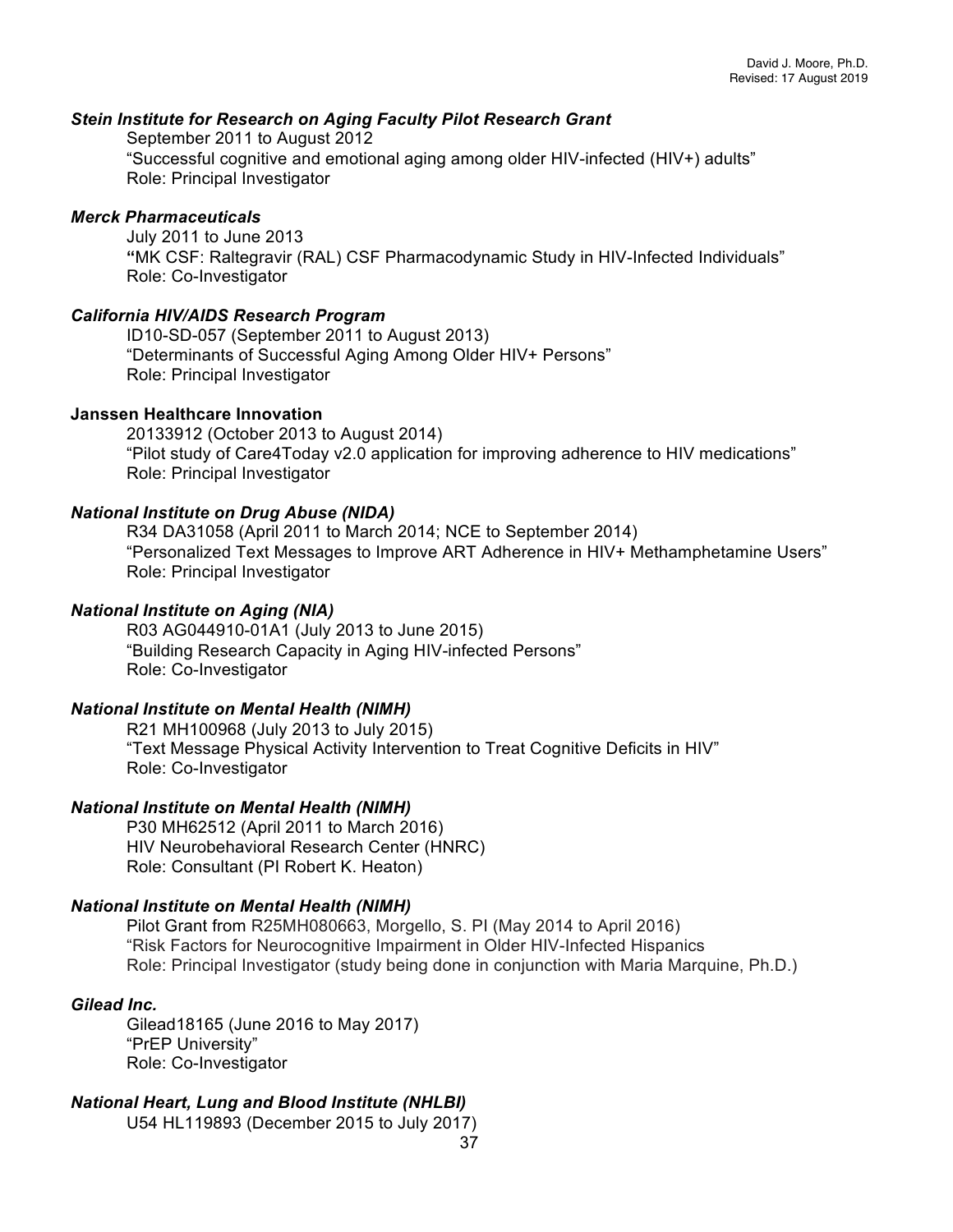"UC BRAID Center for Accelerated Innovation" Role: Co-Investigator, UCSD Site Co-Lead

## *California HIV/AIDS Research Program (CHRP)*

El11-SD-005 (September 2012 to September 2017) "ALERT-Active Linkage, Engagement and Retention to Reduce HIV" CCTG 595: A Multicenter, Randomized Study of Text messaging to improve Adherence to PrEP In Risky MSM (TAPIR) Role: Co-Investigator, Protocol Co-Chair of CCTG 595

## *California HIV/AIDS Research Program (CHRP)*

EI11-SD-005B (October 2015 to September 2017) "PrEP Adherence Enhancement Guided by iTAB and Drug Levels for Women (AEGiS)" Role: Co-Investigator

## *National Institute on Mental Health (NIMH)*

R01 MH096648 (September 2012 to May 2018) "A multi-system study of HIV neuropathogenesis: genetics-neuropathology-behavior" Role: Principal Investigator (Multiple PI grant with Andrew Levine, UCLA)

## *National Institute of Mental Health (NIMH)*

K23 MH095661 (September 2015 to April 2018) "Neurobehavioral and Functional Consequences of HIV in African Americans" Role: Principal Investigator of Subcontract

## *National Institute on Drug Abuse (NIDA)*

R01 DA34497 (August 2012 to May 2018) "Targeting PM to Improve HIV Adherence in Adolescents at Risk for Substance Abuse" Role: Consultant

## *National Heart, Lung and Blood Institute (NHLBI)*

R21 HL132364 (April 2016 to March 2018) "Improving Medication Adherence in Hypertensive Individuals with Bipolar Disorder" Role: Principal Investigator of Subcontract

## **Other Awards**

*Summer Research Institute in Geriatric Psychiatry* Selected participant (2004)

### *Academic Senate Travel Award*

Recipient for Presentation at International Neuropsychological Society (2007, 2010, 2012, 2013)

*Career Development Institute for Bipolar Disorder* 

Selected participant (March 2007)

## *UCSD Department of Psychiatry Junior Faculty and Postdoctoral Fellow Research Symposium*

Selected as the Keynote Speaker (April 13, 2009); When Psychiatric and Medical Comorbidities Collide: A Focus on Persons with Bipolar Disorder and Co-occurring HIV infection.

### *Citation Abstract Award*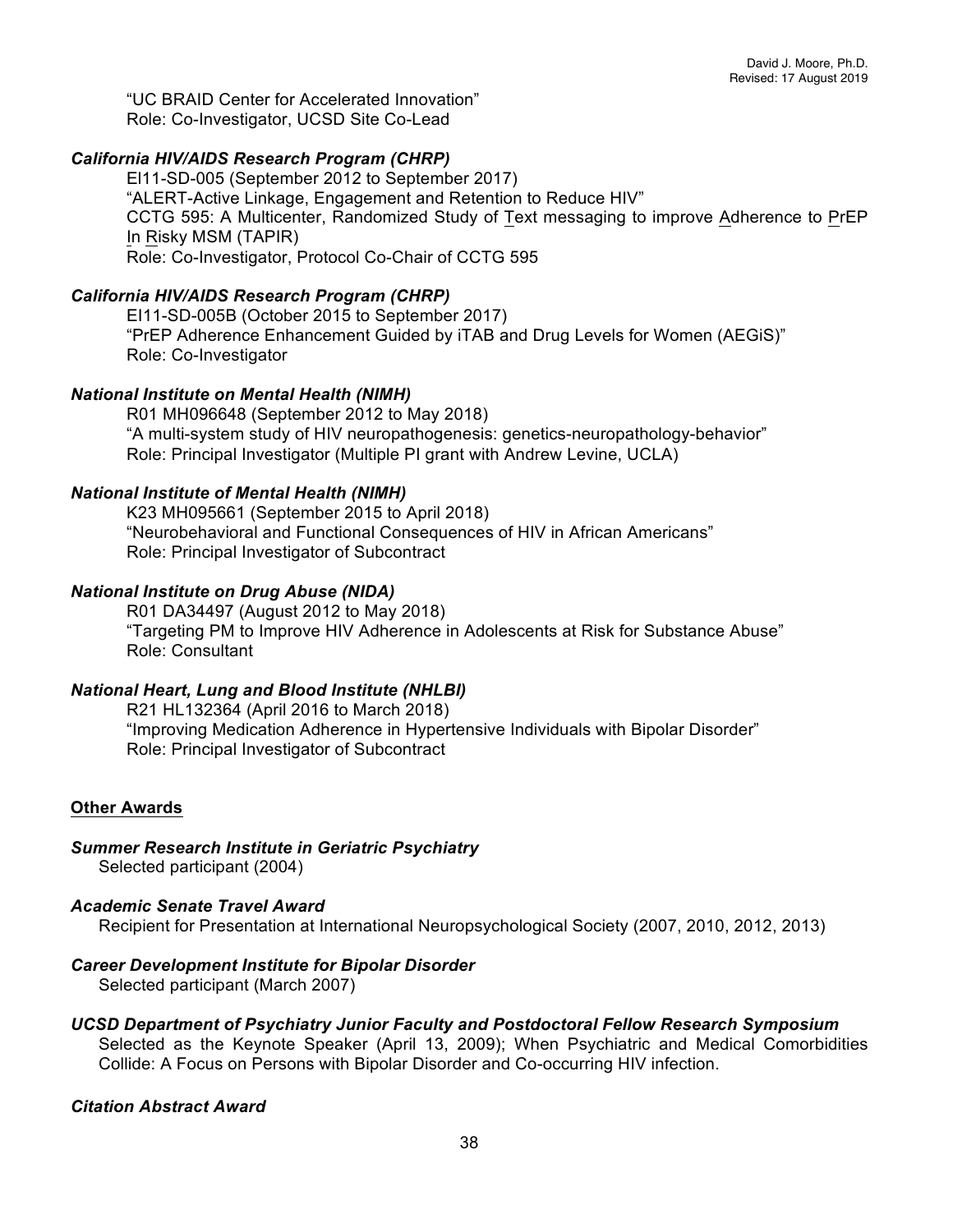Recipient for abstract at Society of Behavioral Medicine (March 2013)

### **APA Psychology and AIDS Distinguished Leadership Award -- Emerging Leader** (2013)

In recognition of outstanding professional contributions given by the American Psychological Association's Ad Hoc Committee on Psychology and AIDS

### **OTHER RESEARCH ROLES**

### *National Institute of Health (NIH)*

U01 AI116392 (March 2015 to February 2020) "Video Directly Observed Therapy to Monitor Adherence to LTBI Treatment (VMALT)" Role: Study Monitoring Committee (SMC) Member (PI: Richard S. Garfein)

### **National Institute of Mental Health (NIMH)**

Sustained Training in Aging and HIV Research (STAHR) Program STAHR is a collaborative state-of-the-art research training program and a collaboration between the University of California, San Diego (UCSD) - the Stein Institute for Research on Aging and the HIV Neurobehavioral Research Program. Role: Steering Committee Member

### **SERVICE**

### **SOCIETY & CONFERENCE COMMITTEES**

- Organizing Committee 7<sup>th</sup> International Workshop on HIV & Aging (2016)
- Co-Chair and Organizing Committee Member 8th International Workshop on HIV & Aging (2017)
- Co-Chair and Organizing Committee Member 8<sup>th</sup> International Workshop on HIV & Aging (2018)
- International Neuropsychological Society, Continuing Education Committee (2015 2018)

### **GRANT REVIEWS**

- California Department of Public Health (CDPH) Alzheimer's Disease Program (2012)
- Mount Sinai Institute for NeuroAIDS Disparities (MSINAD) (2013)
- *"Clinical Neuroscience and Entertainment Software Pilot Partnership Program to Develop Neuropsychiatric Interventions (SBIR [R43/R44])"*
	- o NIMH RFA 13-100 (April 12, 2013
	- o NIMH RFA-14-010 (July 15, 2013)
- UCSD Center for AIDS Research (CFAR) Developmental Applications (December 13, 2013)
- Infectious Disease Clinical Research Program (IDCRP) program of National Institutes of Allergy and Infectious Diseases (NIAID) & U.S. Department of Defense (December 28, 2013).
- NIH/NIAID PHS 2014 *"Topic 025 Small Business Innovation Research (SBIR) Program Contract Solicitation"*
- DC Developmental Center for AIDS Research (DC D-CFAR) Developmental Core Research Awards Program (July 3, 2014)
- University of California Center for Accelerated Innovation (UC-CAI) NIDA Technology Development Award (May 5, 2015)
- Special Emphasis Panelist: ZRG1 AARR, AIDS and AIDS Related Research (AARR), NIH, 2017
- San Diego CFAR Developmental Grants (June 19, 2018)
- United Kingdom Medical Research Council Newton Fund (July 12, 2018)
- Center for Medicinal Cannabis Research (CMCR) Grants Program (July 2, 2019)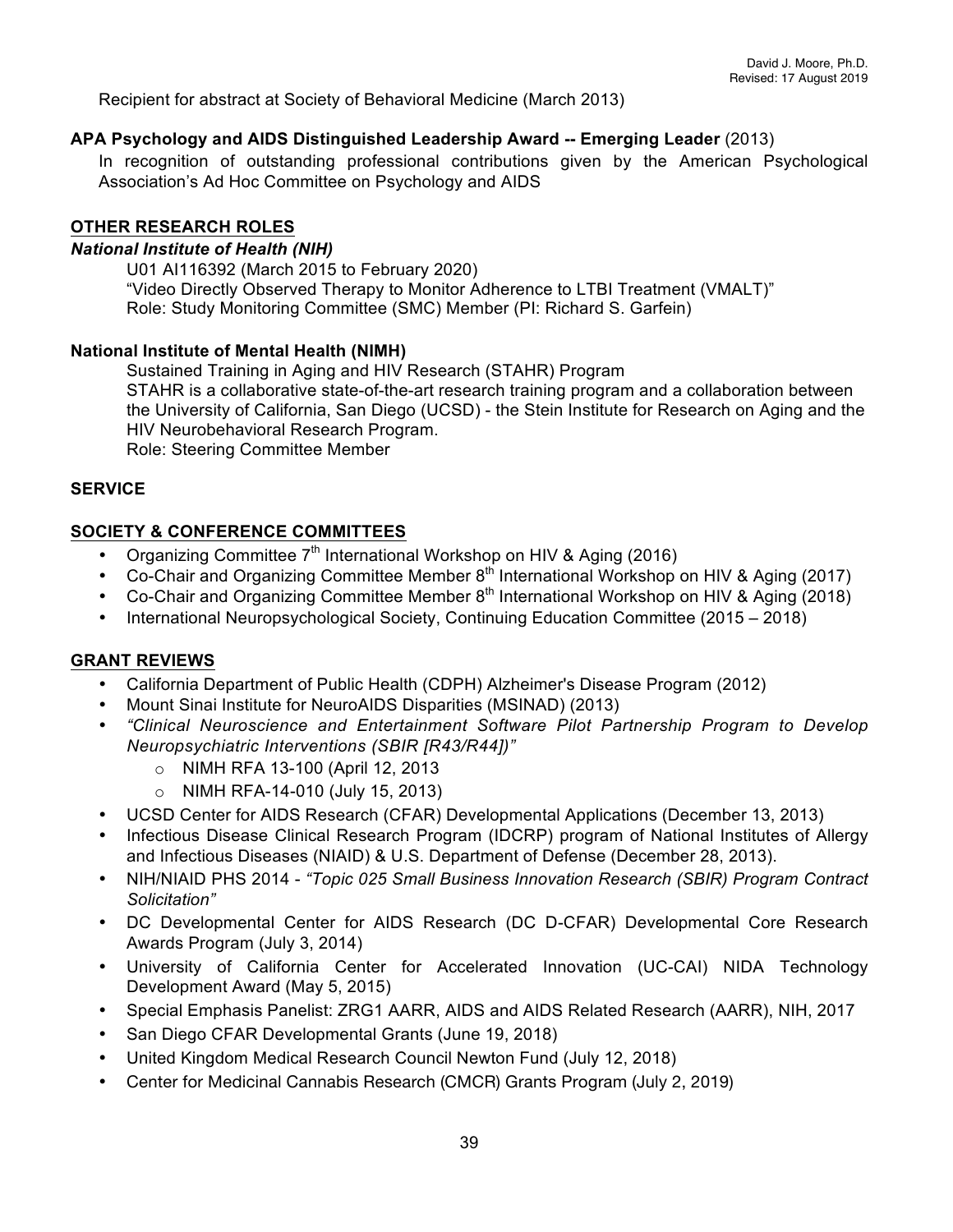- NIMH Special Emphasis Panel/Scientific Review Group 2019/10 ZRG1 AARR-G (02) M (August 2, 2019)
- San Diego CFAR OK Grant Review Panel (August 5, 2019)

## **AD-HOC JOURNAL REVIEWER**

Acta Psychiatrica Scandinavica (2005 – 2009; 2011, 2014) AIDS (2018) AIDS and Behavior (2015 – present) AIDS Care (2011 – 2013, 2017) AIDS Research and Treatment (2013) American Journal on Addictions (2012) American Journal of Geriatric Psychiatry (2004 – present) American Journal of Preventive Medicine (2006) Applied Neuropsychology Adult (2017) Archives of Clinical Neuropsychology (2012 – present) Archives of General Psychiatry (2006) Archives of Sexual Behavior (2018 – present) Biological Psychiatry (2004 – 2006) BioMed Central Editorial (2011) Bipolar Disorders – An International Journal of Psychiatry and Neurosciences (2011) Bipolar Disorders (2017) Cognitive Neuropsychiatry (2012) Chronic Illness (2016) Drug and Alcohol Dependence (2017) Expert Review of Neurotherapeutics (2005) Health Policy and Technology (2014) Health Psychology (2008, 2012 – 2015, 2018) HIV Clinical Trials (2011) HIV Medicine (2018) International Journal of Geriatric Psychiatry (2004 – 2006) International Psychogeriatrics (2005 – 2007; 2011; 2018) Journal of Acquired Immune Deficiency Syndromes (2013, 2015 – present) Journal of Aging and Mental Health (2006 – 2007) Journal of Affective Disorders (2014, 2016) Journal of Clinical Epidemiology (2011 – 2012) Journal of Clinical and Experimental Neuropsychology (2009 – present) Journal of HIV/AIDS & Social Services (2015 – present) Journal of HIV/AIDS & Infectious Diseases (2017) Journal of the International Neuropsychological Society (2013, 2017, 2019) Journal of Neurovirology (2010 – present) Journal of Psychiatric Research (2006 – 2008) Journal of Neuroimmune Pharmacology (2019) Neuropsychiatric Disease and Treatment (2015) Neurology India (2006) Patient Preference and Adherence (2013) PLoS ONE (2013, 2019) Psychology of Popular Media Culture (2011) Psychiatry Research (2007 – 2012) Revista Brasileira de Psiquiatria (2011) Society of Behavioral Medicine (2013)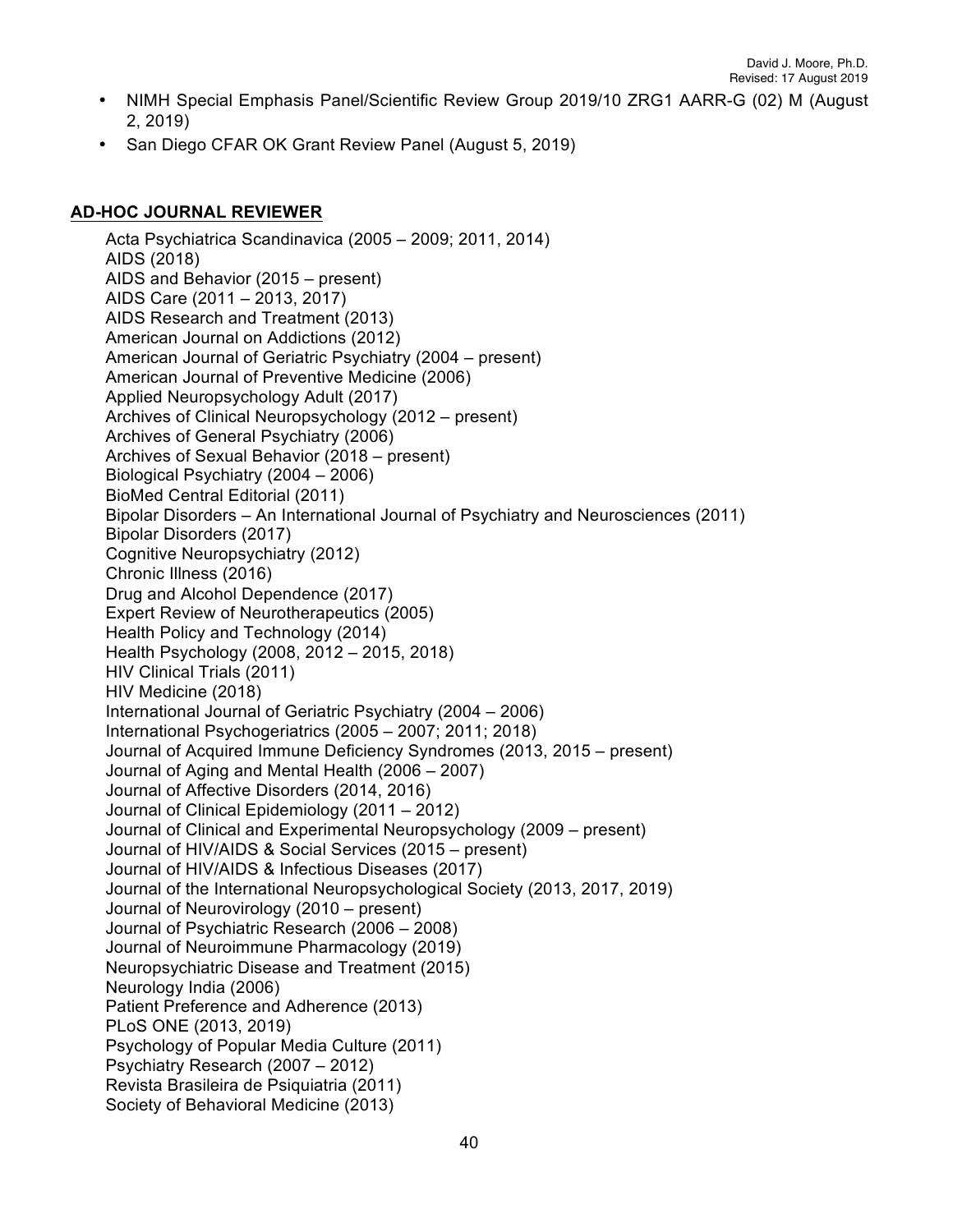Therapeutic Advances in Psychopharmacology (2014) The Clinical Neuropsychologist (2015 – present)

## **ABSTRACT REVIEWER**

International AIDS Society

- Vancouver, British Columbia (2015)
- Durban, South Africa (2016)
- Paris, France (2017)
- Amsterdam, Netherlands (2018)
- Mexico City, Mexico (2019)
- International Neuropsychological Society Meeting
	- Bilbao, Spain (2007)
	- Maui, HI (2008)

National Academy of Neuropsychology Meeting

- Scottsdale, AZ (2007)
- New Orleans, Louisiana (2009)
- Vancouver, British Columbia (2010)
- Marco Island, FL (2011)
- San Diego, CA (2013)
- Fajardo, Puerto Rico (2014)
- Austin, TX (2015)

Society of Behavioral Medicine, Adherence Track

- San Francisco, CA (2014)
- Philadelphia, PA (2015)
- San Antonio, TX (2016)
- Washington, DC (2017)
- New Orleans, LA (2018)
- Washington, DC (2019)

## **CLINICAL EXPERIENCE (chronological)**

## *I. CLINICAL NEUROPSYCHOLOGY WORK EXPERIENCE*

## **Student Research Assistant (January 1994 to June 1994)**

### **Student Research Project Program, Neuropsychiatric and Behavioral Medicine Unit, UCSD**  *Supervisor: William Perry, Ph.D.*

Responsibilities: Administered and scored numerous neuropsychological tests including: Wisconsin Card Sorting Test, Halstead Category Test, California Verbal Learning Test, and Wechsler Adult Intelligence Scale-Revised

Patient population: Chronic schizophrenia patients

### **Psychometrist in Geriatric Neuropsychology (September 1995 to December 1996) Geriatric Psychiatry Clinical Research Center, UCSD** *Supervisors: Robert K. Heaton, Ph.D., ABPP & Jane S. Paulsen, Ph.D.,*

Responsibilities: Administered and scored 8-hour comprehensive battery of neuropsychological tests, including: expanded Halstead Reitan Battery and Wechsler Adult Intelligence Scale – Revised; assisted in the development and implementation of an experimental battery of neuropsychological tests measuring semantic, working, and implicit memory

Patient populations:Geriatric patients with schizophrenia and other psychotic disorders; Parkinson's disease; Alzheimer's disease and other dementias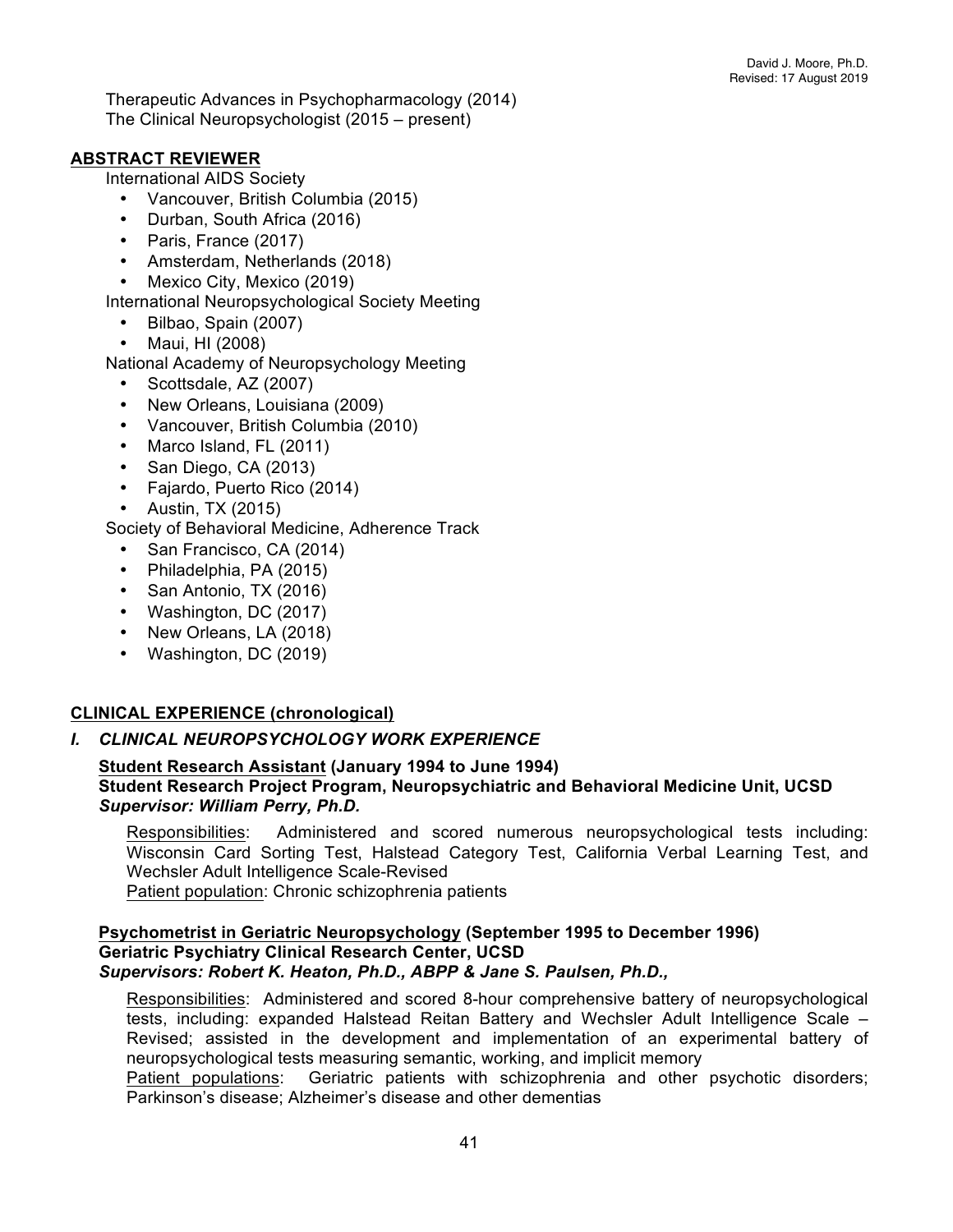## **Psychometrist in Neuropsychology (January 1997 to June 1997)**

### **Neuropsychological Associates, UCSD**

*Supervisors: Robert K. Heaton, Ph.D., ABPP, Dean C. Delis, Ph.D., ABPP, Mark Bondi, Ph.D., ABPP & Igor Grant, M.D.*

Responsibilities: Administered and scored expanded Halstead Reitan Battery, Wechsler Adult Intelligence Scale – Revised, and other neuropsychological tests; conducted patient interviews, reviewed previous neuropsychological testing and medical records; wrote detailed behavioral notes

Patient Populations: Patients with a wide variety neurologic and psychiatric conditions including: traumatic brain injury; temporal lobe epilepsy; developmental disabilities; Parkinson's disease, Alzheimer's disease and other dementias

## *II. CLINICAL PSYCHOLOGY PRACTICA EXPERIENCE*

#### **Clinically Supervised Neuropsychology Research Experience (August 1997 to August 2002) HIV Neurobehavioral Research Center (HNRC), UCSD** *Supervisors: Igor Grant, M.D. & Robert K. Heaton, Ph.D., ABPP*

Responsibilities: Administered, scored, and double-scored comprehensive neuropsychological test batteries; administered Structured Clinical Interview for Diagnosis (SCID) for the DSM-IV, Diagnostic Interview Schedule (DIS) for ADHD and Depression, and substance use history questionnaires

Patient Population: HIV positive patients

#### **Practicum and Summer Clerkship in Inpatient Psychiatry (July 1998 to June 1999) Neuropsychiatric and Behavioral Medicine Unit, UCSD Medical Center**  *Supervisor: William Perry, Ph.D.*

Responsibilities: Provided psychological care and assessment for an 18-bed-inpatient psychiatric unit; conducted neuropsychological evaluations; presented neurobehavioral assessment results at daily interdisciplinary rounds; performed brief therapy addressing neuropsychological test results; wrote comprehensive patient reports; provided patients with feedback regarding neuropsychological test results

Patient Populations: Patients with a variety of psychiatric disorders: mood disorders; schizophrenia and other psychotic disorders; developmental and learning disabilities; delirium; dementia; HIV-related psychosis and dementia; substance dependence, and other acute psychiatric disturbances

### **Experience in Clinical Neuropsychology (July 1998 to August 2002) Pre/Post Concussion Neuropsychological Assessment for the San Diego Chargers** *Supervisor: Robert K. Heaton, Ph.D., ABPP*

Responsibilities: Lead neuropsychology student for Robert K. Heaton, Ph.D.; trained and coordinated fellow student neuropsychological testers; administered, scored, and double-scored a brief neuropsychological battery; entered and maintained database of neuropsychological test data

Patient Populations: Patients with concussions

## **Practicum in Cognitive Behavioral Therapy (July 1999 to July 2000) University Psychology Clinic, SDSU** *Supervisor: Brenda Johnson, Ph.D.*

Responsibilities: Provided individual cognitive behavioral therapy on a weekly basis to community dwelling adults; administered assessment instruments including: BAI, BDI-II, MMPI-2, and MCMI-III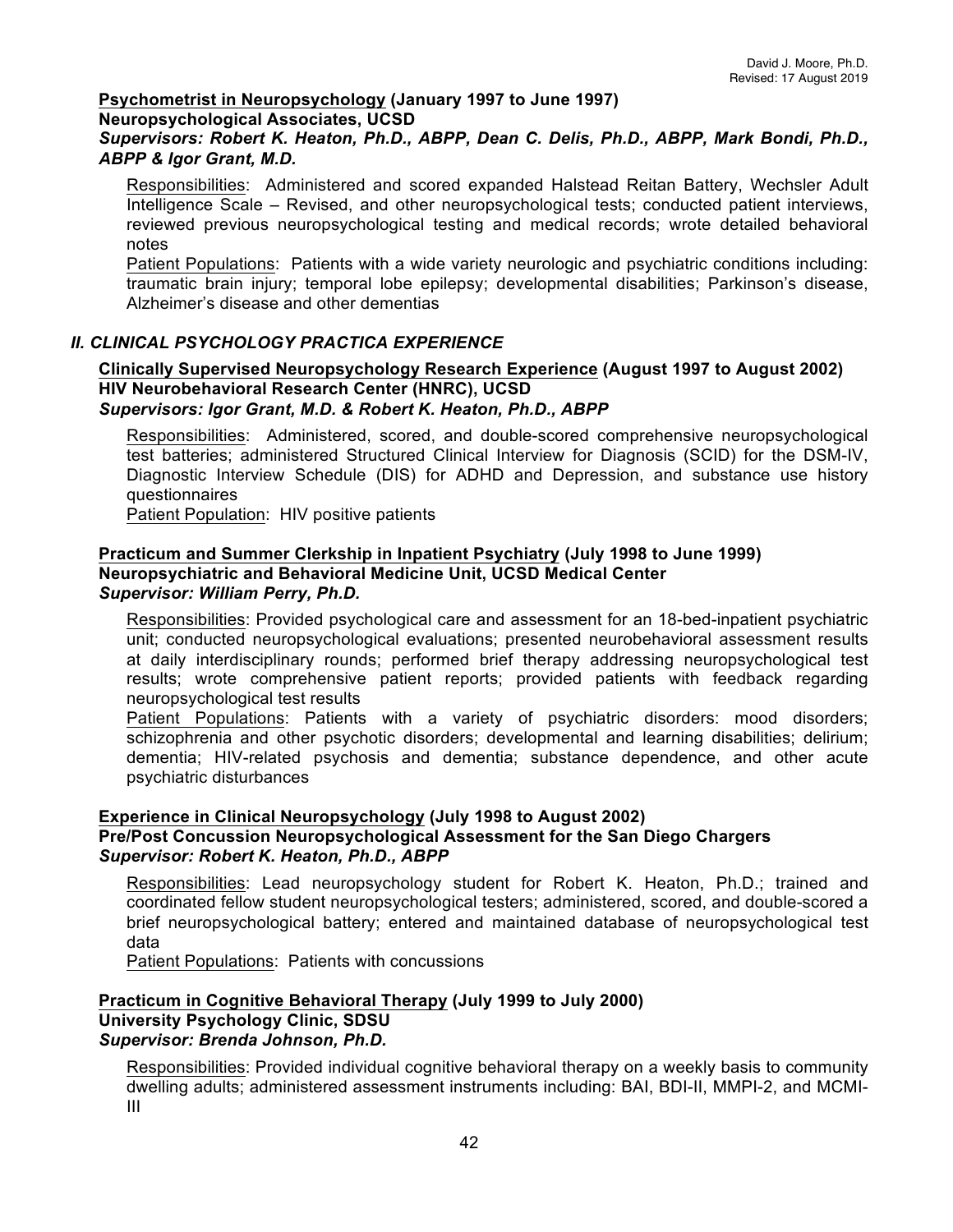Patient Populations: Patients with personality disorders, anxiety disorders, depression, adjustment disorders, and drug and alcohol dependence

## **Practicum in Clinical Neuropsychology (July 2000 to August 2001) San Diego Veterans Affairs Healthcare Systems, UCSD**

#### *Supervisors: Dean C. Delis, Ph.D., ABPP, Terry L. Jernigan, Ph.D., & Mark Bondi, Ph.D., ABPP*

Responsibilities: Administered and scored a 6-hour neuropsychological battery; interpreted test data; presented cases at neuropsychological rounds; wrote comprehensive report; and provided feedback to patients; received weekly didactic training on a variety of neuropsychological topics Patient Populations: Adults with a wide variety of neurologic and psychiatric illnesses including: Alzheimer's, Huntington's, and Parkinson's disease; traumatic brain injury; Gulf War Syndrome; PTSD; epilepsy; depression and anxiety disorders; and substance use disorders

#### **Practicum in Clinical Neuropsychology (September 2000 to July 2001) Outpatient Psychiatry Services, UCSD** *Supervisor: Robert K. Heaton, Ph.D., ABPP*

Responsibilities: Received weekly supervision and intensive training in the interpretation of the expanded Halstead-Reitan neuropsychological test battery and MMPI-2; wrote comprehensive reports of a patient's neuropsychological, medical, social, educational, psychiatric, and everyday functioning capabilities

Patient Populations: Patients with various psychiatric and neurological disorders

### *III. CLINICAL INTERNSHIP*

#### **Clinical Neuropsychology Internship Rotation (August 2002 to November 2002) Veterans Affairs West Los Angeles Healthcare Center**  *Supervisor: Charles Hinkin, Ph.D, ABPP*

Responsibilities: Administered and scored a 6-hour neuropsychological battery; interpreted test data; presented cases at neuropsychological rounds; wrote a comprehensive reports; and provided feedback to patients; trained and supervised of three graduate-level clinical psychology pre-interns (neuropsychological test administration, scoring, interpretation, and report writing) Patient Populations: Patients with a wide variety of neurologic and psychiatric illnesses including: Alzheimer's disease; Parkinson's disease; traumatic brain injury; vascular dementia; temporal lobe epilepsy; depression and anxiety disorders; and substance use disorders

### **Geriatric Inpatient Internship Rotation (November 2002 to February 2003) Veterans Affairs West Los Angeles Healthcare Center**  *Supervisor: Stacey Wilkins, Ph.D., ABPP*

Responsibilities: Served as the primary psychology intern for seven geriatric inpatients; administered, scored, interpreted, and wrote brief neuropsychological reports; screened for depression and other psychological problems in the elderly; provided assessment feedback and supportive psychotherapy to patients

Patient Populations: Medically ill geriatric adults with varying levels of neurologic and psychiatric illnesses; common diagnoses included Alzheimer's disease, Parkinson's disease, delirium, and depression

### **Domiciliary Internship Rotation (February 2003 to May 2003) Veterans Affairs West Los Angeles Healthcare Center**  *Supervisor: Mona Lam, Ph.D.*

Responsibilities: Conducted intake interviews to assist with diagnosis and the formation of a comprehensive multidisciplinary treatment plan, scored, interpreted, and wrote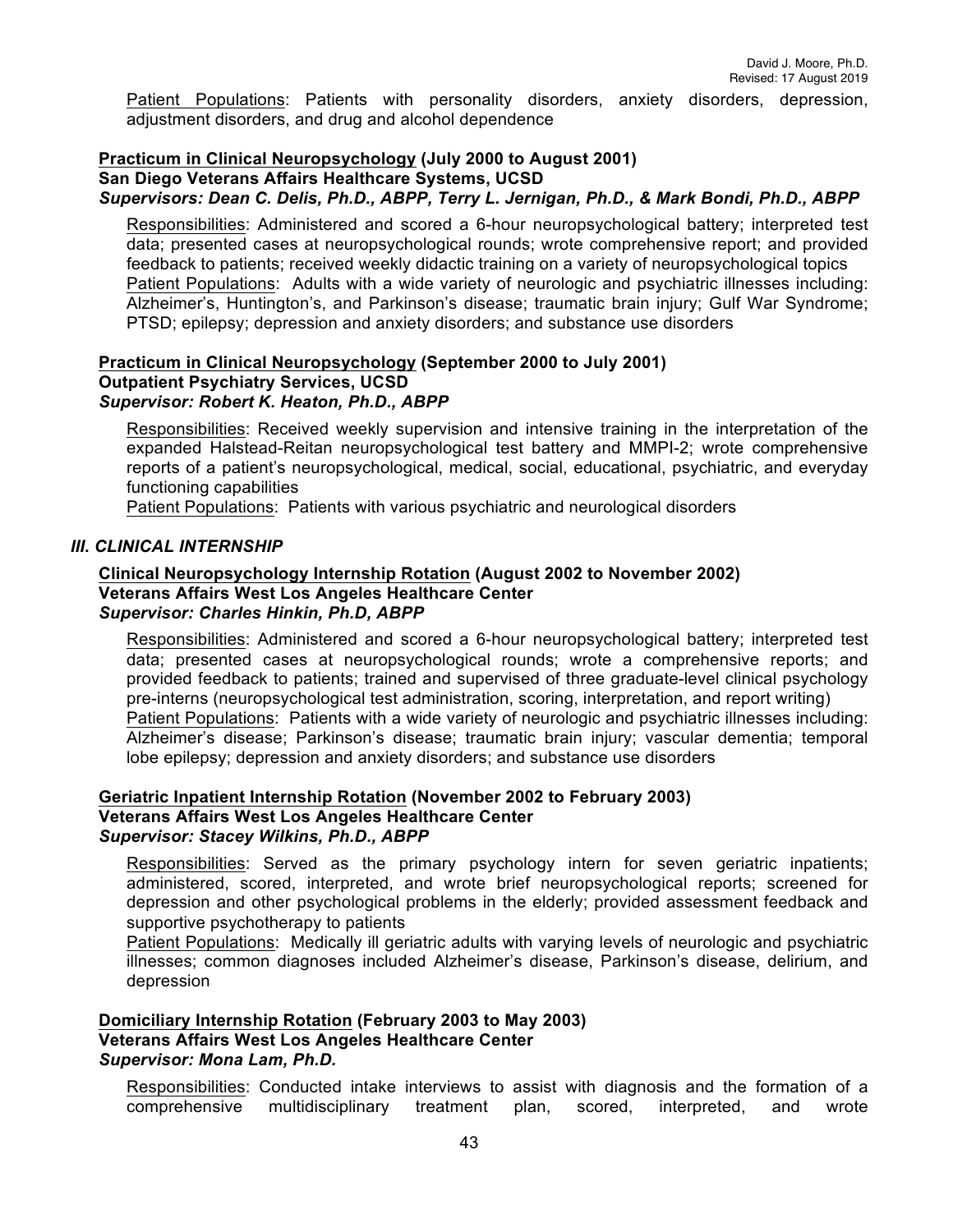neuropsychological and other psychological reports; provided feedback and supportive psychotherapy to patients

Patient Populations: A diverse group of individuals living in a residential setting with medical, psychiatric, and substance use issues

#### **Health Psychology Internship Rotation (May 2003 to August 2003) Veterans Affairs West Los Angeles Healthcare Center**  *Supervisors: Anna Okonek, Ph.D., Bruce Naliboff, Ph.D., & Charles McCreary, Ph.D.*

Responsibilities: Organized behavioral health plans; scored, interpreted, and wrote neuropsychological and other psychological reports; provided feedback and supportive psychotherapy

Patient Populations: Mixed group of individuals with cardiovascular disease, substance use disorders, chronic pain, and various other medical and psychiatric issues

## **UCSD Division of Geriatric Psychiatry (September 2003 to September 2006)**

Responsibilities: Train and supervise research assistants on comprehensive neuropsychological assessment batteries; lead weekly neuropsychological scoring meetings; maintain inter-rater reliability for multiple R01 research projects that combine neuropsychological data; identify new neuropsychological tests that can be implemented into the assessment battery

Patient Populations: Older adults with schizophrenia and other psychotic disorders; healthy older adults

## **Consultant to Private Practice Psychologist (January 2004 to September 2006)**

Responsibilities: Regularly provide neuropsychological consultation and case conceptualization to private practice psychologist in the community (Katherine Quinn, Ph.D.) Patient Populations: Adult patients with varied neurologic and psychiatric conditions

## *IV. CLINICAL SUPERVISORY EXPERIENCE*

## **Past Supervisees (August 2002 to August 2003)**

Russell Carrol, M.A., Graduate student Pepperdine University (pre-intern at VA-WLA) Rob Swanson, Graduate student Fuller Theological Seminary Clinical Psychology Department (pre-intern at VA-WLA)

• Trained pre-interns on neuropsychological administration, scoring, interpretation, report writing, and feedback

## *V. CURRNET CLINICAL ROLES*

## **HNRC On Site Clinical Psychologist (December 2006 to present)**

Responsibilities: Co-supervisor Psychiatric Coordinator (Erin Morgan, Ph.D.) with J. Hampton Atkinson, M.D. Provide onsite clinical intervention skills with patients reporting severe mood disturbance or suicidality

Patient Populations: HIV+ individuals with numerous co-occurring disorders including major depressive disorder, bipolar disorder, and substance abuse/dependence

## **TEACHING EXPERIENCE**

## *Formal Teaching Experience*

**Ecology Laboratory, University of California, San Diego (1994)**

Teaching Assistant – Professor: Jeff Moorehead, Ph.D.

**Biology 3: Organismic and Evolutionary Biology, University of California, San Diego (1994)** Teaching Assistant – Professor: Jeff Moorehead, Ph.D.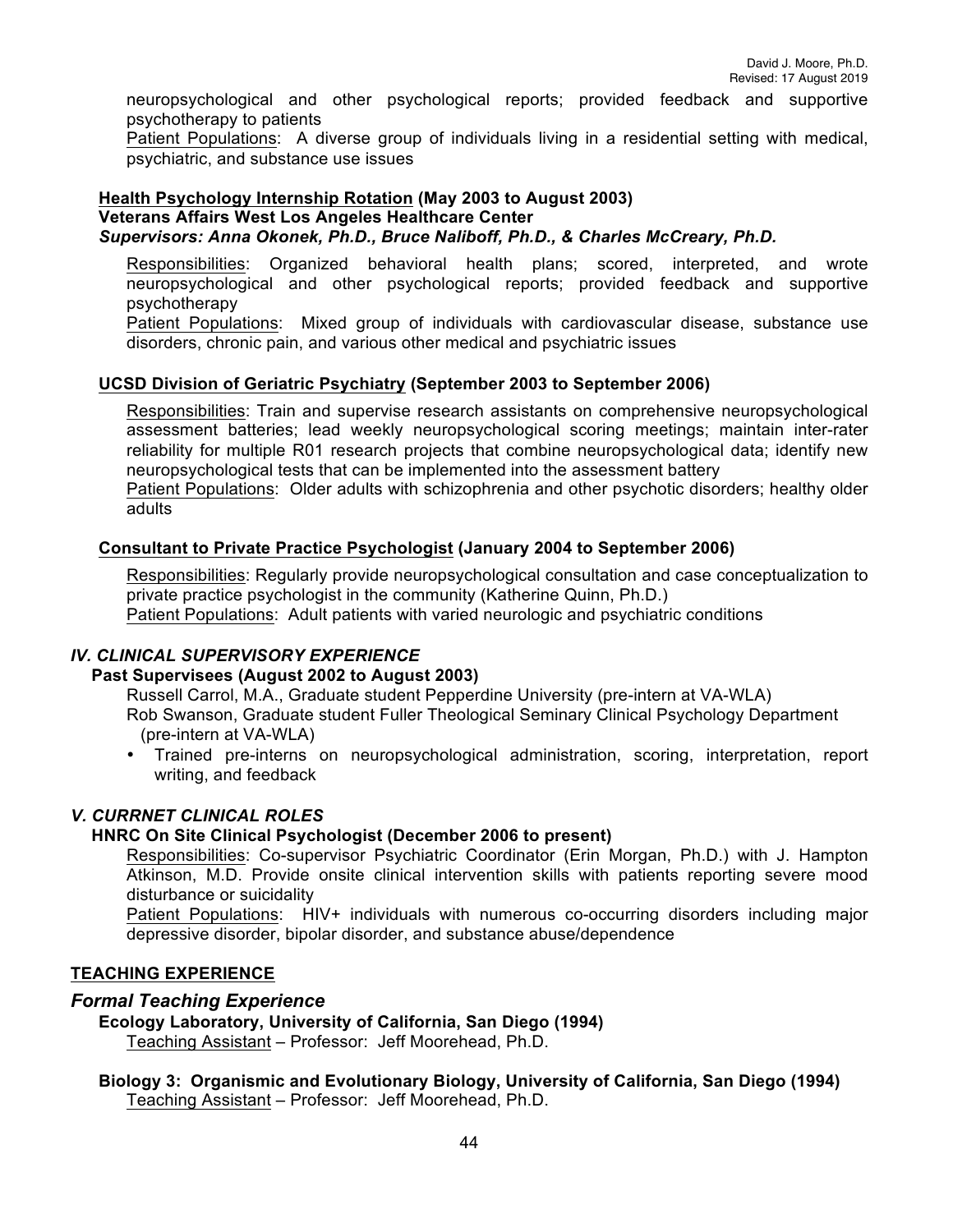## **Introduction to Physiological Psychology, San Diego State University (April 24, 2002)**

Guest Lecturer – Professor: Joanne Hamilton, Ph.D.

# **Introduction to Psychology, San Diego Mesa College (September 2004 to May 2005)**

## Adjunct Professor

• Professor for two semester-long undergraduate psychology courses for approximately 35 students

## **Joint Doctoral Program in Clinical Psychology**

## **1. Neuropsychology Proseminar, SDSU/UCSD Joint Doctoral Program (2005-present)**

Guest Facilitator – Professor: Barton Palmer, Ph.D. (2005)

Lecturer – Measuring Everyday Functioning, March  $7<sup>th</sup>$ , 2007.

Lecturer – Measuring Everyday Functioning, February  $13<sup>th</sup>$ , 2008.

Lecturer – Neuropsychology of Psychiatric Disorders, November 5<sup>th</sup>, 2008.

**Lecturer** 

- 1. Assessing Everyday Functioning: A Focus on Performance-Based Measures, February  $4^{\text{th}}$ , 2009.
- 2. Neuropsychology of Psychiatric Disorders: A Focus on Bipolar Disorder, October  $21<sup>st</sup>$ , 2009.

Lecturer – Assessing Everyday Functioning: A Focus on Performance-Based Measures, October  $6<sup>th</sup>$ , 2010.

**Lecturer** 

- 1. Neuropsychology of Psychiatric Disorders: A Focus on Bipolar Disorder, March 8<sup>th</sup>, 2011.
- 2. Assessing Everyday Functioning: A Focus on Performance-Based Measures, October 5<sup>th</sup>. 2011.

**Lecturer** 

- 1. Neuropsychology of Psychiatric Disorders: A Focus on Bipolar Disorder, February 8<sup>th</sup>, 2012.
- 2. Assessing Everyday Functioning: A Focus on Performance-Based Measures, October  $10^{th}$ , 2012.

Lecturer – Neuropsychology of Psychiatric Disorders: A Focus on Bipolar Disorder, January 14<sup>th</sup>, 2013.

Lecturer – Assessing Everyday Functioning: A Focus on Performance-Based Measures, October  $16^{th}$ , 2013.

Lecturer – Neuropsychology of Psychiatric Disorders: A Focus on Bipolar Disorder, January 15<sup>th</sup>, 2014.

## **2. Behavioral Medicine Proseminar, SDSU/UCSD Joint Doctoral Program (2015, 2016)**

Lecturer - Understanding Medication Adherence Assessments and Interventions: March 26<sup>th</sup>, 2015.

Lecturer – Medication Adherence Assessments and Interventions, April 5<sup>th</sup>, 2016.

## **3. SDSU/UCSD Joint Doctoral Program Interview Day (2010, 2013, 2015)**

Lecturer – Prospective Doctoral Students: Neurocognitive and Medication Adherence Abilities among HIV+ Persons with Co-Occurring Bipolar Disorder, February  $23^{\text{rd}}$ , 2010.

Lecturer – Prospective Doctoral Students: Is a Biologic Index of Mortality Related to HIV-Associated Neurocognitive Impairment? February  $19<sup>th</sup>$ , 2013.

Lecturer – Prospective Doctoral Students: Leveraging Text Messaging for Medication Adherence Interventions, February  $17<sup>th</sup>$ , 2015.

Lecturer -- Prospective Doctoral Students: Neurocognitive Functioning among Persons Living with HIV, February  $20<sup>th</sup>$ , 2018.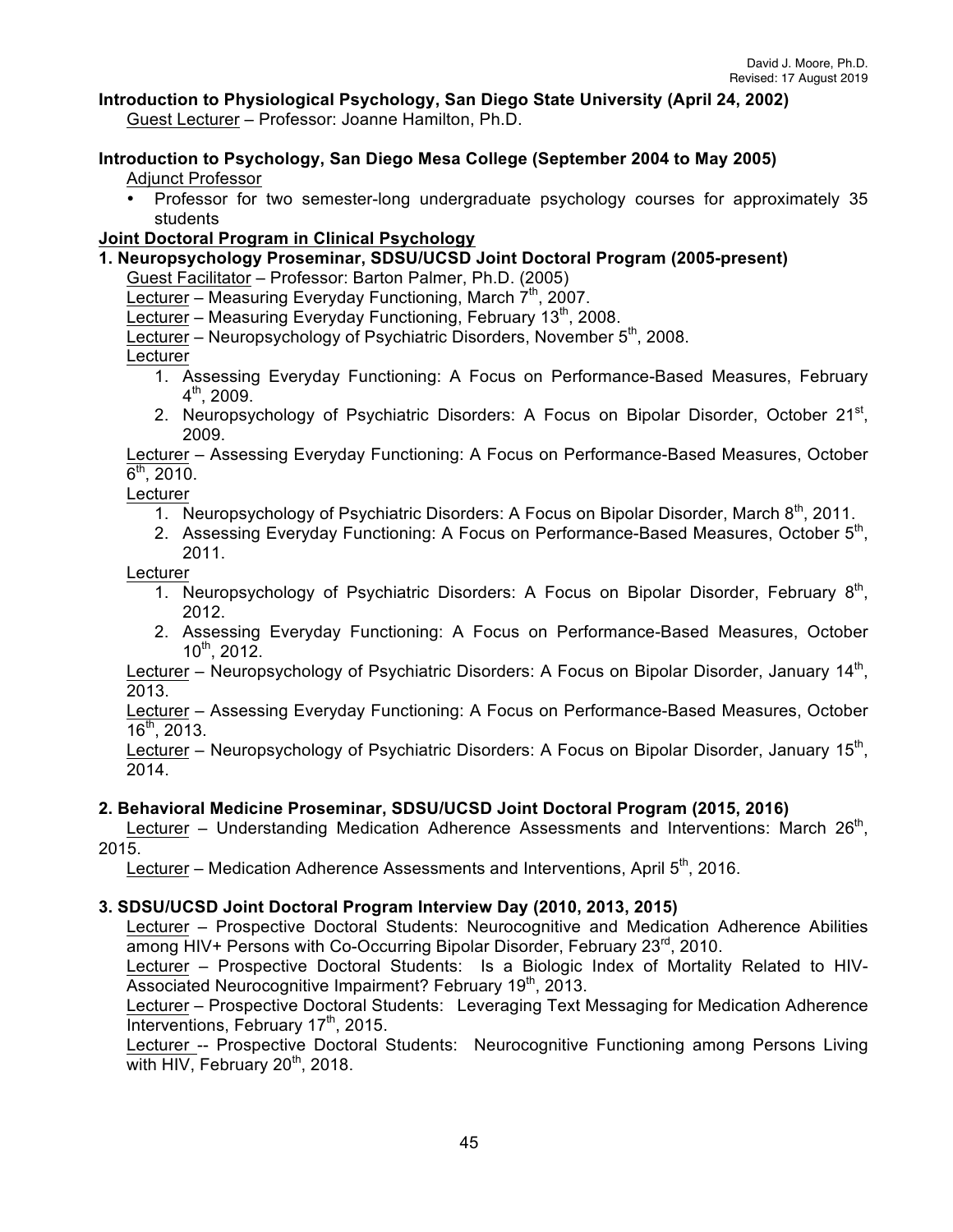### **UC San Diego School of Medicine**

### **Practice of Medicine Facilitator, SOMC 224A, B, C (2010 - Present)**

Facilitator – School of Medicine, August 2010 - present. Lead twice monthly small group for 4  $\frac{1}{2}$ hours with first year medical students (n=6-8) on the practice of medicine.

### **Psychiatry Clerkship, PSY 401 (2007-2008, 2010-present)**

Lecturer – Psychological Testing, Psychiatry 401, July  $7<sup>th</sup>$ , 2007.

Lecturer – Psychological Assessment, Psychiatry 401, October 9<sup>th</sup>, 2008.

Lecturer – Psychological Assessment, Psychiatry 401, November  $20<sup>th</sup>$ , 2008.

Lecturer – Psychological Assessment, Psychiatry 401, Spring, 2010 - present. One-hour lecture given to  $3<sup>rd</sup>$  year medical students ( $\sim$ 20 students) every 6-8 weeks.

### **Other Formal Teaching**

### **Geropsychiatry Postdoctoral Seminar, UCSD (2007)**

Lecturer – Assessment of Everyday Functioning: A Focus on Performance-based Measures, May  $9^{th}$ , 2007.

### **High School Student Training on Aging Research (HS STAR) Seminar Series (2007-2008)**

Lecturer – What is Dementia? July  $21^{st}$ , 2007.

Lecturer – How to Assess and Identify Dementia, July  $21<sup>st</sup>$ , 2008.

### **Advanced Seminar in Medical Neuropsychology (2007-2008)**

**Lecturer** 

- 1. Neuropsychology of Bipolar Disorder, August 3<sup>rd</sup>, 2007.
- 2. Neuropsychology of Schizophrenia, September  $13<sup>th</sup>$ , 2007.
- Co-facilitator & Lecturer

Lecturers:

- 1. Neuropsychological Effects of Cancer and Chemotherapy, July  $25<sup>th</sup>$ , 2008.
- 2. Neuropsychology of Mood Disorders, August 15<sup>th</sup>, 2008.

### **Neuropsychology Journal Club (2008, 2010)**

Lecturer – Problems with Medication Adherence Among HIV+ Persons with Bipolar Disorder or Major Depressive Disorder, March 14<sup>th</sup>, 2008.

Lecturer – Personalized Text Messages to Improve Medication Adherence Among HIV+ Methamphetamine Users, April 9<sup>th</sup>, 2010.

## **Interdisciplinary NeuroAIDS Research Fellowship Seminar (2011, 2014, 2016)**

Lecturer – Psychiatric Comorbidities and HIV Infection, November  $18<sup>th</sup>$ , 2011.

Lecturer – Technologic Adherence Assessment and Interventions, April 4, 2014

Lecturer – Technologic Adherence Assessment and Interventions, April 1, 2016

### **UCSD Division of Geriatrics Seminar (2014)**

Lecturer – Aging with HIV: Promoting Cognitive Health, March  $19<sup>th</sup>$ , 2014.

### **Geriatric Psychiatry Seminar (2008)**

Lecturer – Medication Adherence Difficulties Among HIV+ Persons with Bipolar Disorder, June  $5<sup>th</sup>$ , 2008.

### **Loma Linda University Graduate School of Psychology Professional Colloquium Series (2008)**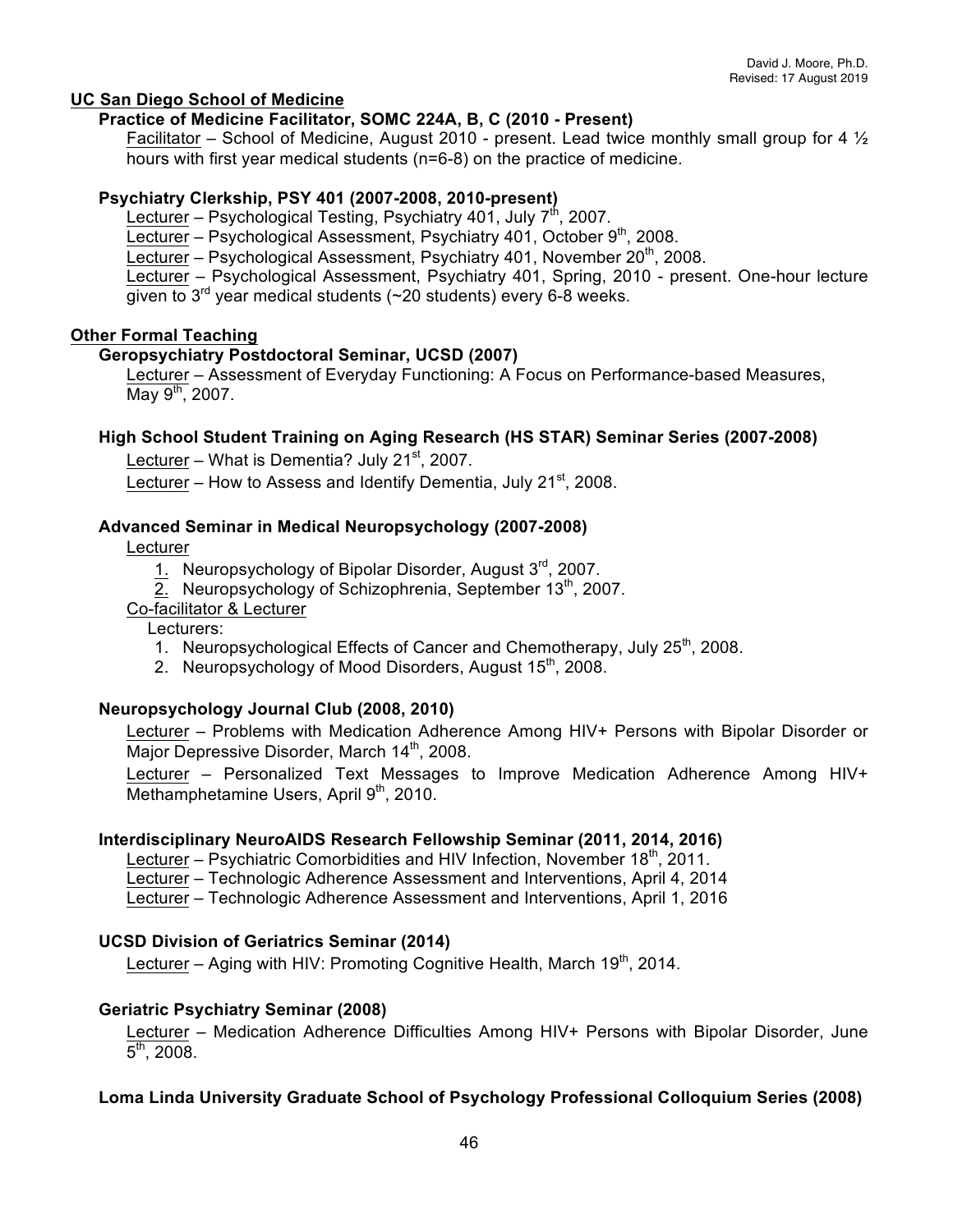Invited Lecturer – Assessing Everyday Functioning: A Focus on Performance-based Measures, November  $13<sup>th</sup>$ , 2008.

## **SHARP Rehabilitation (2011)**

Lecturer – Neuropsychological Aspects of HIV infection; January  $5<sup>th</sup>$ , 2011

## **MENTORING**

## **Faculty Member in Training Programs:**

- Mentor for National Institute on Alcohol Abuse and Alcoholism (NIAAA) T32 AA013525 Training Grant (2013 – present)
- Mentor for National Institute on Drug Abuse (NIDA) T32 T32DA031098 Training Grant (2011 to present)
- Mentor on Interdisciplinary Research Fellowship in NeuroAIDS (IRFN) R25MH081482 (2007 to present)
- Program Faculty on UC San Diego Clinical and Translational Research Institute (CTRI) (2015 to present)
- Steering Committee Member and Mentor for Sustained Training in HIV and Aging Research (STAHR) (2017 – present)
- Always Pass On What You Have Learned UCSD Department of Psychiatry Workshop (May 2019)

## **SDSU/UCSD Joint Doctoral Program Students:**

- Primary Mentor and Chair for Maulika Kohli; Clinical Psychology Doctoral Student in the UCSD/SDSU JDP, Neuropsychology Track (2018 – present)
- Co-Mentor with Raeanne Moore; Guidance Committee Member for Laura Campbell; Clinical Psychology Doctoral Student in the UCSD/SDSU JDP, Neuropsychology Track (2017 – present)
- Co-Mentor with Mariana Cherner; Guidance Committee Member for Rowan Saloner; Clinical Psychology Doctoral Student in the UCSD/SDSU JDP, Neuropsychology Track (2017 – present)
- Dissertation Committee Member for Janna Gordon; Clinical Psychology Doctoral Student in the UCSD/SDSU JDP, Behavioral Medicine Track (2018 – present)
- Guidance Committee Member for Kimberly Savin; Clinical Psychology Doctoral Student in the UCSD/SDSU JDP, Behavioral Medicine Track (2018 – present)
- Guidance Committee Member for Jack Brady; Clinical Psychology Doctoral Student in the UCSD/SDSU JDP, Behavioral Medicine Track (2018 – present)
- Primary Mentor and Chair for Emily Paolillo; Clinical Psychology Doctoral Student in the UCSD/SDSU JDP, Neuropsychology Track (2015 – present)
	- o NIAAA F31 (1F31AA027198), "Using Ecological Momentary Assessment to Improve Self-Reported Cognitive Functioning among Adults with Comorbid HIV/AIDS and Heavy Alcohol Use." Mentor: David J. Moore, PhD
	- o Chancellor's Research Excellence Scholarships (CRES); "Heavy Drinking and Antiretroviral Adherence Don't Mix: Assessing Real-Time Relationships Using Ecological Momentary Assessment and Wearable Alcohol Biosensors": 2018 – 2019.
	- o **HNRC Developmental Grant:** "Improving self-report of cognitive and everyday functioning among people living with HIV/AIDS". *PIs*: Emily Paolillo & David J. Moore (08/01/17 – 07/31/18).
- Mentor and Co-chair (with Igor Grant, M.D.) for Jessica Montoya; Clinical Psychology Doctoral Student in the UCSD/SDSU JDP in the Behavioral Medicine Track (2011 – 2017)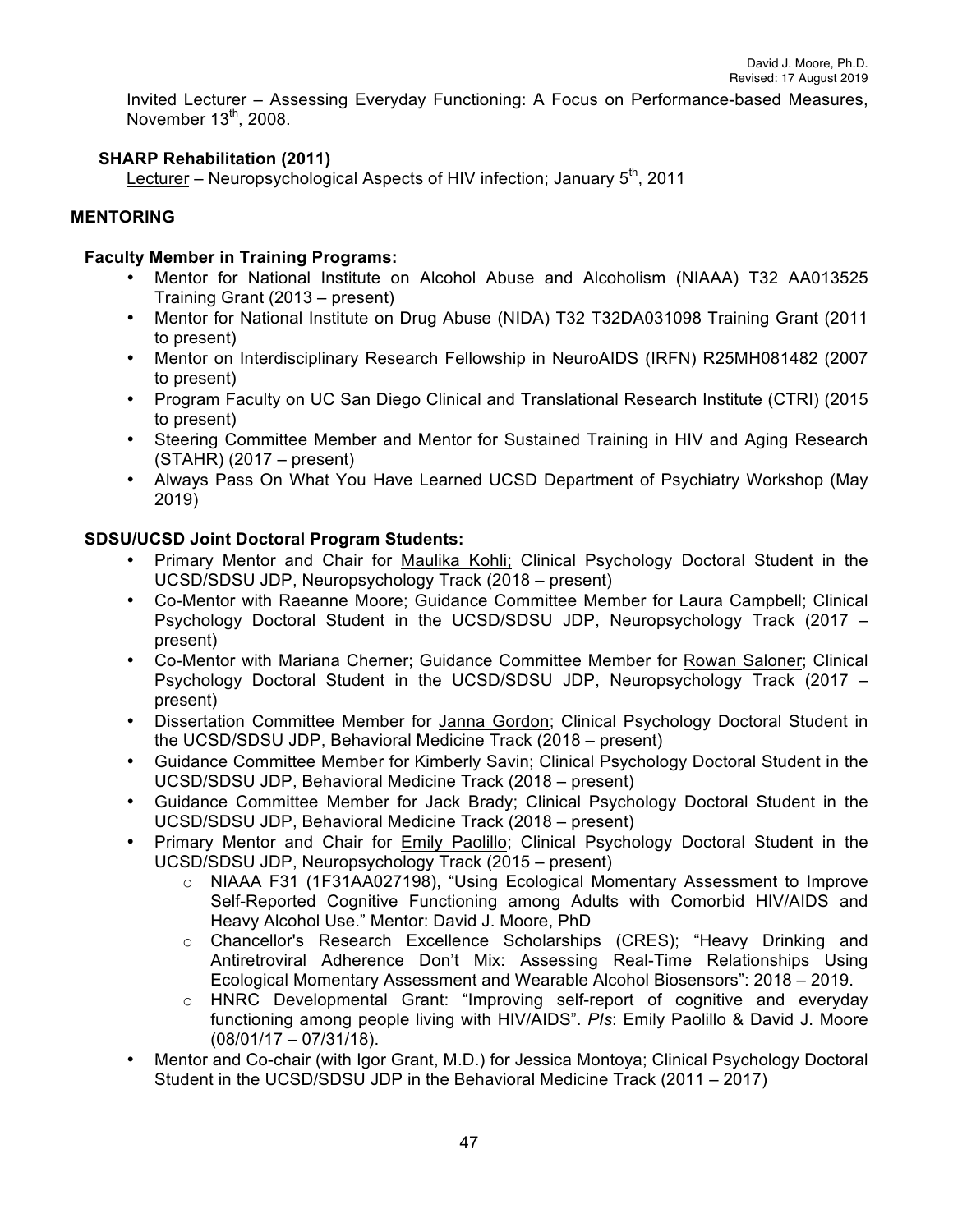- o NIMH MH099987-S1; Diversity Supplement on Physical Activity in Successful aging to "Multi-Dimensional Successful Aging Among HIV-Infected Adults" (R01, PIs Jeste/Moore)"; 2014 - 2016
- o UCSD Frontiers of Innovation Scholars Program (FISP) award, "Protective Effect of Physical Activity on Cognition: Cardiovascular Mechanisms; 2015
- Primary Mentor and Co-Chair (with Robert Heaton, Ph.D.) for Kaitlin Blackstone Casaletto; Clinical Psychology Doctoral Student in the UCSD/SDSU JDP Neuropsychology Track. (2010  $-2016$ 
	- o NIDA F31-DA035708, "A Metacognition-based Approach to Improve HIV-associated Neurocognitive Disorders Among Methamphetamine Users."
- Primary Mentor and Chair for Carolina Posada; Doctoral student in the Neuropsychology (2007 – 2013). Dissertation: "Emotional Attention among HIV-infected Individuals with Comorbid Bipolar Disorder"
	- o HNRC Developmental Grant, "Emotional Cognition in HIV Infection and Bipolar Disorder."
- Dissertation Committee Member for Cynthia Burton; Doctoral student in the Neuropsychology Track (2012 – 2014)
- Informal Research Mentor for Dori Rosenberg; Doctoral student in the Behavioral Medicine Track (2005 – 2009)
- Other JDP Doctoral Students with whom I have served as a co-mentor and published (# of publications): Marriam Hussain (1), Caitlin Wei-Ming Watson (2), Katie Doyle (2), Jennifer Iudicello, Ph.D. (7), Erin Morgan, Ph.D. (8), Gauri Nayak, Ph.D. (3), Erica Weber, Ph.D. (6),

## **Medical Student Trainees**

- Mentor for Emily Balon, University of Cincinnati College of Medicine Medical Student in MSTAR program (Pending June 2019- present)
- Mentor for Natalie Savini, University of Virginia Medical Student in MSTAR program (June 2018 – August 2018)
- Mentor for Hannah Oppenheim, University of California, San Diego Medical Student in MSTAR program (June 2016 – June 2018)
- Mentor for Alex Bryant, UCSD Medical Student (2013 2017); ISP committee member
- Primary Mentor and Chair UCSD Independent Study Program for Catherine Dufour UCSD Medical Student and M-STREAM summer research student, and (2012 –2015)
- Mentor for Arie Chung, committee member UCSD Independent Study Program Medical Student (2012 – 2015)

## **Post-Doctoral Fellows**

- Co-Mentor with Erin Morgan, Ph.D., for Sunny Sun-Suslow, Ph.D., UCSD post-doctoral scholar (2019 – present)
- Primary Mentor for Jessica Montoya, Ph.D., UCSD post-doctoral scholar (2017 present) o Selected as STAHR scholar
- Primary Mentor for Elizabeth Pasipanodya, Ph.D., UCSD post-doctoral scholar (2016 present)
	- o UCSD Frontiers of Innovation Scholars Program (FISP), "Beyond Nomothetics: Predicting Individual Vulnerability to Antiretroviral Nonadherence and Methamphetamine Use Among Persons Living with HIV/AIDS." David J. Moore, mentor.
	- $\circ$  HIV and Drug Abuse Prevention Research Ethics Training Institute (RETI) awardee.
- Primary Mentor for Maria J. Marquine, Ph.D., UCSD post-doctoral scholar (2012 2015)
	- $\circ$  NIMH K23 MH105297, "Risk and mechanisms of neurocognitive impairment in older HIV-infected Hispanics." Role on K23: Consultant.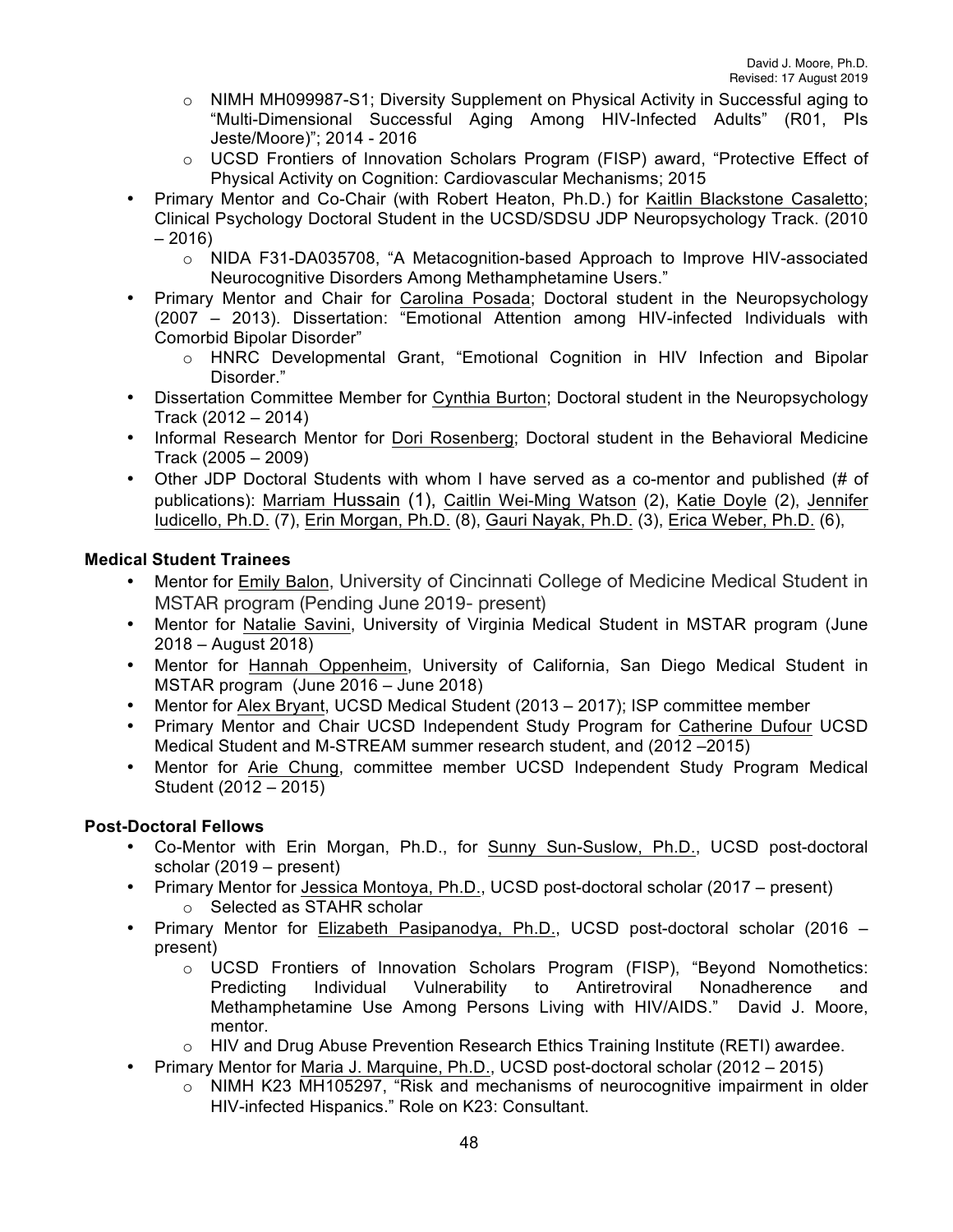- Primary Mentor for Pariya Fazeli, Ph.D., UCSD post-doctoral scholar (2012 2015)
	- o NIA K99/R00 AG048762, "A Novel Neurorehabilitation Approach for Cognitive Aging with HIV." Role on K99/R00: Co-Mentor; K-Award ongoing.
- Research Mentor for Raeanne Moore, Ph.D., postdoctoral fellow in HIV and aging (2012 2015).
	- o NIMH K23 Real-Time Mobile Assessment of Daily Functioning Among Older HIV-Infected Adults." Role on K23: Primary Mentor. K Award ongoing.
- Co-Mentor for Jill Blumenthal, M.D. (2016-present)
	- o Clinical and Translational Research Institute (CTRI) KL2 Program' Co-mentor for "Barriers and Facilitators to PrEP Adherence in High-Risk HIV-uninfected Women in Southern California" (KL2, 2016 to present)

## **Medical Student Training in Aging Research (M-STAR):**

- Primary Mentor for Emily Balon, University of Cincinnati College of Medicine (2019)
- Primary Mentor for Natalie Savini, University of Virginia Medical Student enrolled in the UCSD M-STAR (2018)
- Primary Mentor for Hannah Oppenheim, University of California, San Diego Medical Student enrolled in the UCSD M-STAR (2016)
- Primary Mentor for Marissa Sakoda, University of Hawaii Medical Student enrolled in the UCSD M-STAR (2014)
- Research Co-Mentor for Schaefer Boeder M-STAR (2009)

## **NIA-funded Advancing Diversity in Aging Research Program Scholars:**

- Mentor for SDSU Undergraduate Student Ilse Flores (2014 2017)
- Mentor for SDSU Undergraduate Student Neco Johnson (2014 2018)
- Co-mentor for SDSU Undergraduate Student Venessa Serrano (2017 present)

## **Independent Research (199 Students):**

- Shereen Georges, Undergraduate psychology student at UCSD (2011 2013)
- Alexis Tobin, Undergraduate psychology student at UCSD (2008 2011)
- Minh Cao; Undergraduate psychology student at UCSD (2004)
- Tanveer Moolah; Undergraduate psychology student at UCSD (2003)

## **High School Summer Training on Aging Research (HS-STAR)**

• Mentor for Marlene Lleva, high school student at UCSD's Preuss School. Recipient of Gates Millennium Fellowship (2006)

## **San Diego State University (SDSU) Master's Program in Public Health**

- Mentor, and Committee Member, for Alexandra Rooney, MPH, SDSU Masters in Public Health (2016 – 2018)
- Mentor, and Committee Member, for Eureka Kasthuri, MPH, SDSU Masters in Public Health  $(2011 - 2012)$
- Mentor, Thesis Committee Member for Jayraan Badiee, MPH, SDSU Masters in Public Health  $(2008 - 2009)$

## **Department of Psychiatry Junior Faculty Mentor**

- Research Mentor for Maria J. Marquine, Ph.D., Assistant Adjunct Professor (2016 present)
- Research Mentor for Raeanne Moore, Ph.D., Assistant Adjunct Professor (2016 present)
- Research Mentor for Brook Henry, Ph.D., Assistant Researcher (2016 present)
- Research Mentor for Virawudh Soontornniyomkij, M.D., Assistant Researcher (2016 present)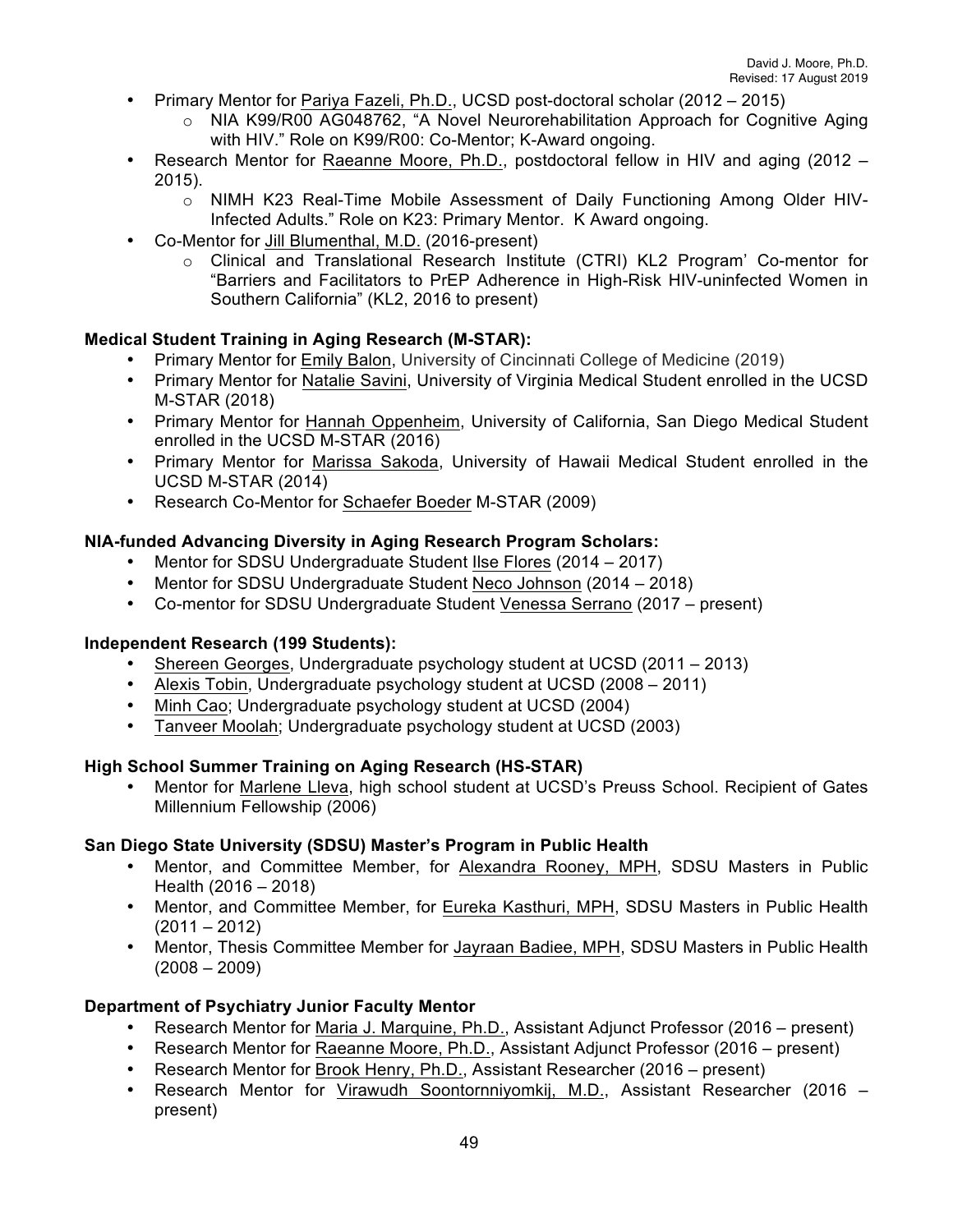- Career Mentor for Charles Taylor, Ph.D., Assistant Adjunct Professor (2016 present)
- Career Mentor for J. Adam Fields, Ph.D., Assistant Adjunct Professor (2018 present)

### National Center of Leadership in Academic Medicine (NCLAM) Mentor:

- Jennifer Wagman, PhD, Assistant Professor in Medicine, Infectious Diseases & Global Public Health (2018)
- Laramie Smith, PhD, Assistant Adjunct Professor in Medicine (2019)

### **Interdisciplinary Research Fellowship in NeuroAIDS (IRFN)**

- Mentor for Erin Sundermann, Ph.D., Assistant Project Scientist in aging and sex disparities (2017 – present)
- Mentor for Elizabeth Pasipanodya, Ph.D., UCSD post-doctoral scholar (2016 2019)

### **Sustained Training on Aging & HIV Research (STAHR)**

- Mentor for Erin Sundermann, Ph.D., Assistant Project Scientist in aging and sex disparities (2017 – present)
- Co-Primary Mentor for Annie Nguyen, Ph.D., Assistant Professor USC, (2017 present)
- Co-Primary Mentor for Jessica Montoya, Ph.D., UCSD post-doctoral scholar (2018 present)
- Co-Primary Mentor for Elizabeth Vasquez, DrPH, MPH, Assistant Professor (2018 present)
- Mentor for Alexis Bender, Ph.D., Assistant Professor of Medicine, Emory (2019 present)

### **Other Mentorship roles--Research Mentor:**

- Co-Primary Mentor (with Mark Bondi, Ph.D.) for Erin Sundermann, Ph.D., Assistant Project Scientist in aging and sex disparities (2017 – present)
- Mentor for Ahson Ghias, M.D., volunteer conducting HIV/AIDS research (2012 2014)
- Mentor for Sylvia Canizares, Ph.D., Psychologist from Barcelona, Spain; seeking training on the neuropsychology of Aging and HIV (2013)
- Mentor for Robert Banks, Summer Training Academy for Research in the Sciences (STARS) Student (2013) designed for minority trainees.
- Mentor for post-doctoral fellow, Ipsit Vahia, M.D. (2011 2012)
- Mentor for Maria Ferrara, M.D. visiting scholar from Modena, Italy (2011 2012)
- Research Mentor for Emily Kellogg, (2010 2012); Current University of South Florida clinical psychology doctoral student
- Informal Research Mentor for Amelia Poquette (2011-2012); Current MD/MPH student University of Miami
- Informal Research Mentor for Miguel Arce (2010 2011); Current Fordham University clinical psychology doctoral student
- Research Co-Mentor for Schaefer Boeder, Medical Student Training in Aging Research (M-STAR 2009)
- Informal Research Mentor for Mili Parikh (2006-2009); earned PhD from University of Texas Southwestern; post-doctoral fellow at VA Northern California Healthcare System/UC Davis
- Informal Research Mentor for Archanna Bhatt; UCSD Research Associate (2008)
- Informal Research Mentor for Susanne Moseley; UCSD Undergraduate  $(2007 2008)$ ; Current University of Arizona clinical psychology doctoral student
- Informal Research Mentor for Lori Brueseke, SDSU Masters in Psychology (2007 2008)

### **PROFESSIONAL MEMBERSHIPS**

American Psychological Association (APA) National Academy of Neuropsychology (NAN) International Neuropsychological Society (INS) International Association of Providers in AIDS Care (IAPAC)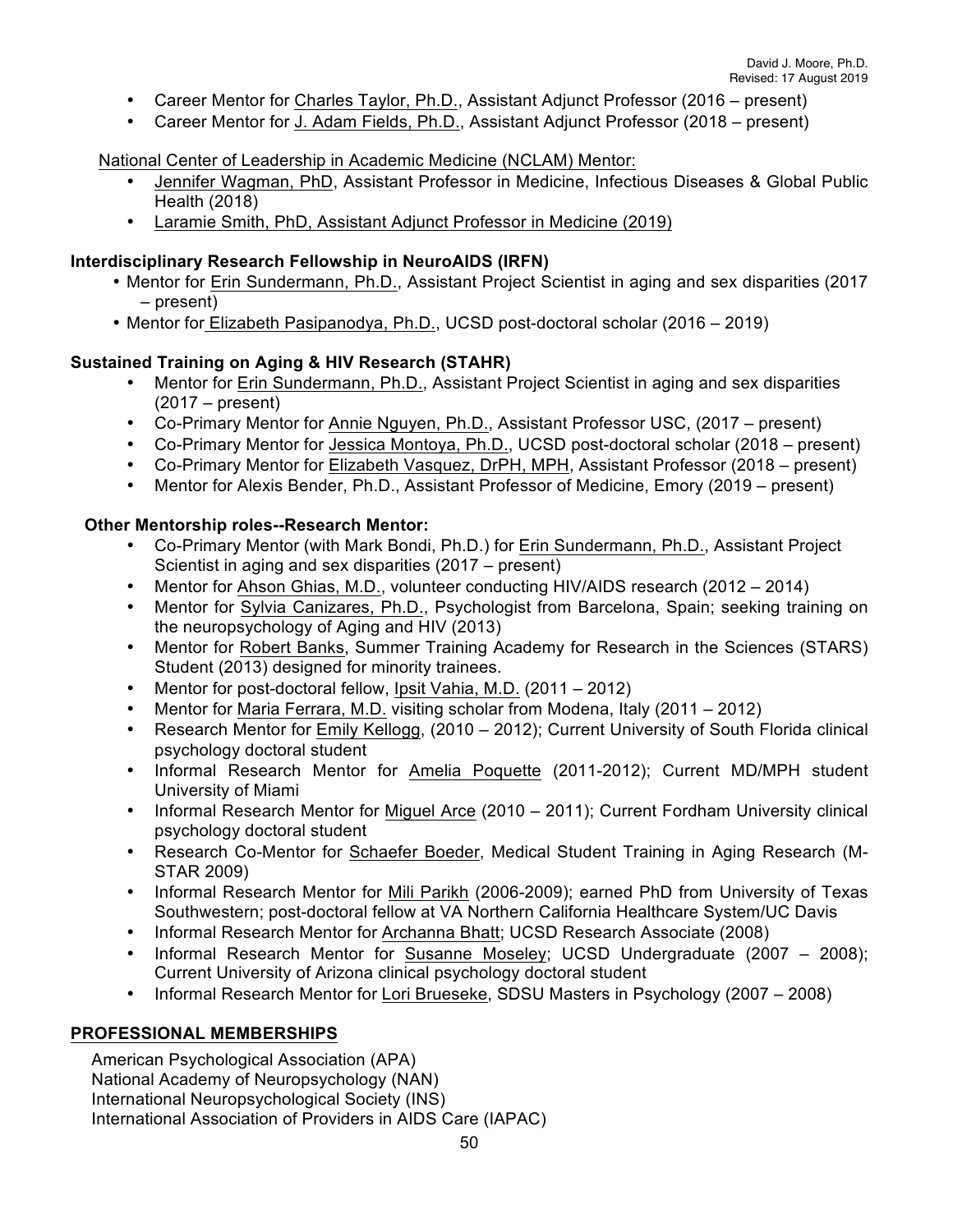Society of Behavioral Medicine (SBM) UCSD AIDS Research Institute (ARI) UCSD Clinical and Translational Research Institute (CTRI) UCSD Center for AIDS Research (CFAR) Ad Hoc Committee on Psychology and AIDS (COPA); 2019-2021

## **MEDIA COVERAGE** (chronologic)

- 1. PrEParing for HIV: An Epidemic Interventions Initiative by the University of California. UCTV. http://www.uctv.tv/prep/. First aired 2/28/2014.
- 2. Featured in "The First HIV/AIDS Generation Reaches Retirement Age." Newsweek. 9/18/2014.
- 3. "Study Assesses Functional Deficits Due to HIV and Methamphetamine Use." NIDA Notes. 11/21/2014.
- 4. Featured in "Aging Gracie-Fully: Facing the challenges of growing older with HIV as a community." Positively Aware. http://www.positivelyaware.com/articles/aging-gracie-fully. Volume 9, Issue 53. 2015.
- 5. Featured in "Insights on the Pathogenesis of Neurocognitive Impairments in the Era of Combined ART". MEDPAGETODAY. http://www.medpagetoday.com/resource-center/HIV/Neurocognitive-Impairment/a/53535. September, 9<sup>th</sup> 2015.
- 6. Featured in "Patterns of PrEP Adherence in Men Who Have Sex with Men." Contagion Live: Infectious Diseases Today. https://www.contagionlive.com/news/patterns-of-prep-adherence-inmen-who-have-sex-with-men. July 6, 2018.
- 7. Featured in "Text Messaging Self-Reports: A Useful Approach for Assessing PrEP Adherence in MSM." Infectious Disease Advisor. https://www.infectiousdiseaseadvisor.com/hivaidsadvisor/improving-prep-adherence/article/779830/. July 12, 2018.

## **OTHER SKILLS & ACTIVITIES**

## *I. SUPPORT OF DIVERSITY*

- Proficient in Spanish
- Member of SDSU/UCSD JDP Multicultural Committee (1998 2002)
- Member of ACISR Latino Studies Unit (2003 2006)
- Invited discussant at "Overcoming Barriers to the Treatment of Latinos with Mental Illness" (2004)
- Mentor to multiple bilingual and bicultural trainees (2007 present)
- BaFa' BaFa' Cultural Competency Training Facilitator for UCSD Medical Students (2017, 2018)

## *II. TRAINING ACTIVITIES*

- Organizer of student neuropsychology track mentorship program (1999 2002)
- Trained fellow graduate students on the expanded Halstead Reitan Battery (2000)
- Student Representative to the SDSU/UCSD JDP Selection Committee (2000)
- Coordinated Research Seminar in Geropsychiatry for Post-doctoral Fellows (2003 2005)
- Organize and manage Current Contents Journal Club for the Division of Geriatric Psychiatry (September 2003 - 2006)
- Co-mentor M-STAR summer program for medical student (2009)
- International Neuropsychological Society CME Committee (2012 present)
- Participant mHealth Brief Training Institute at Society of Behavioral Medicine (2013)
- Mentor for APA Division 40 Ethnic Minority Affairs subcommittee of Division 40 (2013)
- Panel participant for UCSD Careers & Graduate School in Mental Health (2014)
- Organizing committee member for the  $6<sup>th</sup>$  HIV & Aging Workshop (2015)

## *III. UNIVERSITY SERVICE*

• Judge for SDSU 2<sup>nd</sup> Annual College of Sciences Undergraduate Research Symposium (2001)